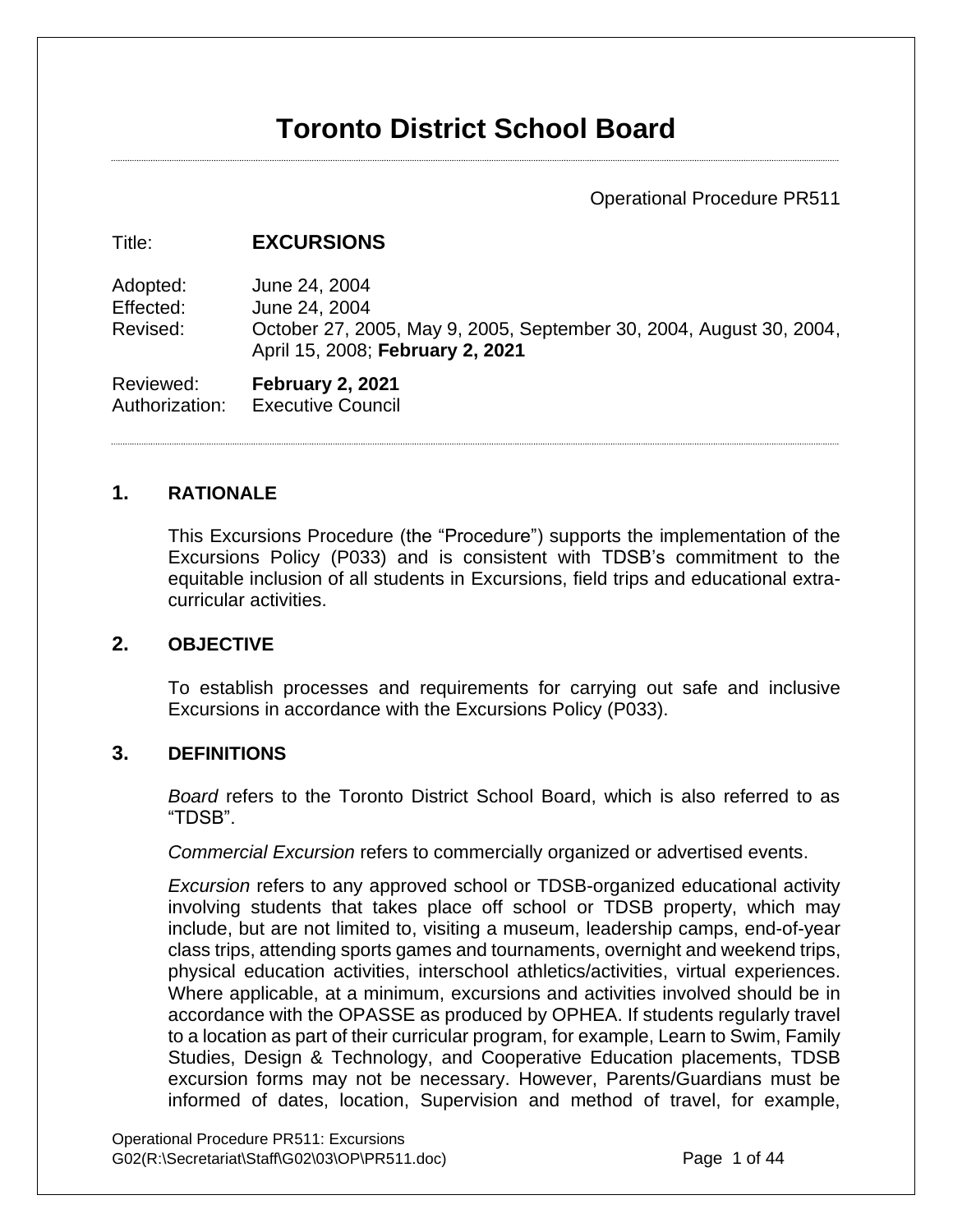walking, public transportation or private transportation. Graduation ceremonies, school proms, dances off school property and other formal and semi-formal events are not considered to be Excursions for the purpose of this document.

*Excursion and Events Facilities Directory* refers to a TDSB internal directory available exclusively to TDSB staff that identifies approved and not approved excursion and event facility providers.

*Excursion Management Application ("EMA")* refers to the on-line TDSB excursion management application developed to streamline the generation of excursion forms and approval process for Excursions.

*EMA* refers to the TDSB Excursion Management Application.

*GTA* refers to the Greater Toronto Area

*High-Care Activity* refers to those types of activity(ies) that involve(s) increased risk and/or special safety considerations and may include one or more of the following (but are not limited to):

- potential for adverse weather;
- occur in or on the water (with the exception of timetabled physical education water activities, or outdoor education water activities scheduled by the Centrally Assigned Principal of Outdoor Education, or travel on large water vehicles used for public transportation);
- require special qualifications or certification for Supervision;
- take place away from easy access to first aid;
- overnight; and/or
- travel outside the Greater Toronto Area.

#### **\*Note: Higher-Risk Sports as listed in the** OPASSE as set by the OPHEA.

Inclusion, as per the Excursions Policy (P033), refers to ensuring that appropriate cultural backgrounds are considered of all students (e.g., reflecting different ways of knowing and being) when planning and carrying out excursions and excursion related activities at TDSB. Excursions and excursion related activities should be welcoming, safe, engaging, and appropriate to the age, maturity.

*Informed Consent* refers to the Parent's/Guardian's consent/permission given after all reasonable efforts have been made to fully explain the excursion or the activity and any reasonably foreseeable risks associated with that excursion or activity.

*OPASSE* refers to the Ontario Physical Activity Safety Standards in Education.

*OPHEA* refers to the Ontario Physical and Health Education Association.

*Out-of-Country Excursion* refers to any excursions that involve travel to countries/destinations outside of Canada.

*Parent/Guardian* for the purpose of this document, refers to a biological parent, or a person who has legally adopted a child, or is otherwise deemed by law to have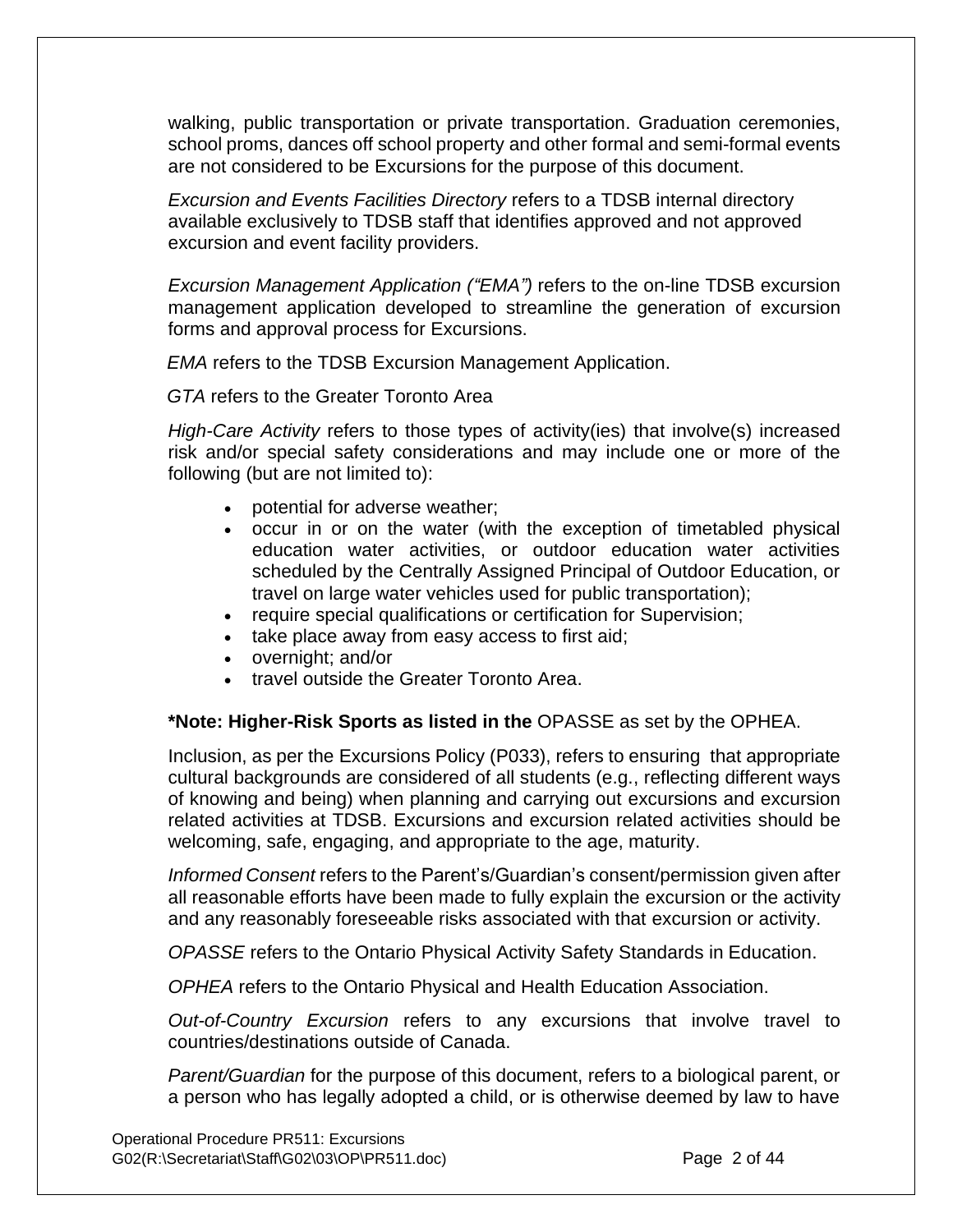parental status, or a legal guardian, or any caregiver legally recognized as acting in the place of a parent/legal guardian, who holds decision-making responsibility over a student, **and** is on record with the school as a parent or legal guardian of a student at the school.

*Program Service Provider* for the purpose of this document refers to external organizations, companies and agencies that provide services, programs, activities and/or facilities that are used for Excursions or Excursion-related activities.

*Student Excursion Report* refers to a report generated by Trillium or EMA that lists all the students on the Excursion, their addresses, phone numbers and emergency contacts, along with any health issues in accordance with the TDSB privacy obligations. This report can be generated for a class list or a team/group list.

*Student Tour* refers to Commercial Excursions, lasting more than one day, involving travel and accommodation paid for by students or their Parents/Guardians.

*Supervision* refers to overseeing for the purpose of regulation, direction, or ensuring safety and security of excursion participants.

*TDSB* refers to the Toronto District School Board, which is also referred to as the Board

*Volunteer*, for the purposes of this document, refers to a person who may assist in the Supervision of Excursions and physical education activities. Examples of volunteers may include instructional assistants, educational assistants, retired teachers, cooperative students, Parents/Guardians and teacher candidates. These volunteers will not be the sole supervisors of any Excursions or Excursionrelated activities.

## **4. RESPONSIBILITY**

Associate Director, Leadership, Learning and School Improvement

## **5. APPLICATION AND SCOPE**

This Procedure applies to all employees, TDSB Trustees, students, occasional staff, Parents/Guardians, Program Service Providers, Volunteers, and TDSB employed or affiliated registered medical/health professionals.

#### **6. PROCEDURES**

This Procedure is divided into sections as indexed below:

#### Section

#### A. Other Considerations

A.1 Accommodation of Religious Requirements, Practices, and **Observances** 

Operational Procedure PR511: Excursions G02(R:\Secretariat\Staff\G02\03\OP\PR511.doc) Page 3 of 44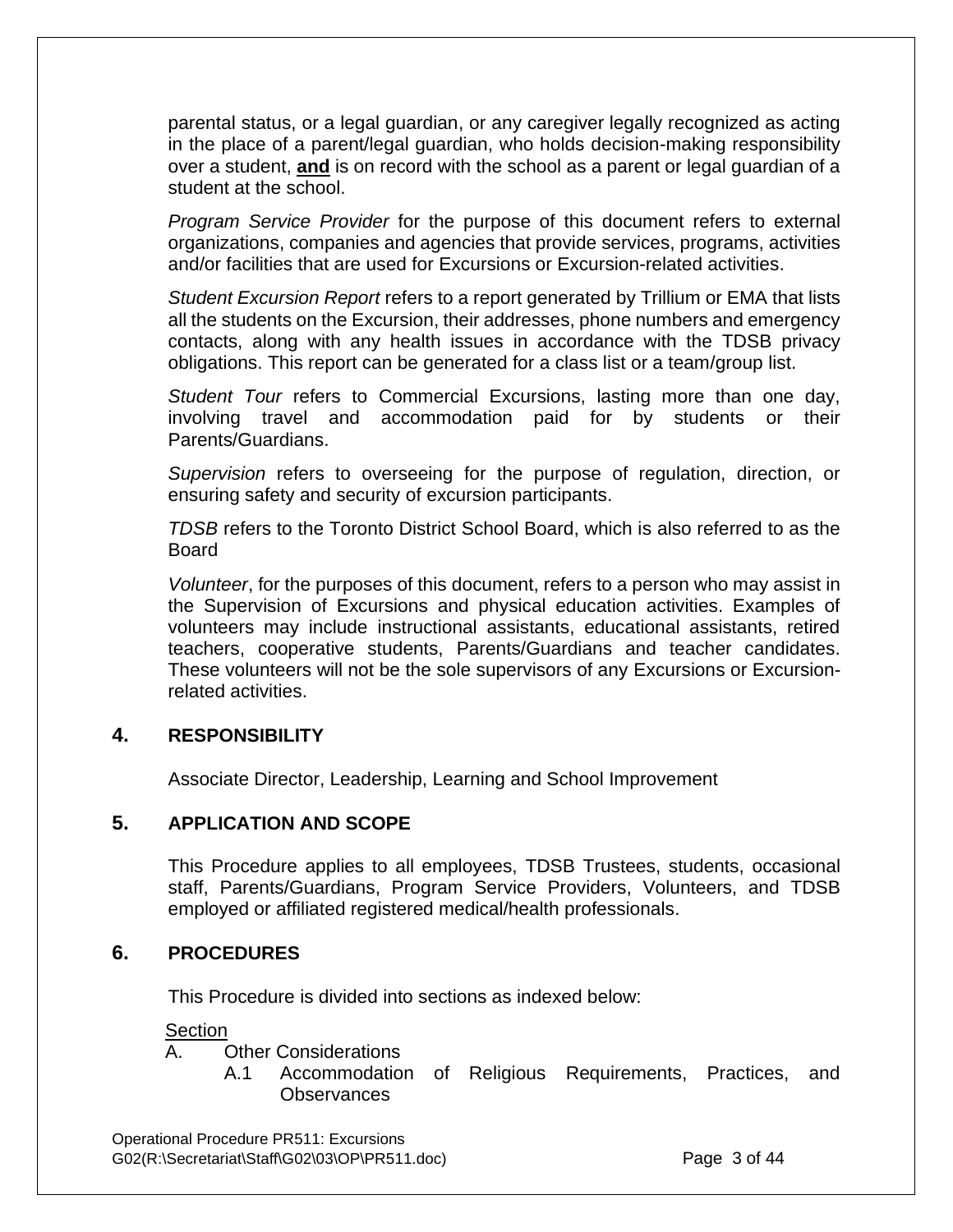- A.2 Physical Education/Interschool Athletics
- A.3 Virtual Excursions
- A.4 Other Program Areas
- B. Medical Requirements
- C. Restrictions
- D. Risk/Liability
- E. Minimum Responsibilities
	- E.1 Principals
	- E.2 Teachers
	- E.3 Volunteers
	- E.4 Students
	- E.5 Parents/Guardians
	- E.6 Superintendents of Education
- F. Application and Approval
	- F.1 Excursions within Walking Distance of the School
	- F.2 Series of Scheduled Events or Class Activities
	- F.3 Unauthorized Excursions
	- F.4 Commercial Excursions, Out-of-Country Excursions, and Student Tours
- G. Supervision
	- G.1 Principles of Supervision
	- G.2 General Requirements
	- G.3 Water-based Excursions
	- G.4 Non-Athletic Related Excursions
- H. Waivers
- I. Transportation
	- I.1 Boat and Air Transportation
	- I.2 Use of Buses and Vans
	- I.3 Student Tour Companies
	- I.4 Volunteer Drivers Using Vehicles or Another Licensed Automobile
	- I.4(c) Child Seating and Restraint Systems (Car Seats, Booster Seats, Seatbelts)
	- I.4(d) Seatbelts
	- I.4(e) Student Driver Using Private Vehicle
	- I.4(f) Personal Automobile Insurance Coverage
	- I.5 Educational Staff Renting Vehicles
	- I.6 Educational Staff Using TDSB Vehicles
	- I.7 Student Identification for Transport
	- I.8 Travel in Inclement Weather
	- I.9 Transportation of Excursion-Related Equipment and Supplies
	- I.10 Public Transportation
- J. Excursion Costs
- K. Risk Management
	- K.1 Contingency Planning
	- K.2 Medical and Emergency Procedures
	- K.3 Emergency Communications

Operational Procedure PR511: Excursions G02(R:\Secretariat\Staff\G02\03\OP\PR511.doc) Page 4 of 44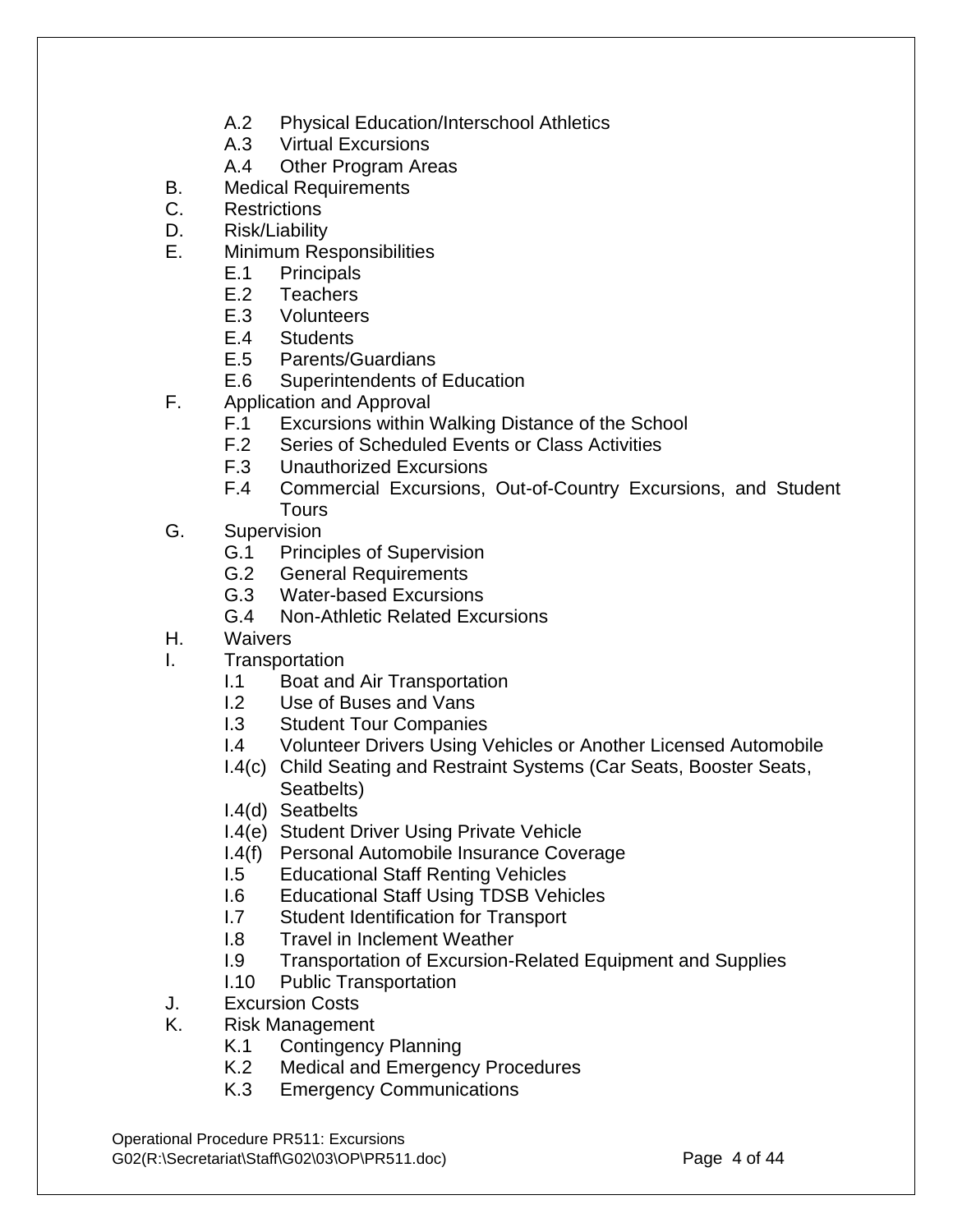- K.4 Early Termination of Excursions
- K.5 Requirements of Program Service Providers

## **A. OTHER CONSIDERATIONS**

#### **A.1** Accommodation of Religious Requirements, Practices, and Observances

- a) TDSB schools and workplaces should make every reasonable effort to be aware of the religious observances of their staff, students, and community when planning special meetings, examination schedules, school concerts, parent interviews, field trips, and other school events or gatherings. These considerations do not apply where it is known that none of the potential participants would observe the particular day in question.
- b) For additional information regarding Holy Days, please consult TDSB Guidelines and Procedures for the Accommodation of Religious Requirements, Practices, and Observances (pages 6 and 7).

## **A.2** Physical Education/Interschool Athletics/Activities

The appropriate workflow will be completed using EMA to generate the appropriate Parent/Guardian permission for the Excursion. The teacher in charge of the Excursion will follow the specific information as set out by OPHEA in the OPASSE.

## **A.3** Virtual Excursions

It is assumed that Virtual Excursions will meet the criteria of all other Excursions and will happen within the instructional setting of the class (classroom or on-line platform). The appropriate workflow will be completed using EMA to generate the appropriate Parent/Guardian acknowledgement for the Excursion. The principal, or designate, will approve the curriculum connected experiences, prior to the excursion taking place.

#### **A.4** Other Program Areas

The teacher in charge of the excursion should consult appropriate curriculum and safety documents for requirements specific to other program areas.

## **B. MEDICAL REQUIREMENTS**

- a) At the beginning of the school year, schools should request that Parents/Guardians complete TDSB's medical information form provided either in electronic form/online via EMA or in hard copy (TDSB's Form 511: Medical Information for Excursions). This medical information is collected in accordance with TDSB privacy obligations and entered into Trillium and/or EMA by schools.
- b) During the same school year, it is not necessary for Parents/Guardians to complete another Form 511: Medical Information for Excursions in electronic form/online via EMA or in hard copy, except for an overnight Excursion or if there have been any changes to the student's medical information.
- c) Overnight interschool athletics within the province of Ontario do not require an additional medical information form to be completed by Parents/Guardians. Once

Operational Procedure PR511: Excursions G02(R:\Secretariat\Staff\G02\03\OP\PR511.doc) Page 5 of 44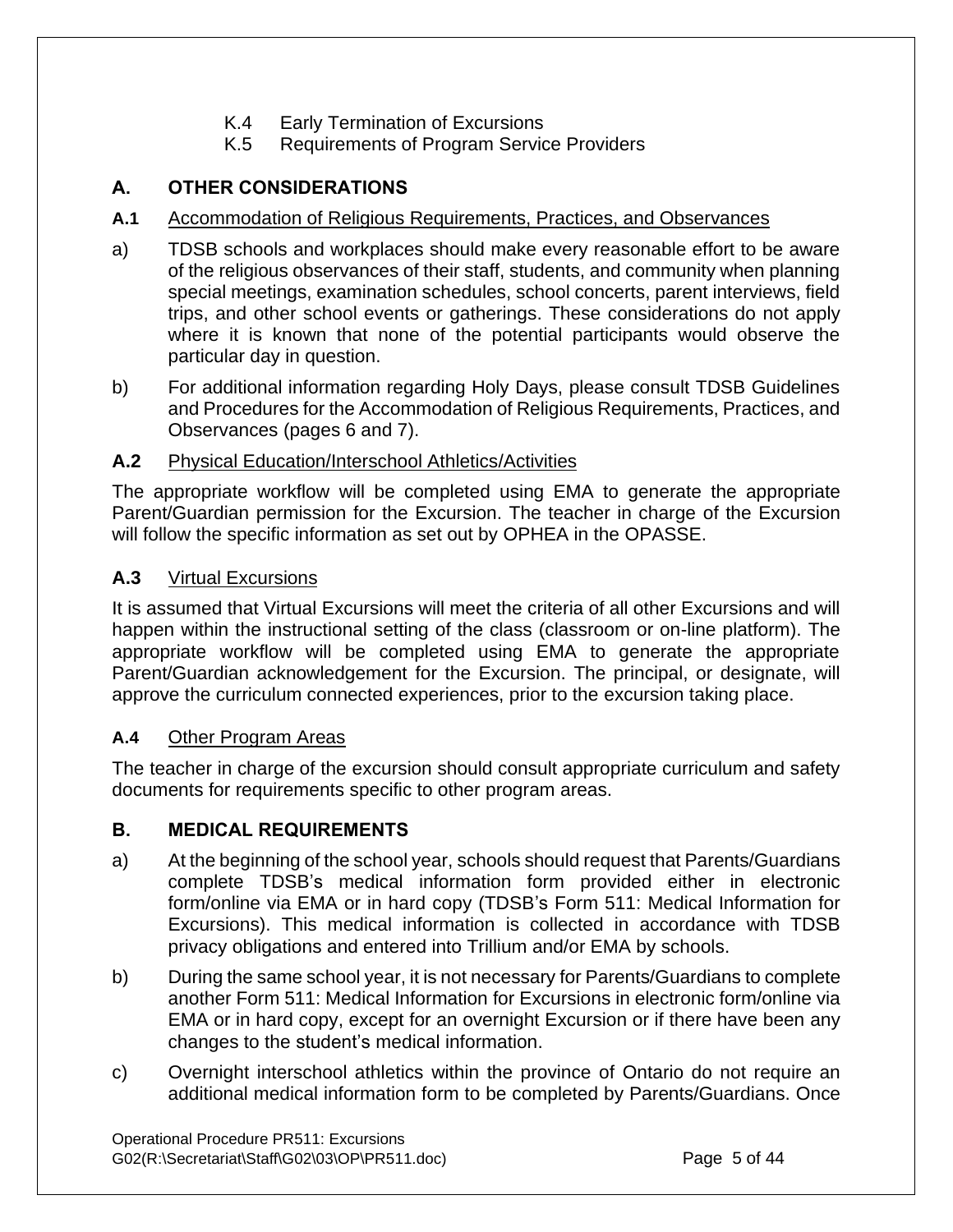the medical information is entered into Trillium and/or EMA, Trillium or EMA will generate a Student Excursion Report that outlines the student's medical/health information. The generated Student Excursion Report must be generated and carried for each Excursion by the teacher in charge of the Excursion. Parents/Guardians will also have the opportunity to update medical information for their child throughout the school year by completing another Form 511: Medical Information for Excursions (or the appropriate athletics activity form) in hard copy or in electronic form using EMA.

## **C. RESTRICTIONS**

- d) An appropriate and related program, including assessments, will be planned for all students who do not participate in the Excursion. Conversely all students participating in an Excursion will be allowed to complete any assignments or assessments missed due to the Excursion within a reasonable time after the Excursion, without penalty.
- e) The principal will ensure that a sufficient number of teachers and adult supervisors accompany students on all Excursions in accordance with the minimum Supervision ratios outlined in this document (See Section G: Supervision for more information on Supervision ratios). Efforts should be made to include adults or older students who speak the languages of some of the students, especially when newcomers to Canada are among the group (See Section G: Supervision).
- f) Schools and school staff/administration will not authorize any Excursions that do not comply with the requirements outlined in this document and the Excursions Policy (P033). School staff/administration and teachers should not initiate or become involved in Excursions, student activities or events that do not meet the requirements outlined in this document.
- g) No TDSB employee, external organization or Program Service Provider will engage in the distribution of any literature, documents or material on school/TDSB property or use any equipment or TDSB property.
- h) Staff are not to organize, promote or discuss any Excursions that do not comply with the requirements outlined in this document or that have not been formally approved by TDSB.
- i) No TDSB employee will use any forms, literature, or any documents that may indicate to the Parents/Guardians and/or the students that unapproved Excursions have been approved by TDSB
- j) Any teacher, school staff member, principal or his/her designate who becomes aware of an Excursion, activity or event that has not been formally approved by TDSB according to the requirements of this document will make every effort to inform the students involved and their Parents/Guardians of the 'not approved' status of the Excursion, activity or event.

#### **D. RISK/LIABILITY**

a) Excursions involve risks and responsibilities different from those encountered in the classroom.

Operational Procedure PR511: Excursions G02(R:\Secretariat\Staff\G02\03\OP\PR511.doc) Page 6 of 44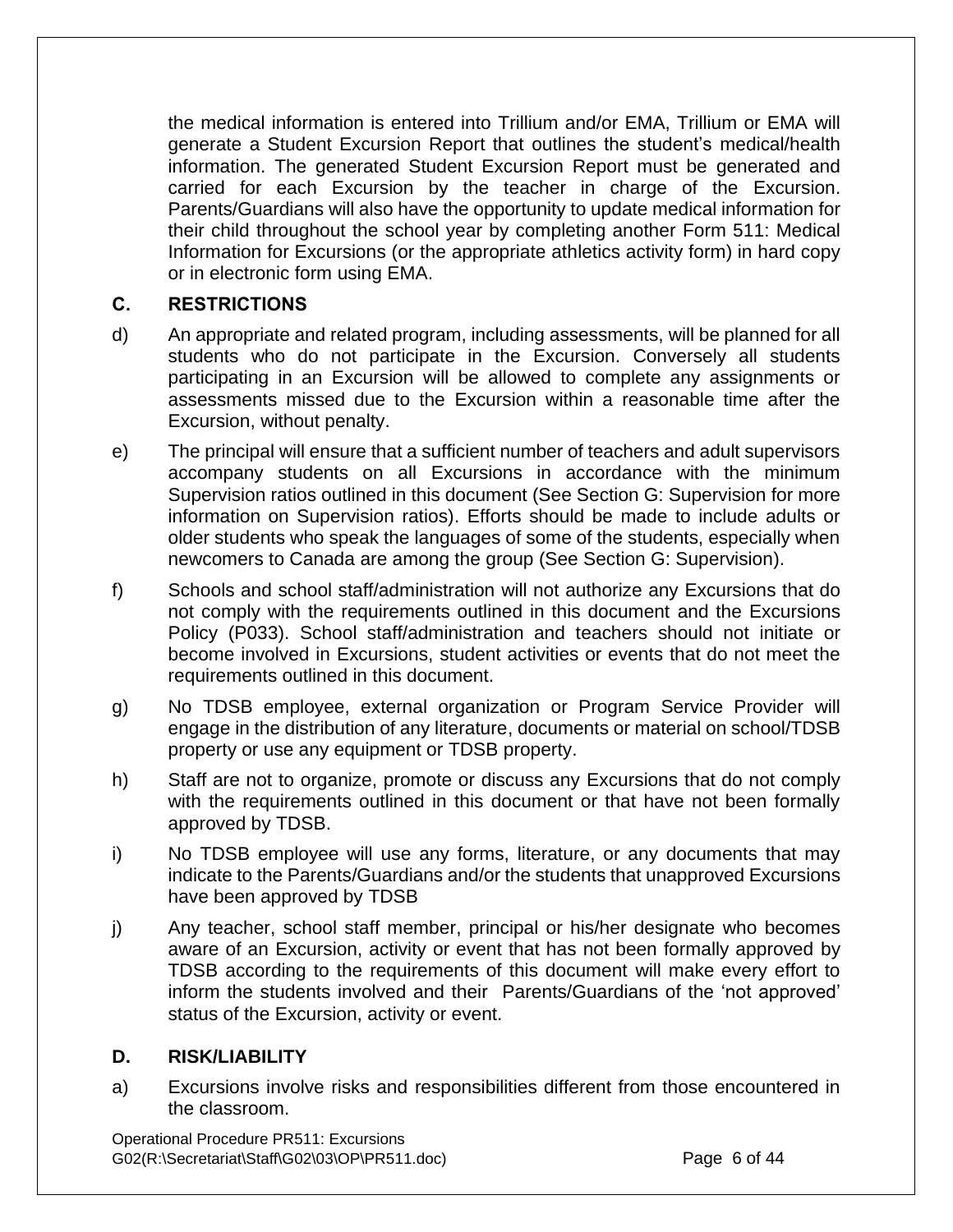b) TDSB's liability insurance policy protects both staff and volunteers who are working within the scope of their duties for TDSB, from third party claims. The insurer responds to lawsuits that are brought against staff or volunteers who are supervising the Excursions, school events and activities approved by the principal, the Superintendent of Education and the Executive Superintendent of Education, where applicable.

## **E. MINIMUM RESPONSIBILITIES**

- **E.1 For Principals** (also see Section E.6: Superintendents of Education)
- a) At the beginning of the school year, principals will ensure that:
	- i. A student data verification sheet is distributed to each student. This sheet should be completed and signed by the Parents/Guardians or the adult student (age 18 years or over). Where a student of 16 or 17 has withdrawn from parental control, the student can complete and sign the student data verification sheet. Completed student data verification sheet should be returned to the school and the changes should be entered into Trillium.
	- ii. The completed and signed Form 511: Medical Information for Excursions outlining the student's medical/health information and condition, if any and authorizing the teacher in charge of the Excursion to seek and obtain medical care, if necessary, for the student, has been obtained from the Parents/Guardians. The Parents/Guardians also have an option to either provide or update their child's medical/health information via EMA by completing an online form. **Principals must ensure that the student's medical information provided either electronically via EMA or in hard copy is entered into Trillium.** The entering of this information into Trillium should be a top priority for schools, as this is a health and safety issue.
- b) The student data verification sheet and Form 511: Medical Information for Excursions should be kept and filed (hardcopies) or stored in electronic format.
- c) The principal will make the decision to approve or not approve any Excursion and/or participants, including those requiring additional approval from the Superintendents of Education and the Executive Superintendent of Education, where applicable. External waivers or releases from external organizations or Program Service Providers must be acceptable to the TDSB Legal Services and/or Risk Management Department(s) and approved by the Superintendent of Education and Executive Superintendent of Education, where applicable (See Section E.6: Superintendents of Education). Principals will ensure that school staff and teachers are **only** selecting approved excursion destinations and approved Program Service Providers found in the TDSB Excursion and Event Facilities Directory.
- d) For those Excursions that require the additional approval of the Superintendent of Education, at least one (1) month prior to the Excursion, the principal will submit, as required, documentation necessary for the Superintendent of Education's approval via EMA.

Operational Procedure PR511: Excursions G02(R:\Secretariat\Staff\G02\03\OP\PR511.doc) Page 7 of 44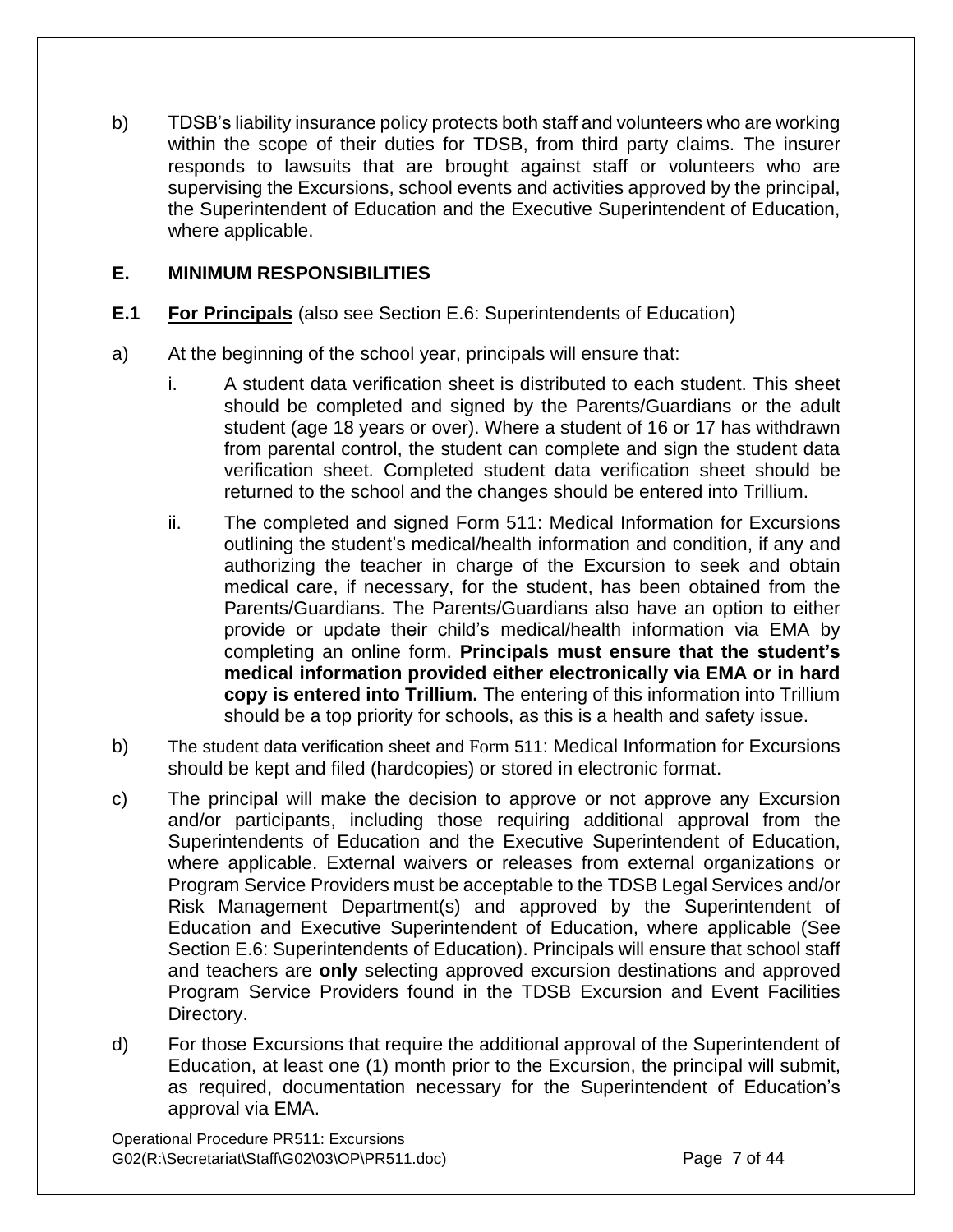- e) **For overnight Excursions outside of Ontario**, Request for Excursion Approval by the Superintendent of Education (and the Executive Superintendent of Education, where applicable) must be submitted at least three (3) months in advance, and for **Out-of-Country Excursions**, Request for Excursion Approval by the Superintendent of Education and the Executive Superintendent of Education must be submitted at least six (6) months in advance. In order to plan for the necessary approval(s), for those Excursions that require the additional approval, school staff and teachers should draft their Excursion proposal and receive the principal approval first, prior to submitting a formal request for approval to the Superintendent of Education and the Executive Superintendent of Education, where applicable.
- f) The principal or his/her designate identified to the teachers will be available by telephone, cellular telephone, or other wireless means of communication to teachers in charge of the Excursion in case an emergency arises at any time during the Excursion. The principal will keep their mobile phone on them at all times during the Excursion. The phone number (the principal mobile) or contact information for the principal or his/her designate should be kept with the teacher in charge during the Excursion. The Excursion itinerary and phone number(s) for school staff while on the Excursion should be available to the principal and school office during the Excursion.
- g) In accordance with the TDSB Restrictions on Alcohol, Drug and Tobacco Use Policy (P095), all persons attending Excursions are prohibited from being in the possession of, or under the influence of alcohol or drugs (including cannabis) while on TDSB premises or while engaging in TDSB related activities and Excursions. Personal time, such as sightseeing, shopping or other forms of personal entertainment, including the involvement of alcohol or drugs, for staff and volunteers participating in an excursion are not permitted. Family, friends, pets or students from other boards are also not permitted to participate in an excursion.
- h) The principal will designate at least one (1) certified teacher from the school as the teacher in charge of the Excursion. The principal should not designate an occasional teacher as teacher in charge of the Excursion unless the occasional teacher is a long-term occasional teacher, who, in the judgment of the principal, has sufficient knowledge about the students and the nature and activity of the Excursion.
- i) The principal will ensure that a sufficient number of teachers and adult supervisors accompany students on all Excursions, in accordance with the minimum Supervision ratios outlined in this document. Efforts should be made to include adults or older students who speak the languages of some of the students, especially when newcomers to Canada are among the group (See Sections G.2: Supervision, paragraphs (f) and (p) for minimum Supervision ratios.)
- j) The principal will make every effort to ensure that a completed and signed (either online via EMA or in hard copy) Parent/Guardian Permission for Excursion (or appropriate athletics form) is obtained for each student participating in an Excursion.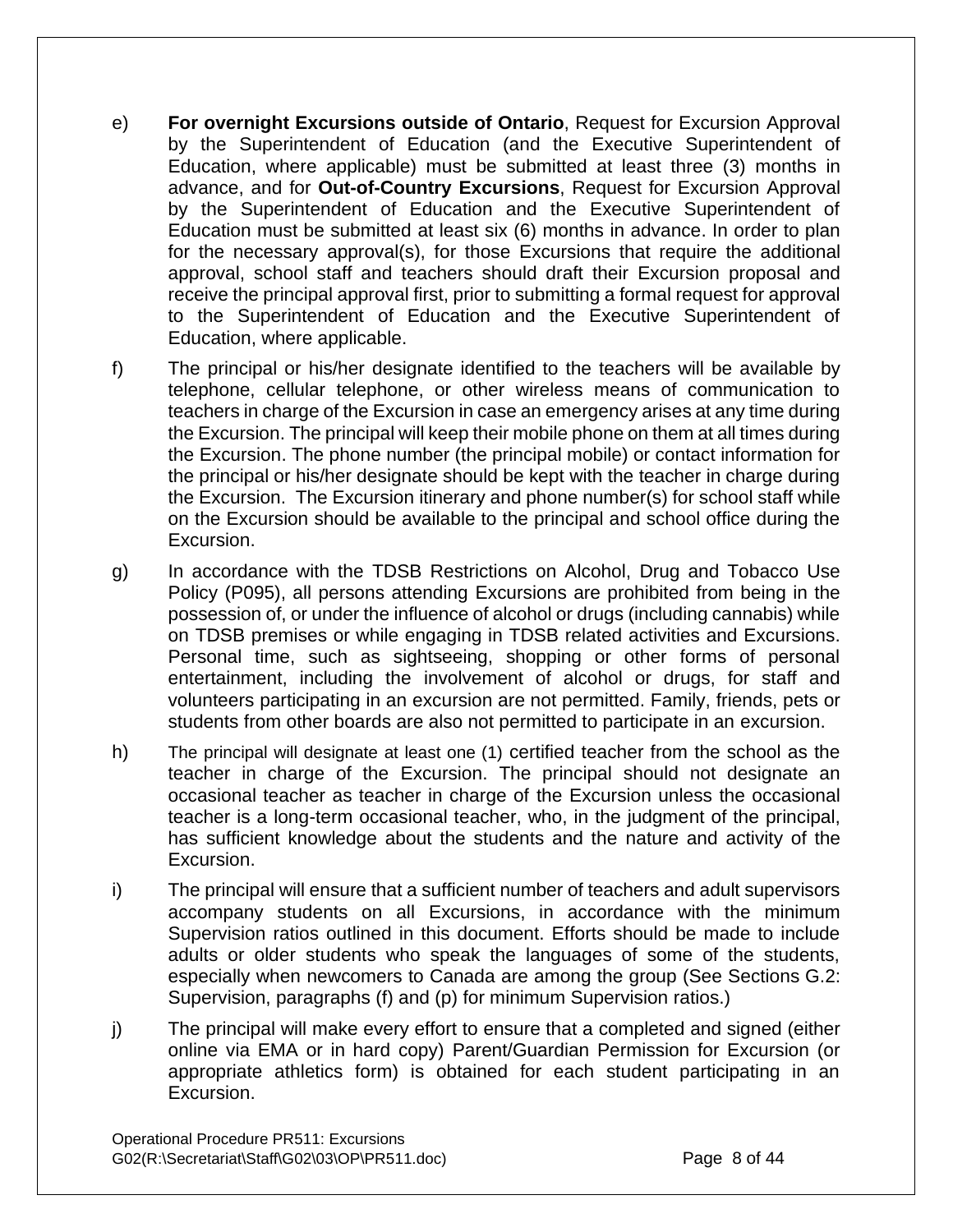- k) Once the Excursion has been approved by TDSB, the principal and the teacher(s) in charge of the Excursion should consider holding Parent/Guardian information sessions, except for overnight Excursions where it is mandatory, are planned, to outline the educational purpose, explain risks, address any concerns and answer any questions.
- l) The principal should ensure that all excursion supervisors are aware of relevant medical concerns for all excursion participants.
- m) The principal should ensure that the Excursions reflect the Board's commitments to inclusion and equity and do not limit any students, for example, due to accessibility or financial constraints.
- n) All Volunteers, including volunteer drivers should be approved by the principal prior to the commencement of the Excursion.
- o) The principal will make every effort to inform the Volunteers about their responsibilities and about requirements for insurance as outlined in this document (See Section E.3: For Volunteers). The principal will request that all Volunteers sign a TDSB approved waiver as well as have proof of police background check to participate in an Excursion prior to the commencement of the Excursion.
- p) If the Excursion involves the use of volunteer drivers, these volunteer drivers are required to complete and sign Form 511F: Principal Authorization for Volunteer Drivers. The principal will make the decision to approve or not approve this form/volunteer driver. Principal Authorization for Volunteer Drivers to authorize volunteer drivers and their private vehicles for transportation of students on Excursions. Volunteer drivers should be used in limited situations.
	- i. If the Excursion involves the use of volunteer drivers, the principal should ensure that Form 511: Parent/Guardian Permission for Excursion (or appropriate athletics form) includes specific information about the volunteer drivers and the vehicles being used, and that every effort is made to obtain consent from Parents/Guardians for each Excursion for students to travel in specified private vehicles with specific volunteer drivers. The requirements for volunteer drivers include a valid (unrestricted) Ontario Class G driver's license, a 3-year uncertified driver's record, personal automobile insurance coverage, and a vehicle that is in good working condition. Volunteer drivers must be over 25 years old and show proof of liability insurance on the vehicle of at least \$2,000,000. Every occupant of the vehicle must have appropriate seating and restraints (See Section I.4: Transportation, paragraph (c): Child Seating and Restraint Systems (Car Seats, Booster Seats, Seatbelts). Volunteer drivers may have no more than four 4/7 occupants, including driver, and no pets, in any vehicle. Passenger vans, for example, that could transport 10 or more occupants, are not permitted.
	- ii. Volunteer drivers should not drive themselves or other students to any activity outside of the Excursion.
- q) The principal will ensure that contingency planning is part of every Excursion. A formal contingency plan is part of every High-Care Activity or overnight Excursion

Operational Procedure PR511: Excursions G02(R:\Secretariat\Staff\G02\03\OP\PR511.doc) Page 9 of 44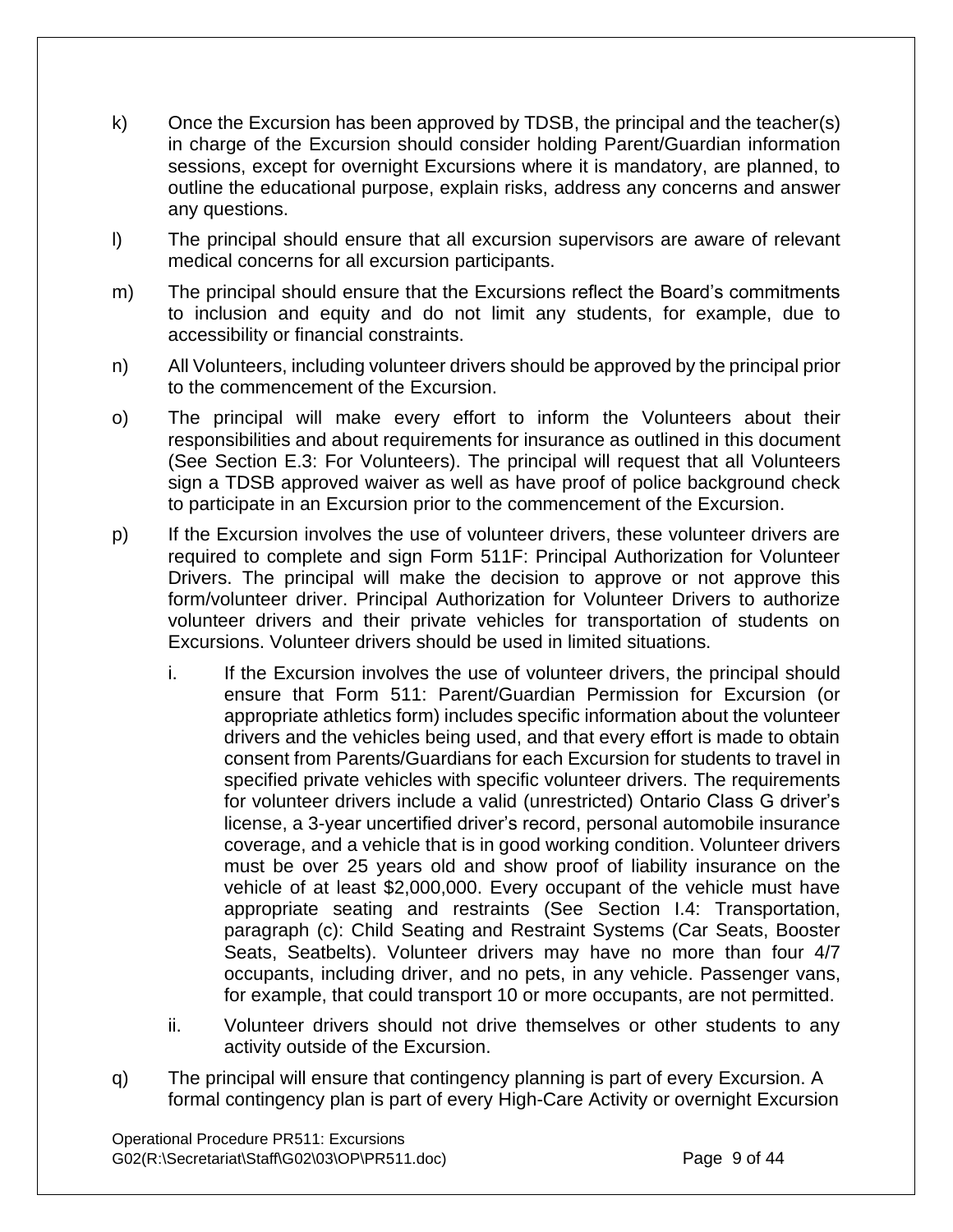(except Excursions to TDSB Outdoor Education schools scheduled by the Centrally Assigned Principal of Outdoor Education, and overnight interschool athletics Excursions) and must be approved by the appropriate Superintendent of Education and the Executive Superintendent of Education, where applicable.

- r) Wherever possible, supervisors on an Excursion must carry cellphones and/or two-way radios. Where cellphones and/or two-way radios are the property of the school or TDSB, the principal will make such items available to supervisors on an Excursion. Supervisors must ensure that cellphones and/or two-way radios are in good working condition, and that any batteries are fully charged prior to the Excursion.
- s) During the Excursion preparations, the principal will consider:
	- i. if a student has a serious medical/health condition;
	- $ii.$  if the excursion destination is compatible for all students;
	- iii. preparations for student abilities, such as swim tests, have been completed;
	- iv. if the administration of medication is too complicated;
	- v. if a student has engaged in serious misconduct, including breach of the Board Code of Conduct (PR585), the school's Code of Behaviour, the Code of Behaviour for Athletes (for interschool athletics), and other applicable TDSB policies and procedures to determine whether a student participates in an Excursion.
- t) The principal will ensure that one copy of all appropriate approved forms (e.g., all completed and signed Parent/Guardian Permission for Excursion; for interschool athletics, the appropriate athletics forms, including the approved team lists; for physical education class Excursions, the appropriate completed forms; and other forms pertinent to the Excursion) are on file until at least the end of June of the current school year following the school year in which the Excursion takes place.

## **E.2. For Teachers**

- a) The teachers participating in an Excursion must be familiar with the content of the Excursions Policy (P033), this procedure and any associated documents and forms.
- b) The teacher will ensure that each Excursion has an educational purpose with curricular relevance that is clearly identified to the students and their Parents/Guardians.
- c) The teacher will ensure each Excursion is equitable and inclusive. For excursions with high costs per student and/or involving 15 or fewer students out of a pool of students of 20 or more, a teacher must provide an explanation addressing the student participation.
- d) The teacher must complete and submit to the principal via EMA all excursion request(s)/form(s) that require approval by the principal and/or approval by the Superintendent of Education at least one (1) month prior to the scheduled Excursion. Note: In order to plan for the approval, for those Excursions that require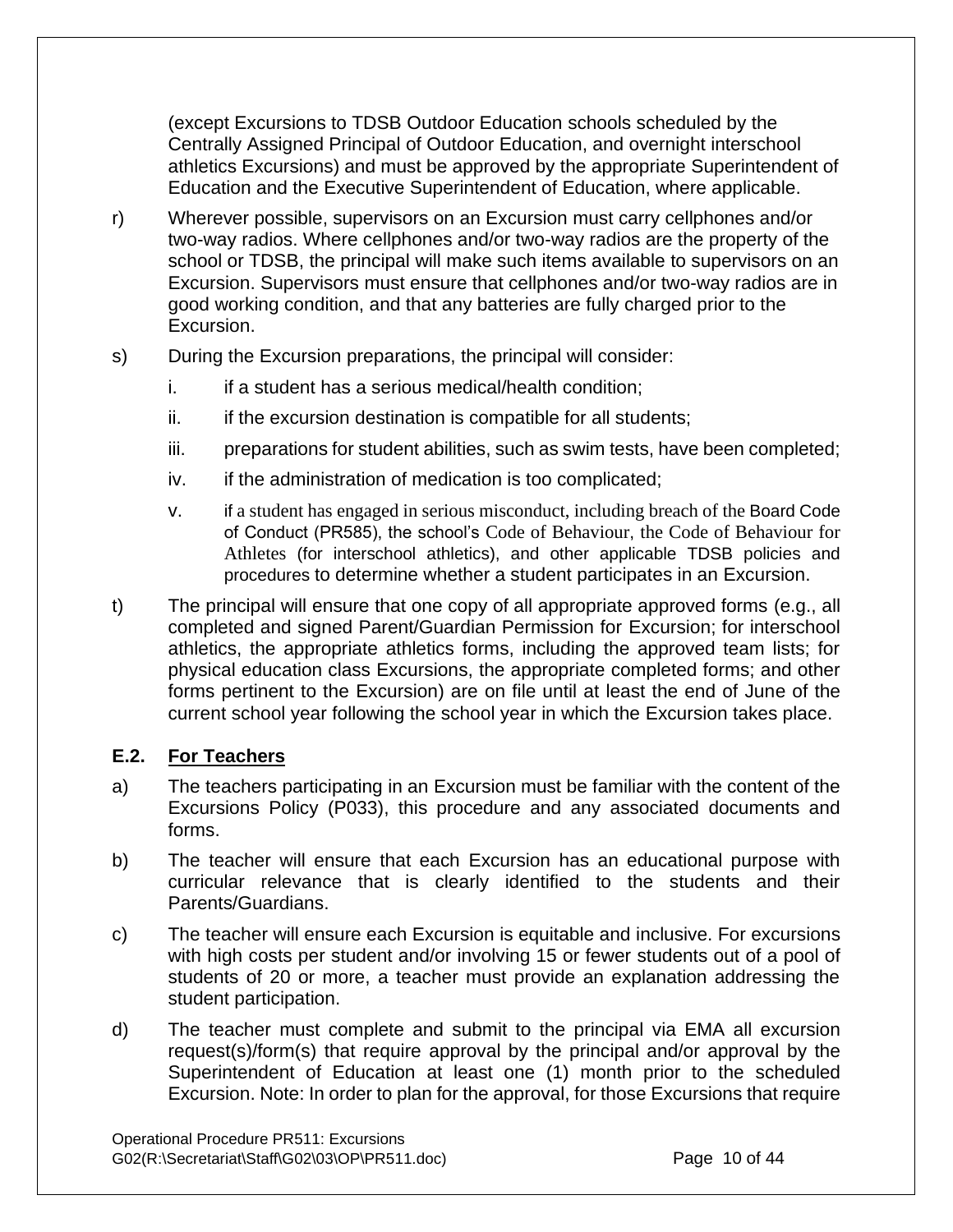the additional approval, teachers must draft their Excursion proposal and receive the principal approval of the Excursion proposal prior to submitting a formal request for approval to the principal and/or the Superintendent of Education and the Executive Superintendent or Education, where applicable. Where applicable, teachers should select approved excursion destinations found in the TDSB Excursion and Event Facilities Directory. No communication to Parents/Guardians should take place unless approval is first obtained.

- e) All external waivers, releases, acknowledgements, booking or registration forms and other documents/forms provided by Program Service Providers must be approved by TDSB Legal Services and/or Risk Management Department and by the Superintendent of Education.
- f) In accordance with Ontario *Travel Industry Act*, 2002 and Regulation 26/05, overnight Excursions not related to a competition or involving a camp, camping or out tripping, must be arranged through TDSB approved travel agent(s) (retailers) and travel wholesalers (for example, tour operators) registered with the Travel Industry Council of Ontario ("TICO").
- g) Teachers must use only approved excursion vendors in the Excursion and Event Facilities Directory. A Principal and, if required, a Superintendent could make an exception.
- h) The teacher in charge of the Excursion will ensure that contingency planning is part of every Excursion, especially of every High-Care Activity or overnight Excursion (except Excursions to TDSB Outdoor Education schools scheduled by the Centrally Assigned Principal of Outdoor Education, and overnight interschool athletics Excursions) and must be approved by the principal and the Superintendent of Education and the Executive Superintendent of Education, where applicable. Except for tour operator / commercial tours, the teacher must be familiar and have attended the excursion destination previously, for example, for a play, they must have attended that theatre.
	- i. The teacher in charge of the Excursion will ensure, wherever possible, that supervisors on an Excursion will carry copies of the emergency procedures and student information as generated by the Trillium student excursion report or EMA.
	- ii. The teacher in charge of the Excursion will inform the principal of alternate plans for Supervision in case one or more supervisors are unable to attend the Excursion.
	- iii. Only once approval has been obtained, the teacher in charge of the Excursion will make every effort to inform students and their Parents/Guardians, of details of the Excursion, including costs, deposits, refunds, non-refundable costs, behavioural expectations, and any risks associated with the Excursion through either Form 511: Parent/Guardian Permission for Excursion or online via EMA.
	- iv. The teacher in charge of the Excursion, in consultation with the principal, should consider holding Parent/Guardian information sessions when

Operational Procedure PR511: Excursions G02(R:\Secretariat\Staff\G02\03\OP\PR511.doc) Page 11 of 44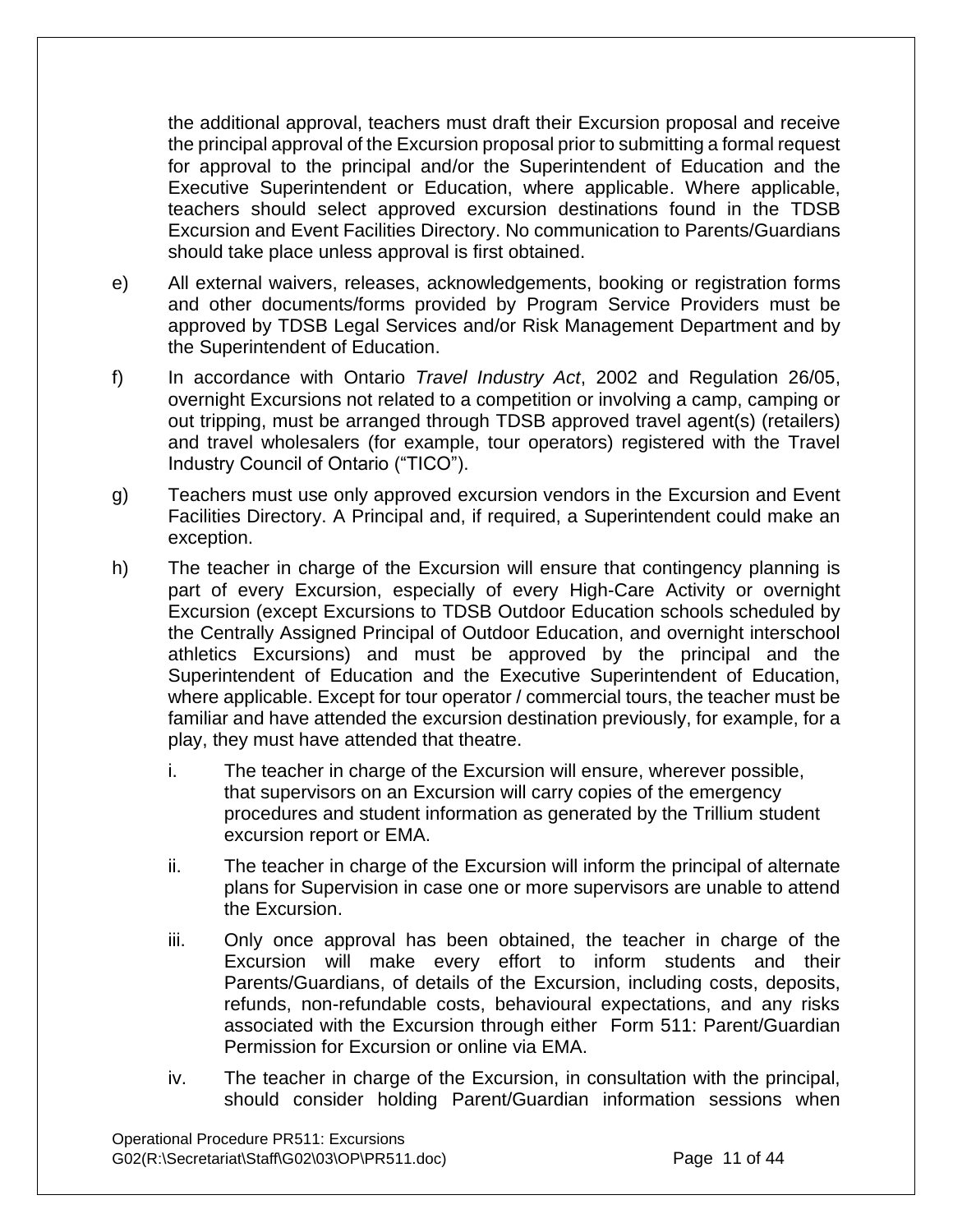overnight Excursions are planned by the school, in order to outline the educational purpose, explain risks, and answer any questions.

- v. In exceptional circumstances, Excursion dates and times may change. The teacher will make every effort to inform students and their Parents/Guardians of these changes.
- i) The teacher in charge of the Excursion will make every effort to inform Parents/Guardians in writing through either Form 511: Parent/Guardian Permission for Excursion (or the appropriate athletics form) or online via EMA, of the names of any volunteer drivers participating in the Excursion, and specific information about the volunteer drivers' vehicles.
- j) If the Excursion involves the use of volunteer drivers, the teacher will make every effort to ensure that consent from Parents/Guardians is obtained for each Excursion for students to travel in specified private vehicles with specific volunteer drivers (See Section E.1: For Principals, paragraph n).
- k) The teacher will make every effort to inform Parents/Guardians in writing through either Form 511: Parent/Guardian Permission for Excursion (or the appropriate athletics form) or online via EMA that Parents/Guardians will be responsible for any applicable losses or costs should their child engage in misconduct, including a breach of the Board Code of Conduct (PR585), the school's Code of Behaviour, or the Code of Behaviour for Athletes (for interschool athletics) during the Excursion. This could include costs for transportation home or for damages resulting from their child's misconduct.
- l) Where practical, teachers will provide Parents/Guardians with a cover statement in the student's first language, or the Parent's/Guardian's first language where different, describing the contents and importance of all forms and any other written communication regarding the Excursion. If this is not practical, teachers will provide Parents/Guardians with a standard letter that indicates that the attached forms are important and should be translated.
- m) The teacher in charge of the Excursion will arrange an appropriate and related program, including any assessments, for all students who do not participate in the Excursion. Conversely, all students participating in an Excursion will be allowed to complete any assignments or assessments missed due to the Excursion, within a reasonable time after the Excursion, without penalty.
- n) The teacher in charge of the Excursion must be aware of the details of all medical and emergency care information for all excursion participants prior to any Excursion outlined in the Student Excursion Report.
- o) The teacher in charge of the Excursion must inform all supervisors of relevant medical concerns for all excursion participants and expected interventions.
- p) The teacher in charge of the Excursion must ensure that all excursion participants have the appropriate visa(s), proof of citizenship, passports, Ontario Health Card number, and out-of-country health/accident/travel insurance policy(ies), as required, for each student and staff member for all Out-of-Country Excursions. The teacher in charge of the Excursion will check the Government of Canada Travel

Operational Procedure PR511: Excursions G02(R:\Secretariat\Staff\G02\03\OP\PR511.doc) Page 12 of 44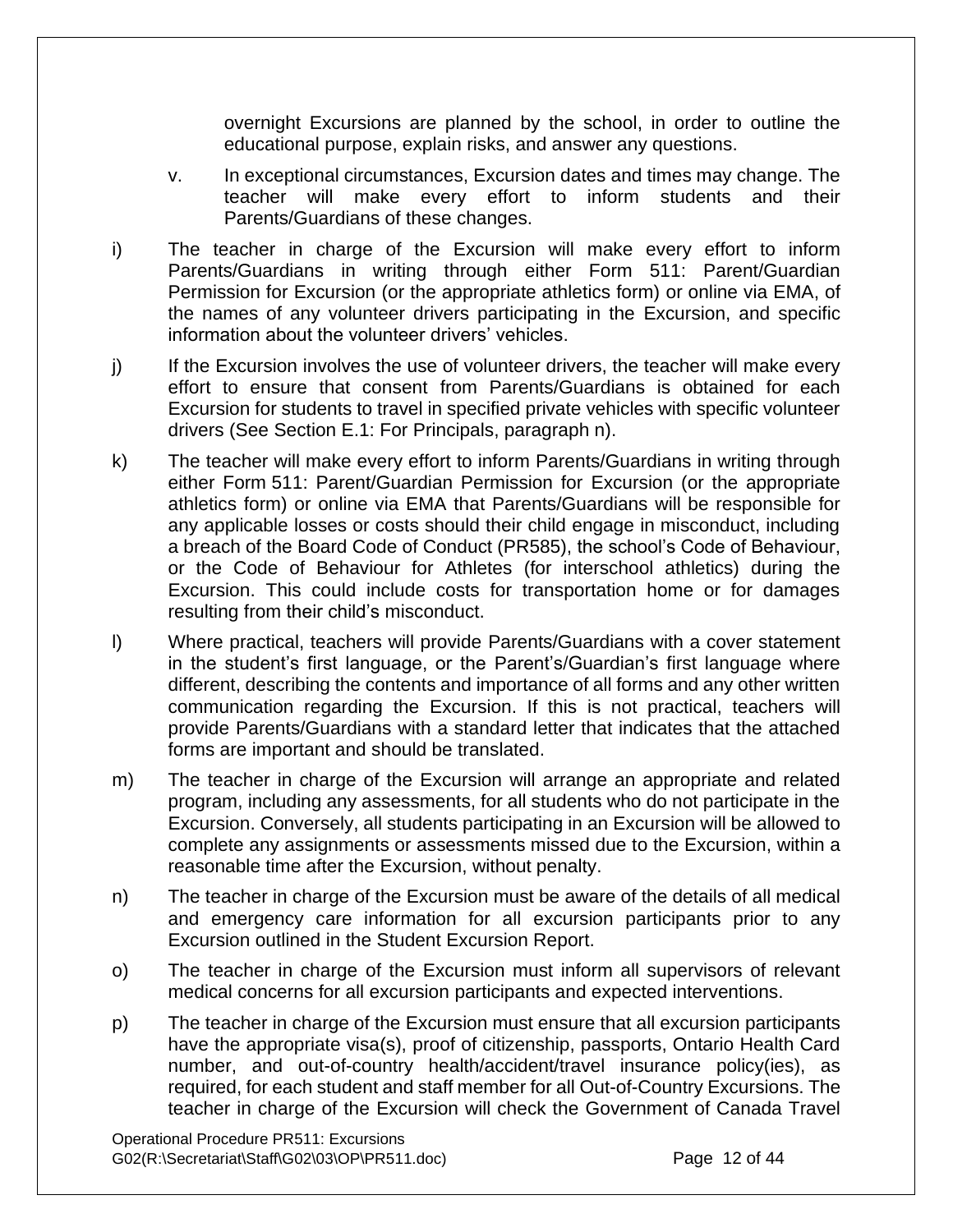Advice and Advisories website (travel.gc.ca) for specific travel advice for the destination.

- q) For the Excursion purposes, in particular for Excursions outside of Ontario or Outof-Country Excursions, where a student is subject to a custody order, the consent of both Parents is recommended if there is joint custody. Sometimes both Parents have custody, but they disagree with each other on the child's educational matters. In that case, it is advisable for the school to ask both Parents to reach an agreement first as the school cannot follow the Parents' conflicting directions/instructions.
- r) The teacher in charge of the Excursion will arrange and supervise all aspects of transportation required for the Excursion using TDSB approved vendors, including specialized transportation, when appropriate, for students with special needs.
- s) The teacher in charge of the Excursion will submit, via EMA, to the principal one copy of all appropriate approved forms (e.g. all completed and signed Parent/Guardian Permission for Excursion; for interschool athletics, the appropriate athletics forms, including the approved team lists; for physical education class Excursions, the appropriate completed forms; and other forms pertinent to the Excursion) to be kept on file until at least the end of June of the current school year following the school year in which the Excursion takes place. In the case of a TDSB-organized Excursion, centrally assigned staff will assume the responsibility of the teacher in charge of the Excursion, as approved by the department's immediate supervisor (with the exception of interschool athletics meets/games/championships where teachers assume their normal roles).
- t) The teacher in charge of the Excursion must carry the Student Excursion Report on every Excursion.

## **E.3. For Volunteers**

- a) Volunteers will have signed a waiver prior to the excursion.
- b) Volunteers will adhere to all applicable TDSB policies, procedures, guidelines, protocols and practices, and will work under the Supervision of the principal and teachers from the school or under the central department staff for the duration of all Excursions.
- c) Volunteers will adhere to all applicable TDSB policies and procedures relating to volunteers, including police reference checks and/or vulnerable sector screening (See TDSB Employee Protocol (SR23) regarding police reference checks ((Volunteers section) at [https://www.tdsb.on.ca/Portals/0/Elementary/docs/SupportingYou/SR23.pdf\)](https://www.tdsb.on.ca/Portals/0/Elementary/docs/SupportingYou/SR23.pdf). Volunteers who accompany students on an overnight or multi-day Excursion for the purpose of assistance with Supervision must have a police reference check and/or vulnerable sector screening. Whenever possible, the principal should maintain a list of "approved" volunteers for Excursion purposes.
- d) Volunteers who agree to transport students in private vehicles for an Excursion are required to complete a Form 511F: Principal Authorization for Volunteer Drivers.

Operational Procedure PR511: Excursions G02(R:\Secretariat\Staff\G02\03\OP\PR511.doc) Page 13 of 44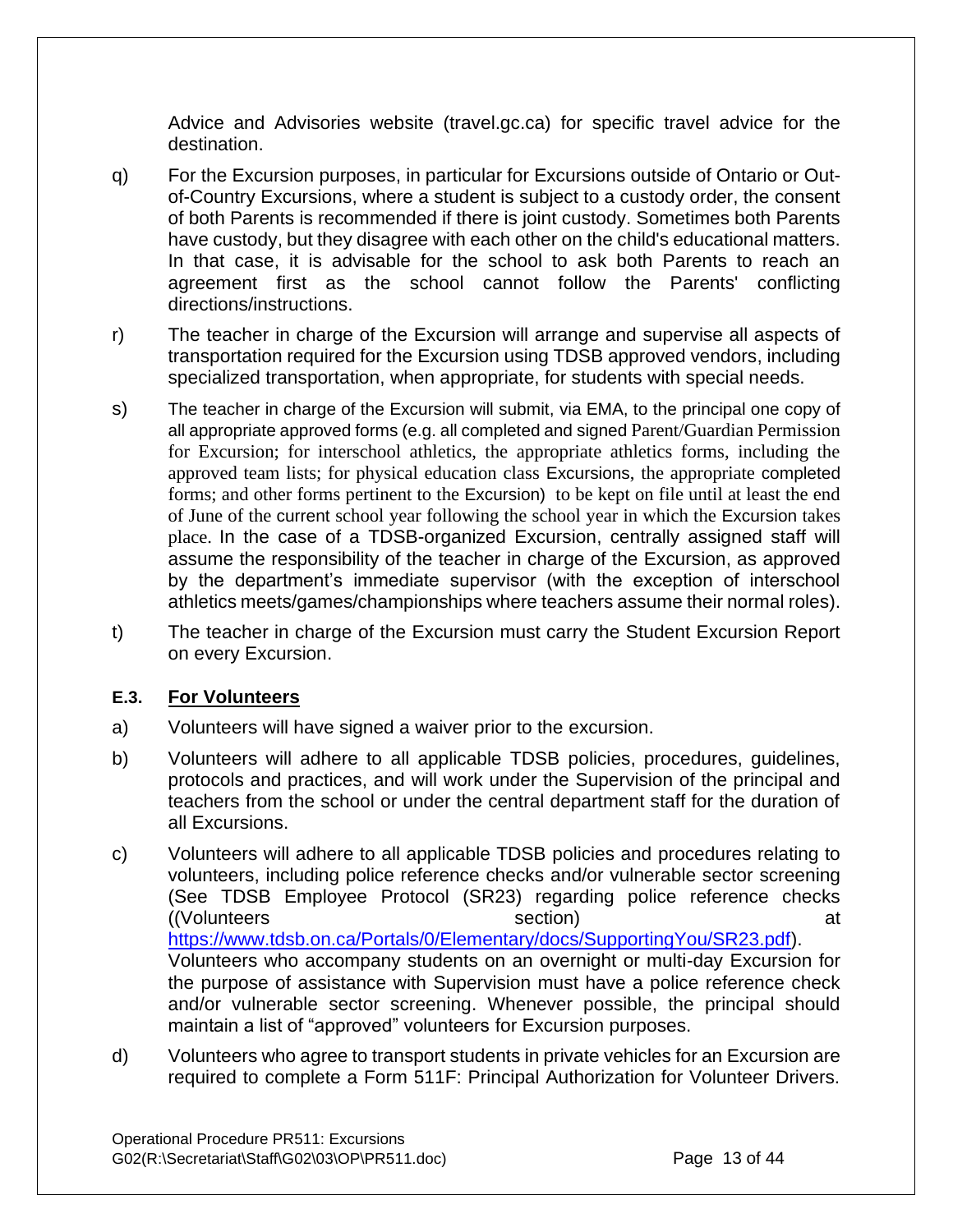The principal will make the decision to authorize or not authorize the volunteer driver and vehicle.

e) Volunteer drivers must have the automobile liability insurance, with a minimum limit of a \$2,000,000 coverage and history to transport students for the Excursion (See Section E.1: For Principals, paragraph n).

## **E.4 For Students**

a) Teachers will review the information about students' responsibilities on Excursions with students at the beginning of the school year. For interschool athletics, students will also receive a copy of the Code of Behaviour for Athletes found in the respective constitutions.

Students will adhere to the TDSB Caring and Safe Schools Policy (P051), the Board Code of Conduct (PR585), the school's Code of Behaviour, and other applicable TDSB policies and procedures; for interschool athletics, in addition to the above, the Code of Behaviour for Athletes, for the duration of all Excursions. Students who fail to adhere to the TDSB Caring and Safe Schools Policy (P051), the Board Code of Conduct (PR585), the school's Code of Behaviour, the Code of Behaviour for Athletes (for interschool athletics) and other applicable TDSB policies and procedures, while on Excursions, will be subject to the same consequences as if the students were in attendance at school during regular school hours.

- b) While on Excursions, and while travelling to and from Excursions, students will continue to be responsible for their conduct. Students will comply with their obligations under section 23 of Regulation 298 of the *Education Act*, including the following:
	- exercise self-discipline;
	- accept such discipline as would be exercised by a kind, firm, and judicious parent;
	- be courteous and demonstrate inclusiveness and equity toward fellow students;
	- be obedient and courteous to the principal and teachers; and
	- show respect for school property.
- c) Students must adhere to the TDSB Restrictions on Alcohol, Drug and Tobacco Use Policy (P095) that prohibits smoking, vaping, use of alcohol, and the nonmedical use of drugs at all school activities and Excursions whether they take place inside school or off school property.
- d) Students participating in Excursions are expected to be prepared for the Excursion and adhere to Excursion expectations.
- e) Students participating in Excursions will follow the directions of teachers in charge of Excursion and other supervisors during the Excursion.

Operational Procedure PR511: Excursions G02(R:\Secretariat\Staff\G02\03\OP\PR511.doc) Page 14 of 44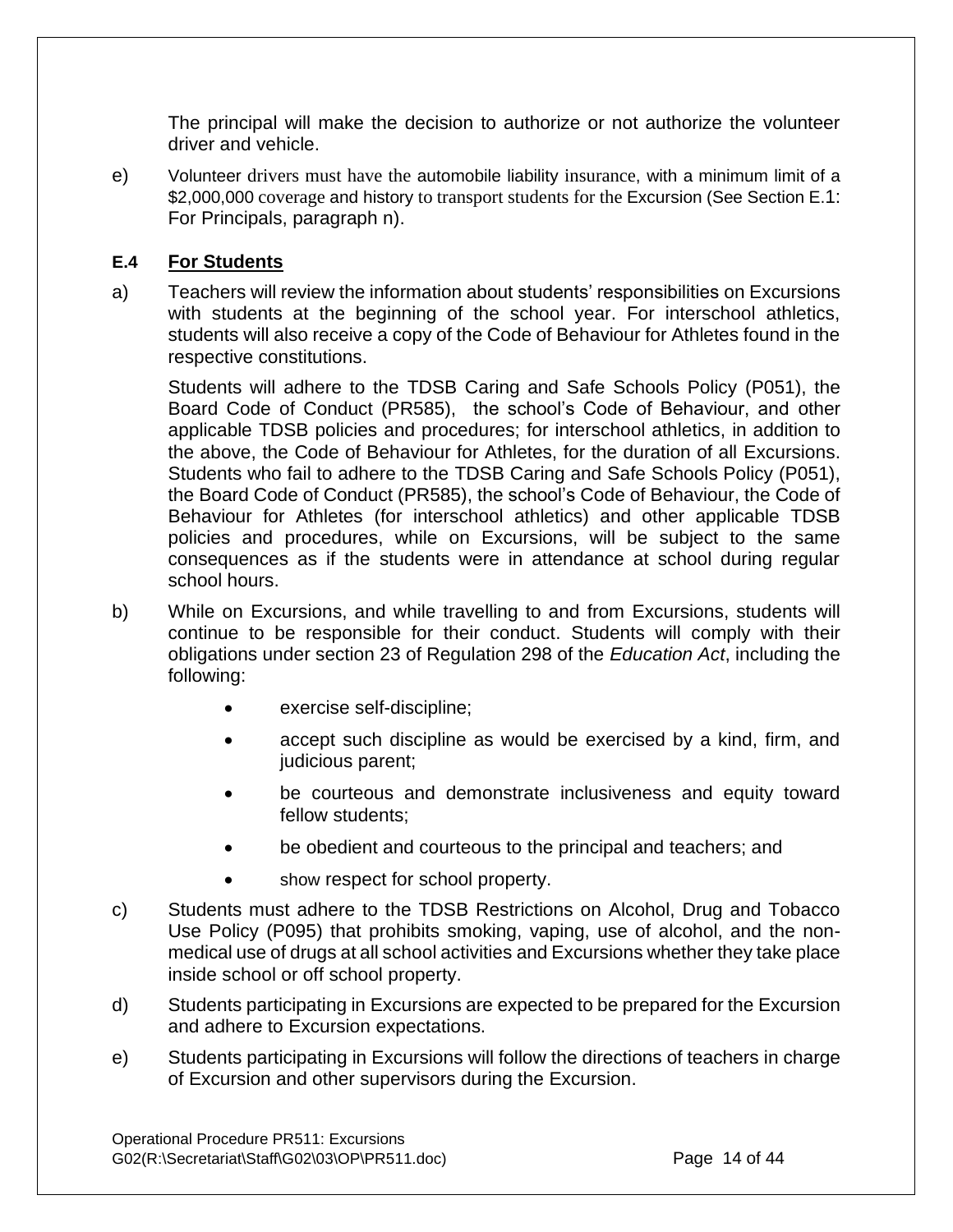f) Students participating in Excursions are expected to complete, without penalty, any assignments and assessments missed in any subject due to the Excursion, within a reasonable time after the Excursion, as determined by the student's teachers.

## **E.5. For Parents/Guardians**

- a) Parents/Guardians of students under the age of 18 who wish their child to participate in an Excursion are required to provide permission for each Excursion by completing Form 511: Parent/Guardian Permission for Excursion (or the appropriate athletics form) either in hard copy or online via EMA. Students aged 18 and over may complete Form 511: Parent/Guardian Permission for Excursion (or the appropriate athletics form) on their own behalf; however, it is strongly recommended that the Parents/Guardians of such students also approve the Excursion.
- b) Form 511: Parent/Guardian Permission for Excursion (or the appropriate athletics form) will contain information about the nature and purpose of the Excursion, any special risks or unusual activities, locations, dates and/or times, supervision, transportation arrangements, including mode of transport, use of volunteer drivers, costs, special clothing or equipment required, lunch or other food requirements, and any other relevant information that could have some bearing on whether the Parents/Guardians (or students aged 18 and over) would give or withhold their permission, need to update relevant medical or emergency information, and/or purchase student accident insurance..
- c) Every effort will be made to advise Parents/Guardians of any volunteer drivers participating in the Excursion and to provide them with specific information about the volunteer drivers' vehicles. Every effort will be made to obtain written Informed Consent from the Parents/Guardians in order for the student to ride with a specific volunteer driver.
- d) Parents/Guardians (or the student, where the student is aged 18 or over) who wish their child to participate in an Excursion are required to indicate if there is any medical/health reason why their child is not able to participate in the Excursion, or that may lead them to require special attention during the Excursion.
- e) At the beginning of the year, Parents/Guardians will complete another Form 511: Medical Information for Excursions authorizing the teacher in charge of the Excursion to seek and obtain medical care for the student, if necessary. Overnight interschool athletics within the province may not require an additional Form 511: Medical Information to be completed. The student's medical information will be requested annually by the school, and Parents/Guardians are expected to provide the school with any relevant information or changes throughout the school year.
- f) Parents/Guardians are expected to ensure that their child is prepared appropriately for the Excursion (e.g., bringing their own lunches and/or other times (if applicable), wear appropriate clothes, etc.)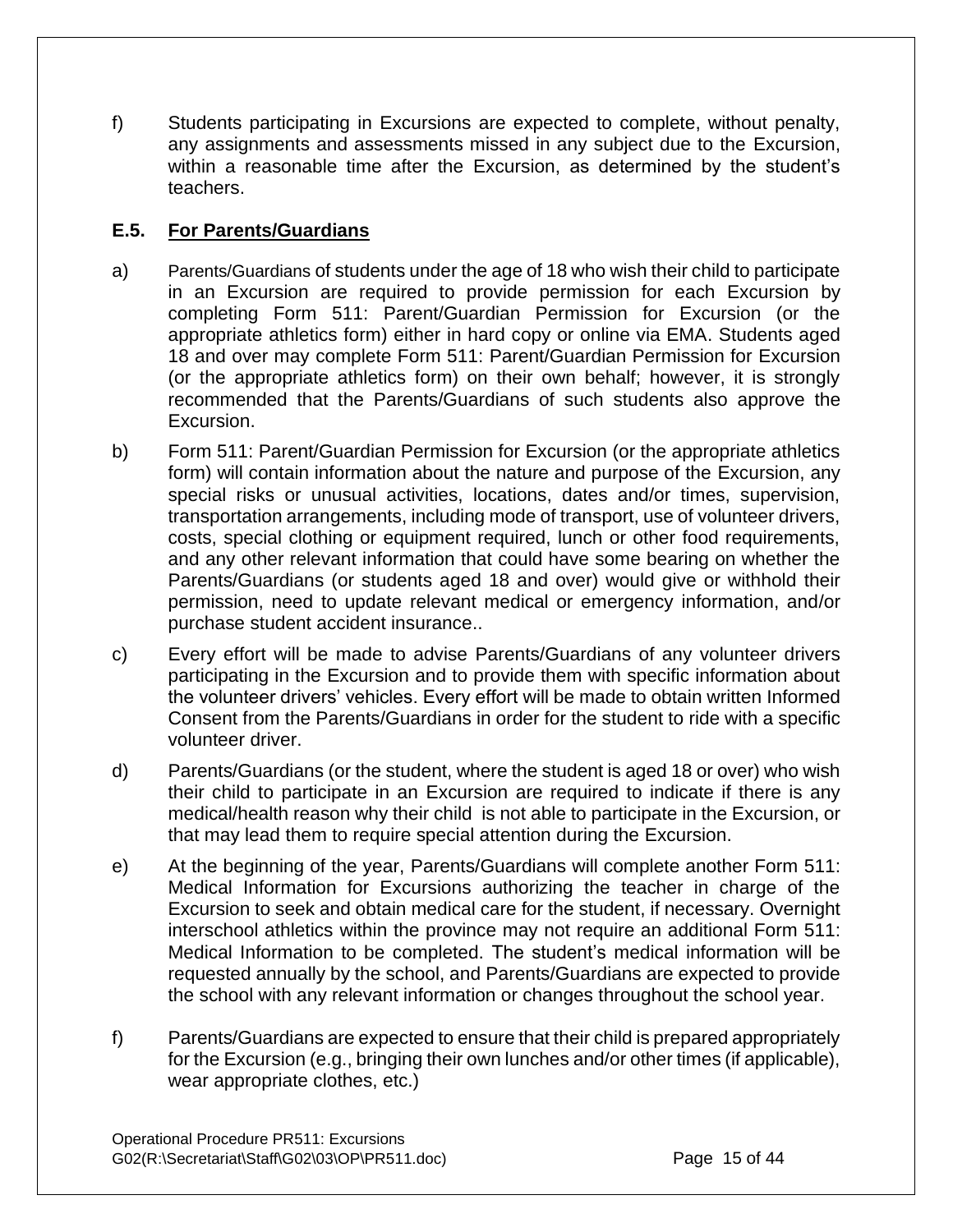- g) Parents/Guardian are responsible for any applicable losses or costs should their child engage in misconduct, including a breach of the TDSB Caring and Safe Schools Policy (P051), the Board Code of Conduct (PR585), the school's Code of Behaviour, the Code of Behaviour for Athletes (for interschool athletics) and other applicable TDSB policies and procedures. This could include lost deposit fees, costs for transportation home, or for damages resulting from misconduct.
- h) Parents/Guardians are responsible for the purchase of voluntary student accident insurance if necessary, and where required, mandatory travel insurance that includes cancellation coverage for school labour action.

## **E.6 For Superintendents of Education**

- a) The Superintendent of Education should make the decision to approve or not approve the following types of Excursions:
	- i. Excursions beyond the City of Toronto and the GTA and out of province;
	- ii. High-Care Activities and those types of activities that involve increased risk and/or special safety considerations.
	- iii. Overnight Excursions (not including Excursions to TDSB Outdoor Education schools scheduled by the Centrally Assigned Principal of Outdoor Education or overnight Excursions for Ontario Federation of School Athletic Associations ("OFSAA") secondary school athletics competitions which will be approved on masse);
	- iv. Excursions involving activities not listed in curricular and related safety documents;
	- v. Excursions on days not identified as instructional days on the approved school year calendar or in the summer;
	- vi. Excursions where Program Service Providers require the Parent/Guardian or the student to sign the Program Service Provider's waiver or release forms. Excursion forms for the Superintendent of Education's approval should submitted via EMA in accordance with the timelines set out in Sections E.1: For Principals, paragraph e) and E.2: For Teachers, paragraph d).
- b) The department's immediate supervisor/coordinator, the Superintendent of Education and the Executive Superintendent of Education, where applicable will make the decision to approve or not approve TDSB-initiated activities, including interschool athletics events sanctioned by TDSB, and Excursions to TDSB Outdoor Education schools scheduled by the Centrally Assigned Principal of Outdoor Education, and Excursions organized by other Centrally Assigned Coordinators.

## **F. APPLICATION AND APPROVAL**

a) The permission from the Parents/Guardians should be obtained for all Excursions (See Section E.5: For Parents, paragraph a). Where permission from

Operational Procedure PR511: Excursions G02(R:\Secretariat\Staff\G02\03\OP\PR511.doc) Page 16 of 44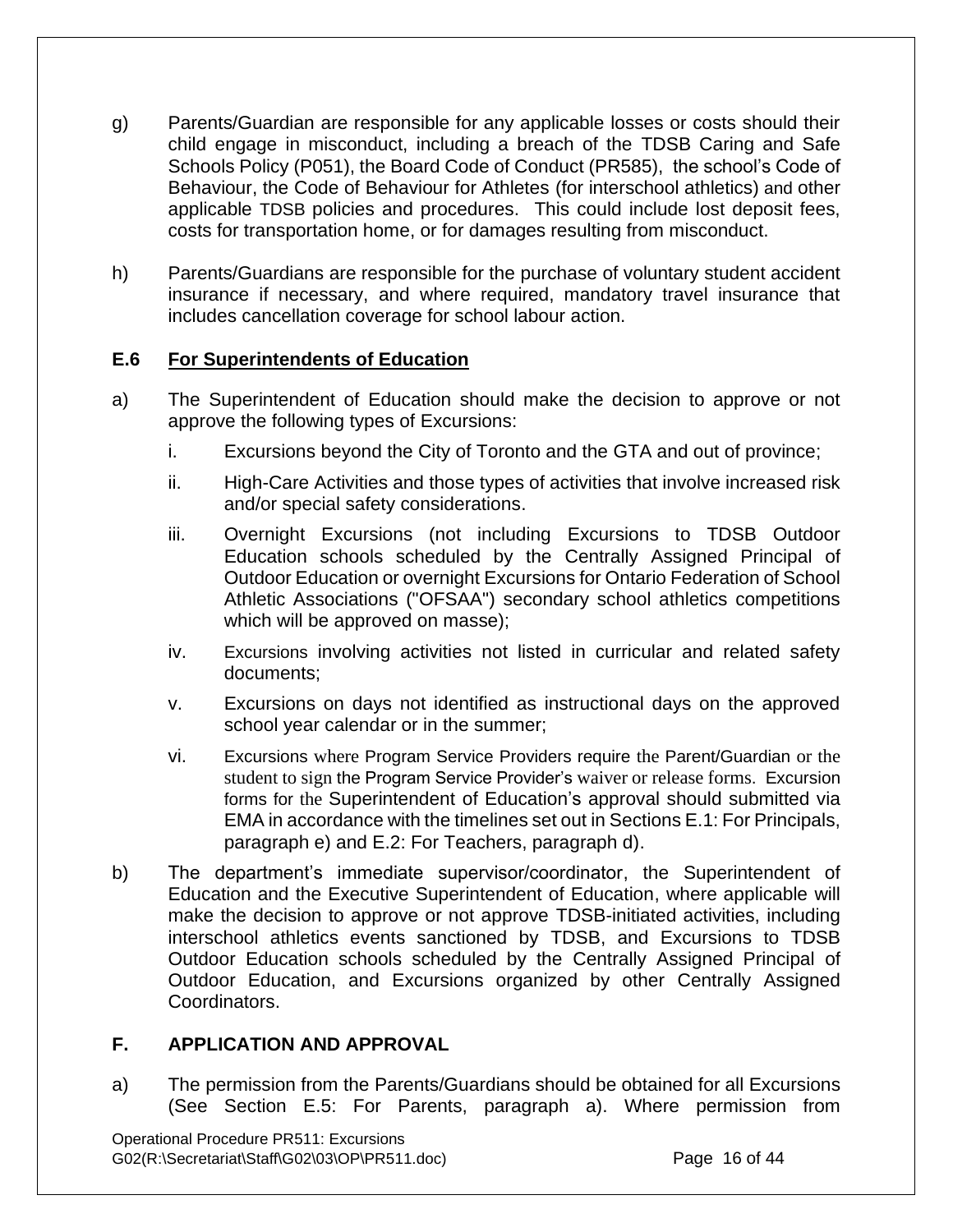Parents/Guardians cannot be obtained for any reason, the student will be excluded from the Excursion unless the principal, having regard to all the circumstances, determines that it is appropriate to allow the student to participate, has verbal permission from the Parent/Guardian, and the activity is not a High-Care Activity, an Out-of-County Excursion and an Excursion outside the GTA.

- b) The principal will make the decision to approve or not approve an Excursion and participants, including those requiring additional approval from Superintendents of Education and the Executive Superintendent of Education, where applicable. The principal may wish to consult the Superintendent of Education, the Executive Superintendent of Education, where applicable or Centrally Assigned Coordinators before making a final decision or determination.
- c) Approval for TDSB-initiated activities and Excursions, including interschool athletics events sanctioned by TDSB, Excursions to TDSB Outdoor Education schools scheduled by the Centrally Assigned Principal of Outdoor Education, and Excursions organized by other Centrally Assigned Coordinators should meet the requirements of this document, the Excursions Policy (P033), except that the Superintendent of Education's approval comes from the department's immediate supervisor. For these Excursions (with the exception of the interschool athletics games/tournaments/events), the responsibilities of the teachers in charge of the Excursion are assumed by the centrally assigned coordinators approved by the appropriate Superintendent of Education.
- d) If the school requires exception to the approval timelines for Excursions the exceptions to these timelines will be considered on an individual basis at the Superintendent of Education's discretion.
- e) No communication or monies will be collected from the Parents/Guardians or students and paid to Program Service Providers prior to the full approval of the Excursion by the principal and/or Superintendent of Education and the Executive Superintendent of Education, where applicable. For Student Tours, no monies will be paid to tour operators until all necessary approvals of the Excursions have been obtained.
- f) High-Care Activities, and other activities not specifically listed in the curriculum or related safety documents, will be submitted to the Superintendent of Education and the Executive Superintendent of Education, where applicable for approval prior to the school participation in High-Care Activities, and other activities not specifically listed in the curriculum or related safety documents.
- g) Any Excursion or activity that is not approved by the principal as part of the school program will not be promoted or organized during school hours or in association whatsoever with the school or TDSB. The teachers will not initiate or become involved in Excursions or activities that have not received the requisite approvals. Excursions organized by TDSB will comply with the same standards of curricular relevance to particular students' individual programs as those Excursions organized by the school. Where applicable, principals and teachers are strongly encouraged to select approved excursion destinations found in the TDSB Excursion and Event Facilities Directory.

Operational Procedure PR511: Excursions G02(R:\Secretariat\Staff\G02\03\OP\PR511.doc) Page 17 of 44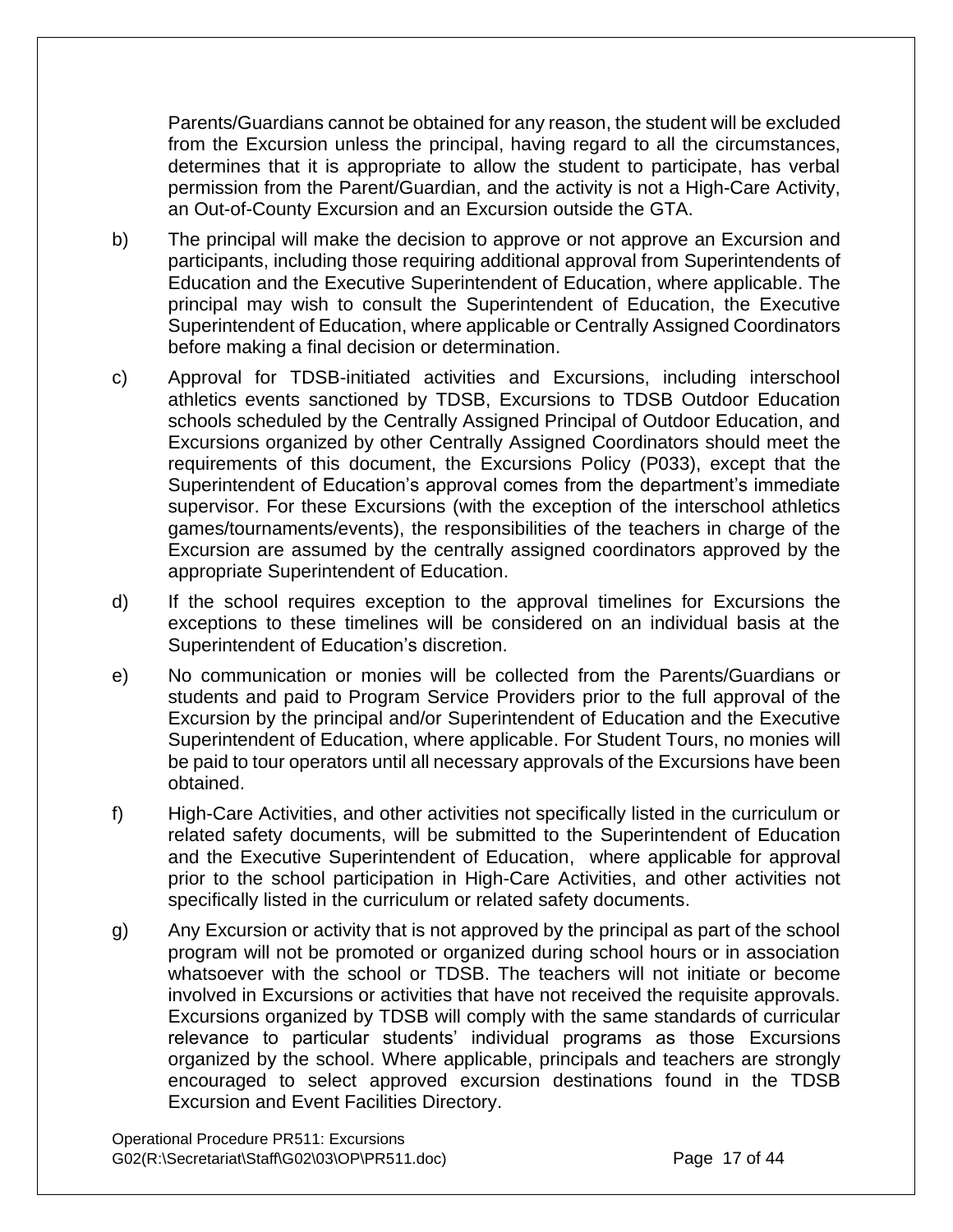## **F. 1 Excursions within Walking Distance of the School**

h) Principals have the option of using the: Form 511H: Walking Excursion Form – Immediate Community, to cover non-high-care curricular activities in instructional time within walking distance of the school. Appropriate supervision will be approved on a case-by-case basis by the principal. Where possible, the teacher in charge of the Excursion within walking distance of the school and principal will notify Parents/Guardians of the activity, location, date, and time through newsletters, Web sites, or notes in school planners/agendas.

## **F.2 Series of Scheduled Events or Class Activities within the GTA**

a) Where the Excursion involves a series of related or repeated events or activities to the same destination or for the same purpose, the teacher in charge of the Excursion will prepare a schedule of activities and obtain a single permission from Parents/Guardians for all related or repeated events or activities of the Excursion.

## **F.3 Unauthorized Excursions**

a) Certain excursion activities will not be approved, as they are deemed to be unsafe because of high or multiple risk factors. Examples of such activities include but are not limited to: white water canoeing; white water rafting; parasailing; parachuting; gliding; hang gliding; bungee jumping; swimming parties at private or nonregulated pools, rivers, or lakes; and hot-air balloon rides.

## **F. 4 Commercial Excursions, Out-of-Country Excursions, and Student Tours**

- a) For any Commercial Excursions, Out-of-Country Excursions, or Student Tours, the teacher in charge of the Commercial Excursion, Out-of-Country Excursion or Student Tour will complete and submit all requests for approval via EMA at least six (6) months prior to the Excursion.
- b) All Out-of-Country Excursions will require additional approval from the Executive Superintendent of Education. The principal and the teacher in charge of the Excursion will check the Government of Canada Travel Advice and Advisories website (travel.gc.ca) for specific travel advice for the destination.
- c) The teacher in charge of the Commercial Excursion, Out-of-Country Excursion or Student Tour will report any changes to the excursion plan, including the time or point of departure, destination, or addresses, to the principals and/or the Superintendent of Education and the Executive Superintendent of Education, where applicable, as early as possible, in advance of the Excursion. Teachers should be aware that the Commercial Excursion operator has ultimate responsibility and decision making, including changes to the excursion plan.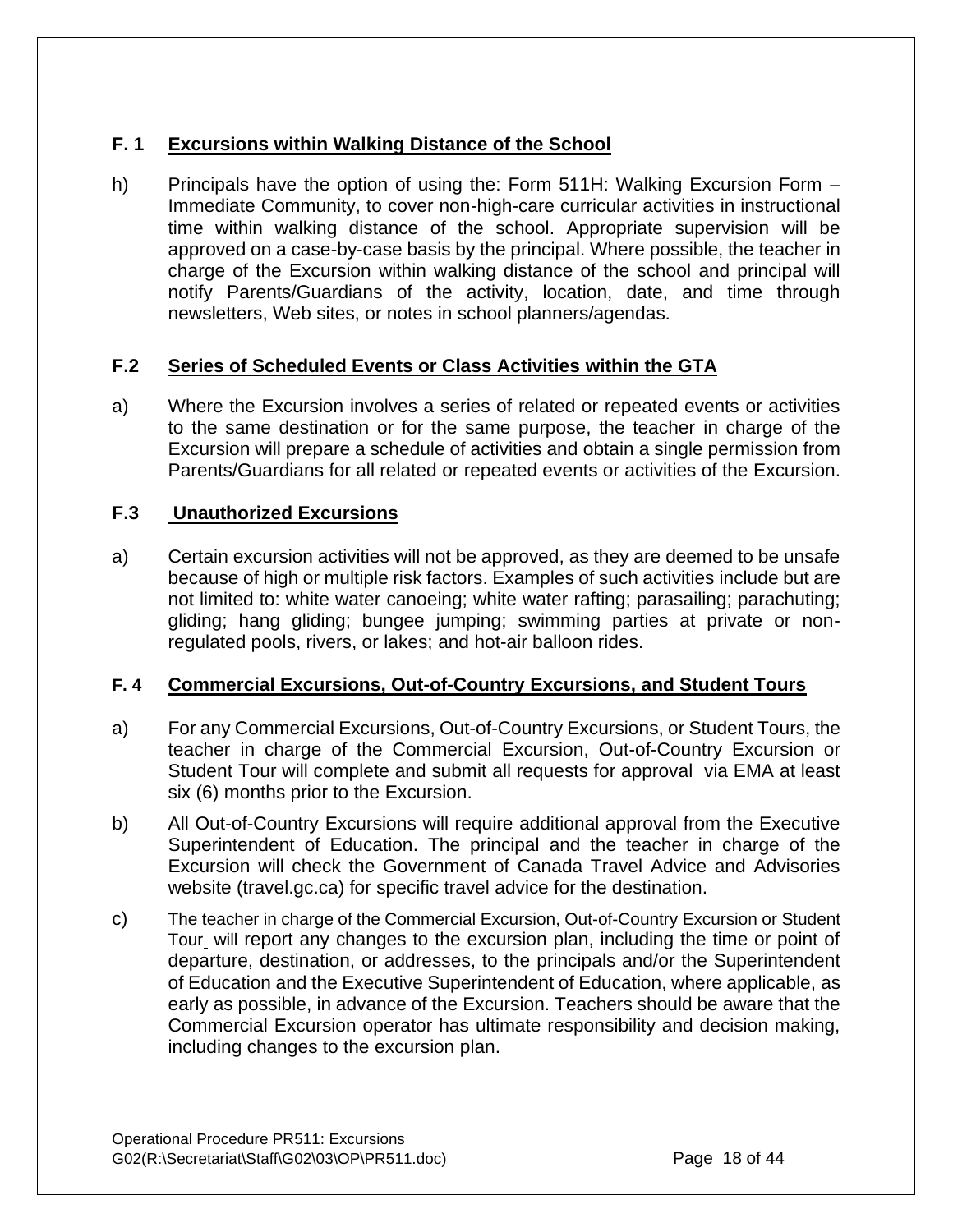- d) Commercial Excursions, Out-of-Country Excursions and Student Tours will be arranged through a TDSB approved travel agent or tour operator duly registered under the Ontario *Travel Industry Act, 2002*.
- e) The teacher in charge of the Commercial Excursion, Out-of-Country Excursion or Student Tour will confirm that the travel agent or travel wholesaler is duly registered under the Ontario *Travel Industry Act, 2002* (Refer to the TDSB Excursion and Event Facilities Directory which contains a listing of all approved tour operators). All travel agents must possess a license issued by the Travel Industry Council of Ontario (TICO).
- f) Staff and students participating in a Commercial Excursion, Out-of-Country Excursion or Student Tour must be covered by an insurance package that includes the following types of insurance (where applicable):
	- i. repatriation;
	- ii. cancellation, including labour action;
	- iii. accidental health; and
	- iv. baggage.

For Commercial Excursions, the provider will include the cost of their insurance in the excursion cost.

- g) Except for unexpected health and unique unexpected family circumstances, such as a death in the family, students will not be able to leave a Commercial Excursion during the excursion or to separately join or leave an excursion once underway, for example, a student may want to take separate transportation to meet their family who is on vacation or leave a vacation destination to join the school excursion. Any additional costs for transportation and supervision will be the responsibility of the student and may be covered under the travel insurance.
- h) Inviting or use of family members or friends as volunteers, or pets by staff, is not permitted. Students must be enrolled at the school at the time of excursion, to participate.
- i) Free time during an excursion is not recommended.
- j) Supervision ratios outlined in this Procedure should be followed on Commercial Excursions. Excess supervision and "free time" for supervisors should be avoided.
- k) When communicating the cost to parents/guardians, the cost of supervision/chaperones should be identified and communicated separately.
- l) Destinations involving beaches and swimming are to be avoided.
- m) Excursions that are initiated for a club performance, competition or game match and have a tour itinerary included, should be using a Commercial Excursion provider
- n) All excursion contracts with tour operators must contain the following clause: "*Despite any other agreement, oral or written between the parties, the agent/tour operator will fully refund within 30 days all monies paid for hotel, flight, transportation, deposits, or other services if the principal of the school notifies the*

Operational Procedure PR511: Excursions G02(R:\Secretariat\Staff\G02\03\OP\PR511.doc) Page 19 of 44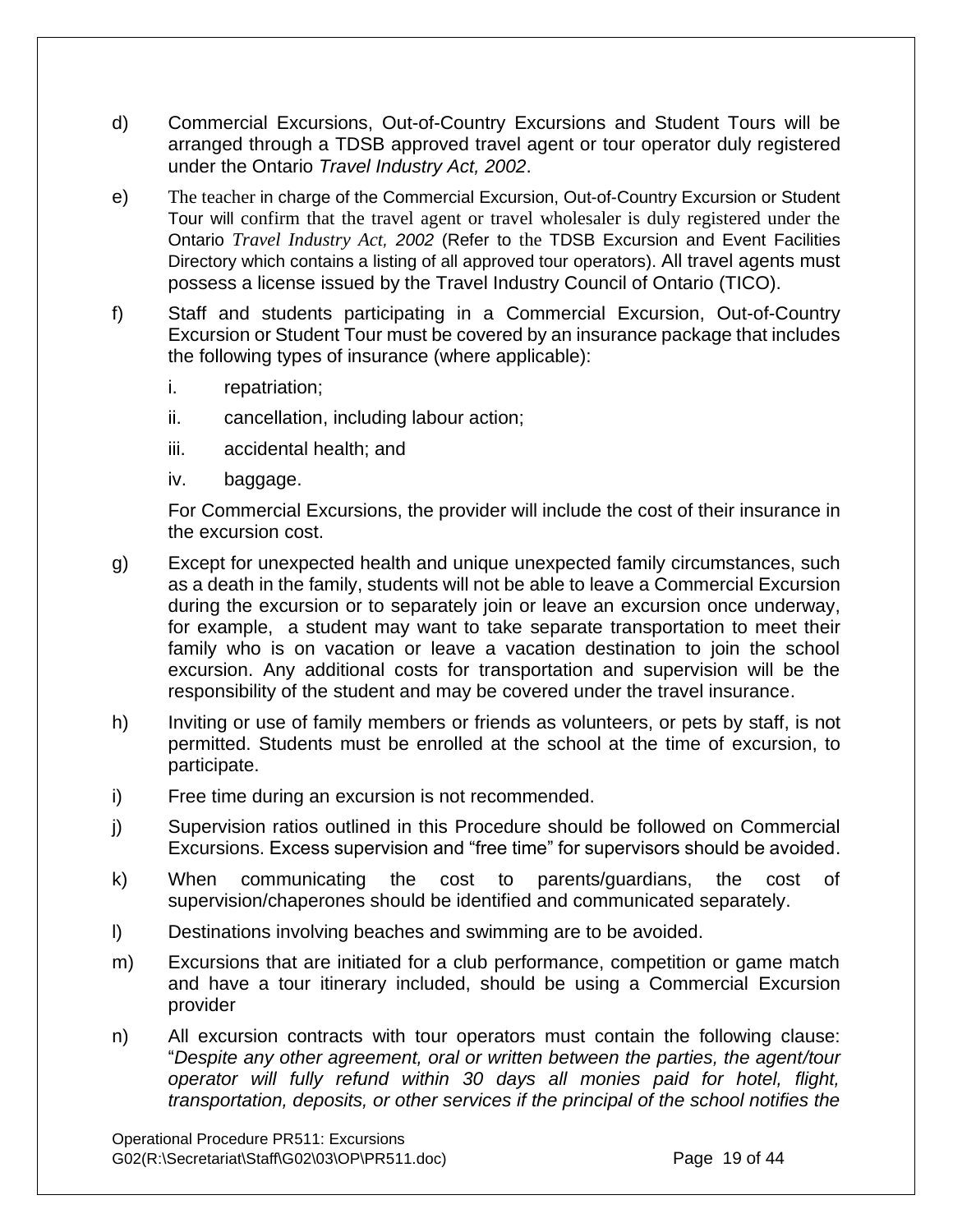*agent/tour operator that, in the opinion of Toronto District School Board, it is unsafe for the trip to proceed*" unless other instructions are obtained from the Superintendent of Education and the Executive Superintendent of Education, where applicable, in which case the principal will make the students and their Parents/Guardians aware in writing in the Parent/Guardian Permission for Excursion form or online via EMA of the travel agency's or travel wholesaler's policy regarding refunds (See the TDSB Excursion and Event Facilities Directory, which contains a listing of tour operators approved by TDSB and their approved agreements).

o) In the case where the deposit is non-refundable, Parents/Guardians must agree that TDSB is not liable for the loss of deposit. All cheques for payment of students' travel costs should be made payable directly to the travel agency or travel wholesaler. Cheques should not be made payable to the teacher, the school, or TDSB.

## **G. SUPERVISION**

#### **G.1 Principles of Supervision**

- a) All activities, facilities, and equipment have inherent risks, but the more effectively they are supervised, the safer they become.
- b) Supervisors should be aware of, and incorporate, the three categories of supervision set out in the OPASSE as set by the OPHEA, including:
	- i. **Constant visual**: The supervisor is physically present, watching a single activity.
	- ii. **On-site/In-sight**: The supervisor is present, but not necessarily constantly viewing a single activity.
	- iii. **In-the-area**: The supervisor may be in one area while activity is taking place in another area nearby.
- c) Supervisors of athletics activities will adhere to the designated level of Supervision as stipulated in the OPASSE.
- d) Supervisors should exercise their discretion in determining the appropriate level of during an Excursion, having regard to the following factors, among others:
	- i. the risk level of the activity;
	- ii. nature of the destination and/or travel;
	- iii. safety gear;
	- iv. the participants' special needs, skill level and abilities; competence and capacity;
	- v. the participants' ages, maturity and experiences.
- e) Additional Supervision may be advisable where a student's exceptionality warrants.

Operational Procedure PR511: Excursions G02(R:\Secretariat\Staff\G02\03\OP\PR511.doc) Page 20 of 44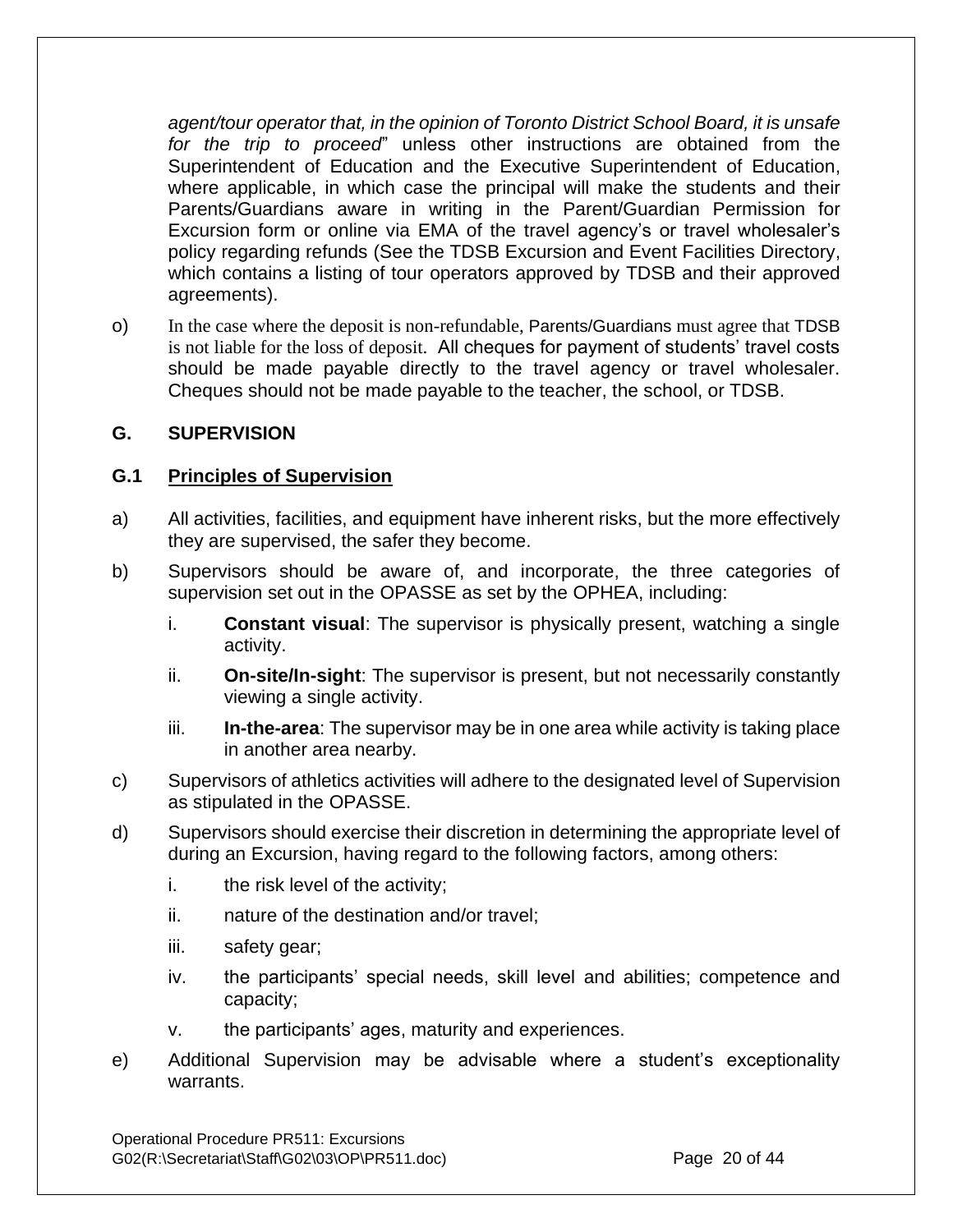- f) The Supervisor will make students aware of the rules and safety considerations of any activities engaged in during the Excursions. Rules may be modified to suit the age, physical abilities and exceptionalities of the students, but once made, they will be strictly enforced. Students participating in the activities are expected to follow the rules for all activities, games, camps and events.
- g) Where appropriate, students and supervisors will receive safety briefings regarding the use of emergency gear and emergency procedures in advance of the Excursion.
- h) The supervisor will be vigilant to prevent students from pressuring each other into trying skills or activities for which they are not ready and/or not able to perform.

#### **G.2 General Requirements**

- a) To assist in excursion planning, excursion destinations must be selected from the TDSB Excursion and Event Facility Directory. Any activity or Excursion not listed in the Directory requires the approval of the Superintendent of Education and the Executive Superintendent of Education, where applicable.
- b) When supervising students on Excursions, teachers and other school administration must act as reasonably careful or prudent parents (the common-law standard of care) in these circumstances. In monitoring Excursions, TDSB, its staff, volunteers, authorized agents and representatives or any person permitted to provide Excursions will comply with all statutory duties, including the duty to provide instruction and adequate accommodation for students, and ensure that every activity is conducted in accordance with the *Education Act* and related regulations, *Municipal Freedom of Information and Protection of Privacy Act*, R.S.O. 1990, Chapter M.56, the *Personal Health Information Protection Act*, 2004, S.O. 2004, Chapter 3, Schedule A, the *Child, Youth and Family Services Act*, S.O. 2017, Chapter 14, Sched.1 and other applicable legislation in the province of Ontario as well as TDSB policies and procedures, as may be amended from time to time.
- c) In approving and supervising the Excursions, principals will comply with their statutory duties, including the duty to maintain proper order and discipline in the school, give attention to the health, safety and comfort of the students, supervise instruction in the school, provide for the Supervision of any school activity authorized by TDSB, and report promptly any neglect of duty or infraction of school rules by a student to the Parents/Guardians.
- d) In planning and supervising Excursions, teachers will comply with their statutory duties, including the duty to teach diligently and faithfully the classes or subjects assigned to the teacher by the principal; encourage students in the pursuit of learning; maintain proper order and discipline in the classroom and on the school ground; be responsible for effective instruction, training, and evaluation; ensure that all reasonable safety procedures are carried out; and co-operate with the principal and other teachers to establish and maintain consistent disciplinary practices.

Operational Procedure PR511: Excursions G02(R:\Secretariat\Staff\G02\03\OP\PR511.doc) Page 21 of 44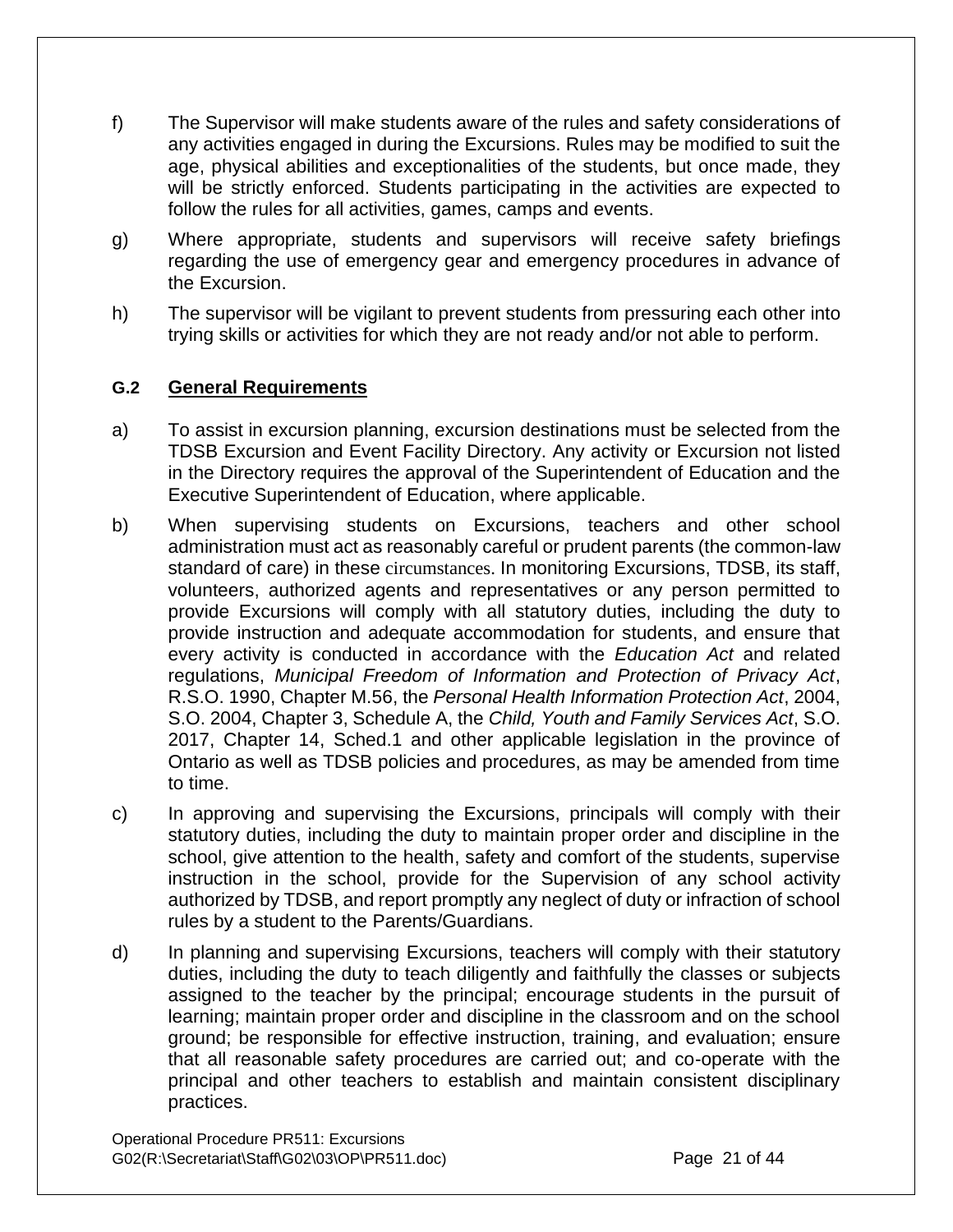- e) School staff and principals should provide support to students to be able to participate in all Excursions, including activities requiring skills training, such as swimming. For students unable to attend certain Excursions or attend in a limited capacity, alternative activities should be planned, including assessments in accordance with the policies and practices described in the Ontario Ministry of Education policy documents: *Growing Success: Assessment, Evaluation, and Reporting in Ontario Schools – First Edition (Covering Grades 1 to 12), 2010* and *Growing Success – The Kindergarten Addendum: Assessment, Evaluation, and Reporting in Ontario Schools, 2016.*
- f) Excursion volunteers will adhere to the TDSB policies, procedures and guidelines relating to volunteers, including obtaining a police reference check. Volunteers who accompany students on an Excursion for the purpose of assistance with Supervision must have a valid police reference check (See Section E.3: Volunteers, paragraph b).
- g) All overnight Excursions will be supervised by at least two adults, representing the gender of the participating students, including at least one teacher from the school. For Excursions that include students from more than one school, and if it is not practical to have a teacher from each school, one teacher will be designated responsible.
- h) The principal and the teacher in charge of the Excursion will ensure that all precautions for the safety, comfort and supervision of participating students are taken, including an overnight safety plan.
- i) The principal and the teacher in charge of the Excursion will ensure that the following minimum supervision ratios are met for each excursion:

| Minimum Supervision Ratios (for a maximum group size of 30 students) |                                   |                                                                                                                                                                               |  |
|----------------------------------------------------------------------|-----------------------------------|-------------------------------------------------------------------------------------------------------------------------------------------------------------------------------|--|
| Grade<br><b>Levels</b>                                               | <b>Day Excursions</b>             | <b>Overnight Excursions</b>                                                                                                                                                   |  |
| JK-K                                                                 | Three adult supervisors per group | Not recommended                                                                                                                                                               |  |
| $1 - 3$                                                              | Two adult supervisors per group   | Not recommended for Grade 1<br>(Special approval of<br>the<br>Superintendent of Education<br>required for Grades 2 or 3; If<br>approved, four adult supervisors<br>per group) |  |
| $4 - 8$                                                              | Two adult supervisors per group   | Two adult supervisors per group                                                                                                                                               |  |
| $9 - 12$                                                             | One adult supervisor per group    | Two adult supervisors per group                                                                                                                                               |  |

- j) The Superintendent of Education may grant other exceptions to the supervision ratios and standards at the Superintendent of Education's discretion.
- k) Relevant considerations for the principal or the Superintendent of Education in exercising his or her discretion to increase Supervision ratios, in the chart above

Operational Procedure PR511: Excursions G02(R:\Secretariat\Staff\G02\03\OP\PR511.doc) Page 22 of 44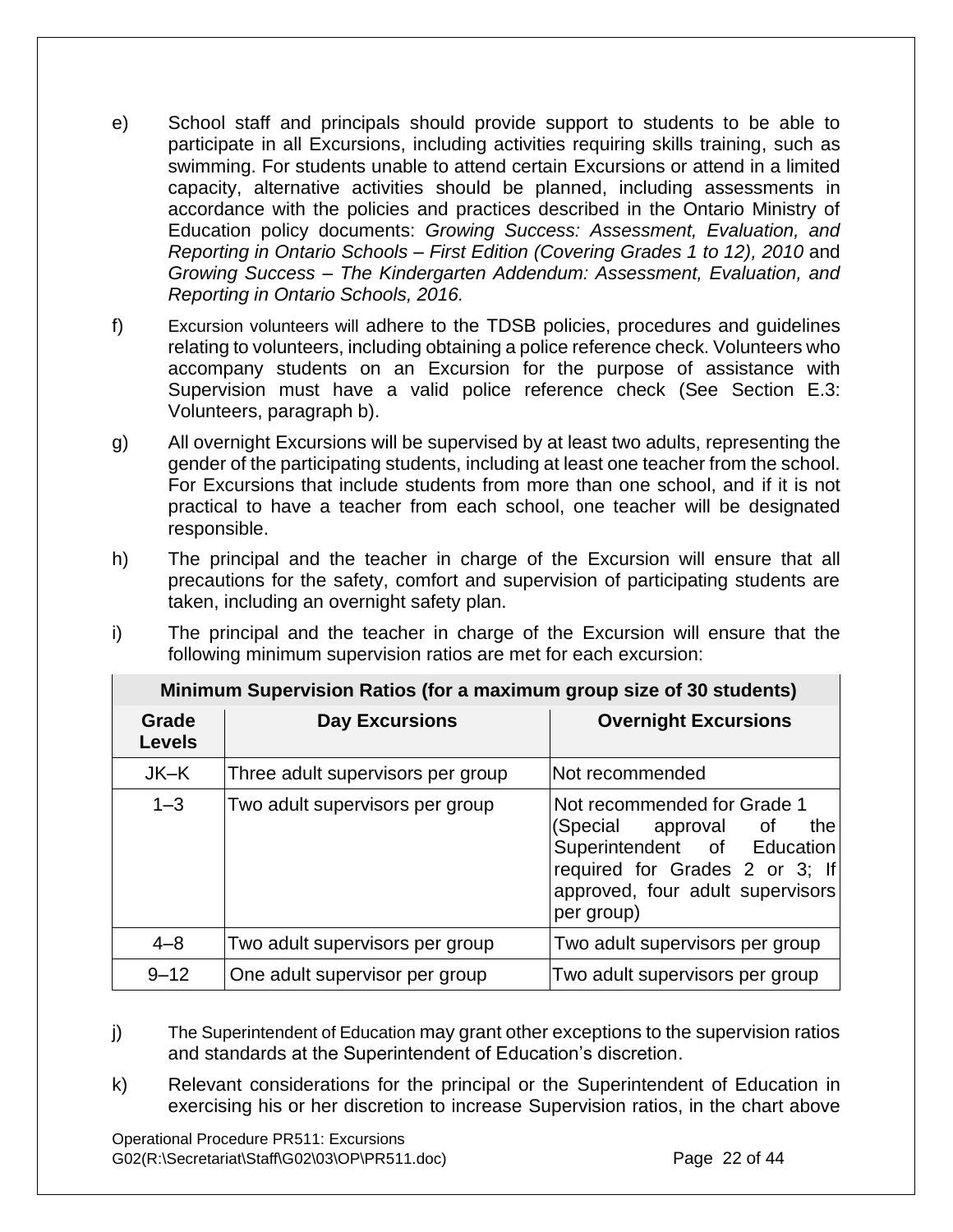or in the OPASSE as set by the OPHEA, may depend on the following factors (the list is not limited to the below factors):

- i. the nature of certain destinations:
- ii. the nature of the Excursion or activity;
- iii. whether accommodations are required for students with special needs and exceptionalities who will be participating in the Excursion or activity. The accommodations are to be considered so that excursion participants are not disadvantaged or discriminated against during Excursions on the basis of the prohibited grounds of discrimination, as identified in the *Human Rights Code*, R.S.O. 1990, c. H.19, the *Ontarians with Disabilities Ac*t, 2001, S.O. 2001, c. 32 and the *Accessibility for Ontarians with Disabilities Act, 2005*, S.O. 2005, c. 11 and their respective regulations (See TDSB Accessibility Policy (P069).
- iv. the competence and capacity of the students involved;
- v. the age of the students;
- vi. whether athletic teams are involved;
- vii. whether Excursions are TDSB initiated and/or involve students from different schools, e.g., Student Environmental Network or a music camp;
- viii. whether Excursions to TDSB Outdoor Education Day Centres where additional Supervision is provided;
- ix. whether the activities require supervisors to have specific training and/or certification in order to supervise and instruct the Excursion or activity. Examples of these Excursions include but are not limited to activities such as canoeing, kayaking, sailing, swimming, Dragonboat racing, wallascending lines, bouldering, challenge courses climbing, skiing, snow tubing, camping, horseback riding, and rock climbing (See the OPESG as set by the OPHEA for complete listings and certification requirements).

#### **G.3 Excursions Involving Water-Based Activities**

- a) When attending any water-based Excursions, all students must pass the required swim tests as set out by the Ontario Physical Health Education Association (OPHEA) in the Ontario Physical Activity Safety Standards Education (OPASSE).
- b) All Excursions involving water-based activities will only be approved after the principal has reviewed documentation showing that only those students who passed the appropriate test(s) will be participating in water-based activities during the Excursion.
- c) **First Pre-Excursion Swim Test**. All students participating in a pre-Excursion swim test will be given the results of their pre-Excursion swim test. All Parents/Guardians of children taking part in future Excursions that involve swimming, canoeing/kayaking or any other water-based activities will receive their child's/children's pre-Excursion swim test results prior to the Excursion.

Operational Procedure PR511: Excursions G02(R:\Secretariat\Staff\G02\03\OP\PR511.doc) Page 23 of 44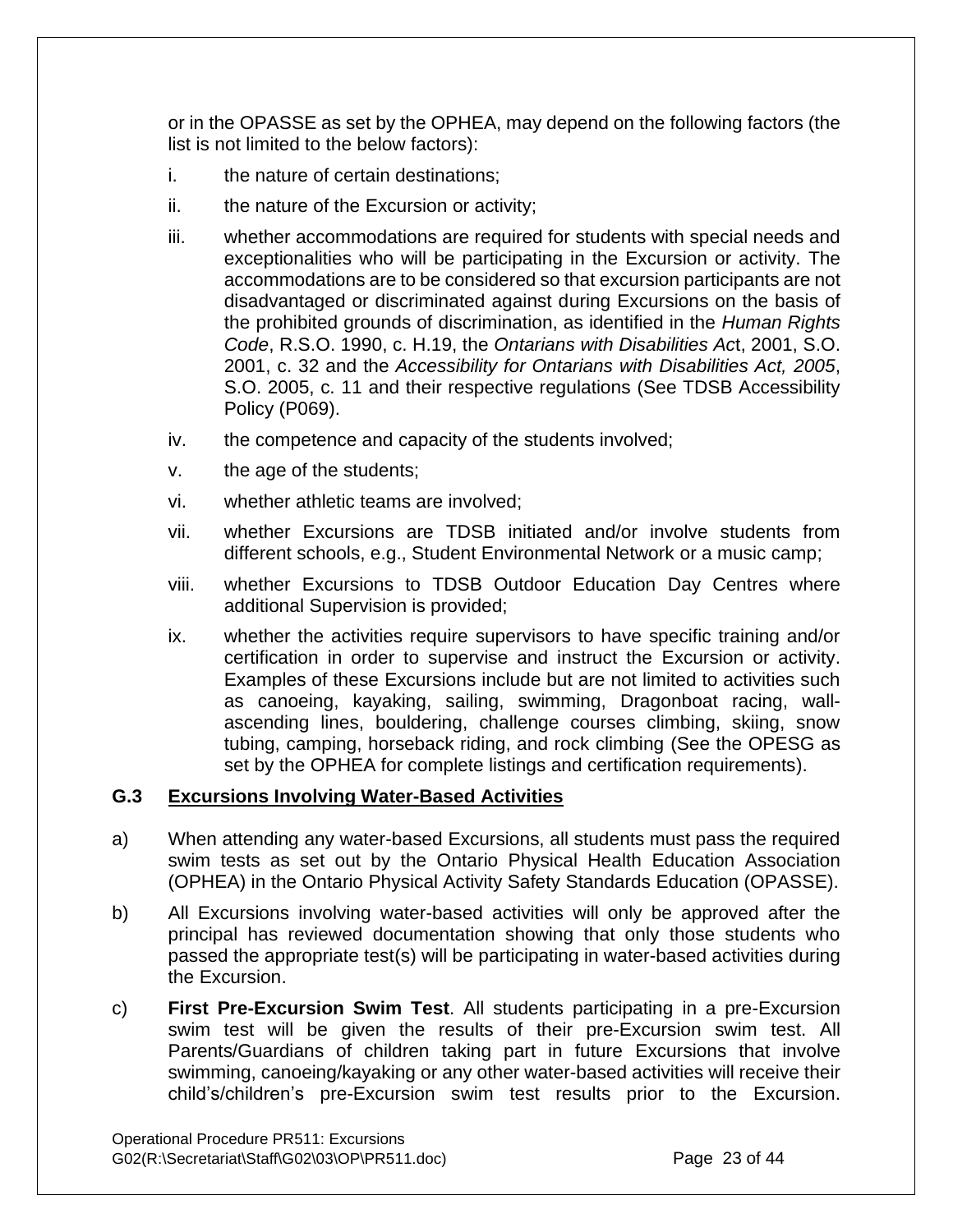Parents/Guardians will know that if their child is going on an Excursion involving water-based activities and if their child has passed a pre-Excursion swim test.

- d) **Second Swim Test**. All students participating in water-based activities must pass a second swim test at a third-party facility. It will be supervised by camp lifeguards and TDSB teachers as per Ontario Camp Association (OCA) guidelines. If students fail the second swim test, they will not participate in any water-based activities during the Excursion. Any student who has failed their second swim test will not be allowed to participate in any water-based activities and will be provided with alternative land-based activities.
- e) All students involved in water-based activities must be wearing a personal floatation device at all times outside designated, supervised, swim areas; no exceptions will be made.
- f) In accordance with the OPHEA requirements, principals and teachers in charge of the Excursion will ensure that the correct number of lifeguards (National Lifeguard Certified) will be present when students are in the water during the Excursion.
- g) All supervisory staff overseeing water-based activities must have current certifications as per Ontario Teachers Aquatic Standard (OTAS). A copy of certification will be provided to the principal prior to the Excursion.

## **G.4 Non-Athletic Related Excursions**

- a) For non-athletic activities, the principal will ensure that a sufficient number of teachers and adult supervisors accompany students on all Excursions, in accordance with the minimum supervision ratios outlined in this document. (See Section G.2: General Requirements, paragraph j) for minimum Supervision ratios.)
- b) Where the Excursion involves physical education or interschool athletics, the minimum supervision ratios for the specific activity must be obtained from the OPASSE as set by the OPHEA, and the lowest ratio must be adhered to.
- c) The following individuals may be designated by the principal as additional supervisors on an Excursion: principals, vice-principals, teachers, education staff, Parent/Guardian and community volunteers (provided they are 18 years of age or over).
- d) For interschool athletics events, teachers, long-term occasional teachers, principals, and vice-principals employed by the TDSB, and retired TDSB teachers who are in good standing with the Ontario College of Teachers, are eligible to coach, subject to the approval and discretion of the principal.
- e) For overnight excursion, whereby the teacher is adding a tour to the itinerary, refer to Commercial Excursions.
- f) TDSB employees who are not teachers, and individuals who are not employed by the TDSB ("community coaches"), may coach subject to the approval and discretion of the principal, provided community coaches meet criteria for coaching eligibility, are under the direct supervision of a teacher/administrator ("staff

Operational Procedure PR511: Excursions G02(R:\Secretariat\Staff\G02\03\OP\PR511.doc) Page 24 of 44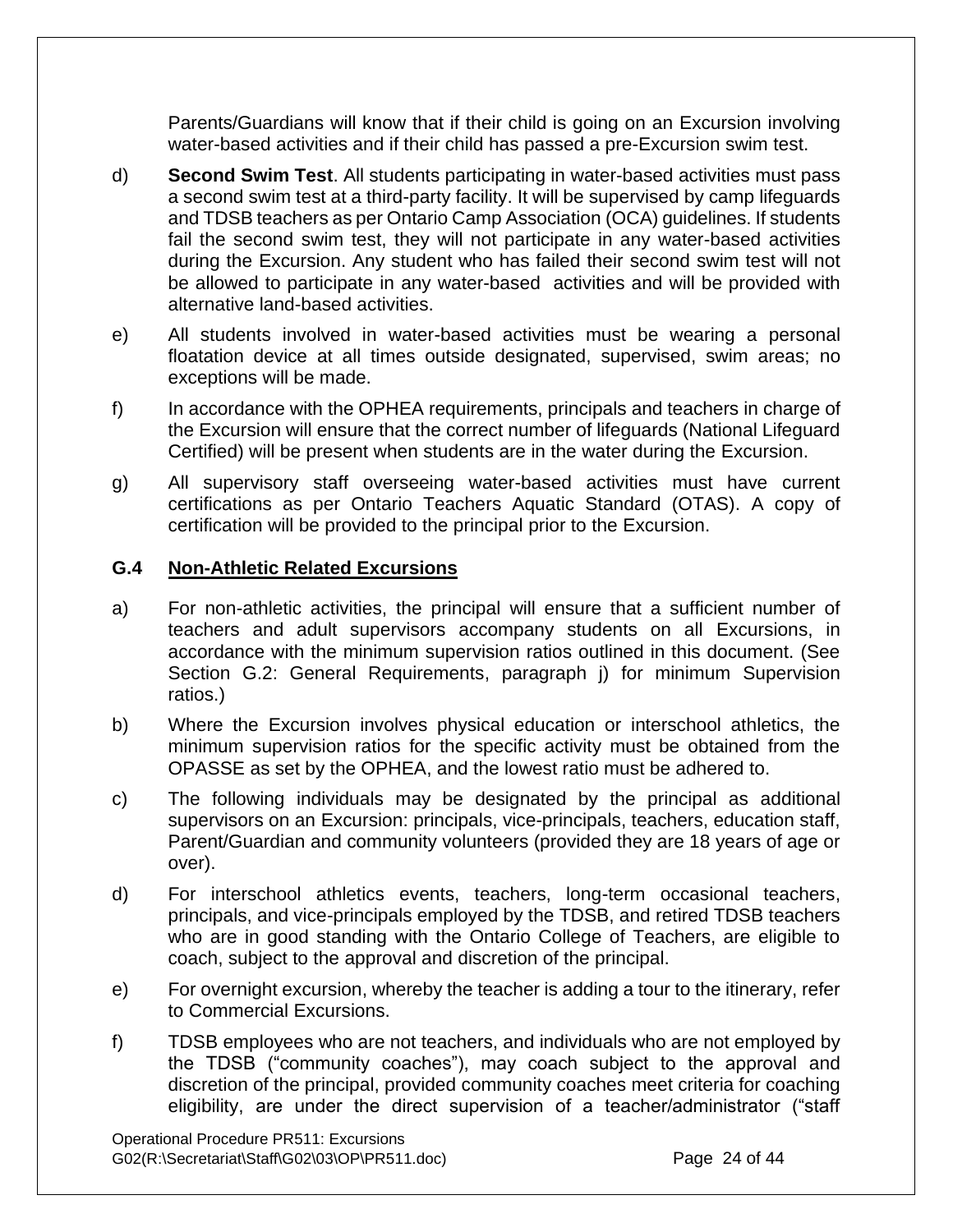supervisor") who is employed by the TDSB, obtain police reference checks in accordance with the TDSB Employee Services Protocol: Police Reference Checks (SR23) and adhere to all applicable TDSB policies, procedures and guidelines

## **H. WAIVERS AND ADDITIONAL FORMS**

a) From time to time, Program Service Providers may require the excursion participants and/or their Parents/Guardians to complete a waiver and/or release forms prior to participating in the Excursions. Where a Program Service Provider requests that a waiver and/or release form or any other forms from a Program Service Provider be completed and signed, the teacher in charge of the Excursion will submit the forms to the Superintendent of Education, prior to the commencement of the Excursion, for his or her approval. Waivers or any other forms from Program Service Providers must be acceptable to the TDSB Legal Services and/or Risk Management Department and approved by the Superintendent of Education prior to the commencement of the Excursion. Principals will ensure that school staff and teachers in charge of the Excursion are selecting approved excursion forms and approved Program Service Providers found in the TDSB Excursion and Event Facilities Directory.

## **I. TRANSPORTATION (Reference to TDSB Transportation of Students Policy (P020)**

- a) Acceptable means of transportation for students participating in Excursions may include:
	- buses and vans owned or hired by the TDSB;
	- public transportation, including vehicles and vessels;
	- authorized, commercial, transportation provider;
	- other forms of transportation approved by the Superintendent of Education.
	- Personal automobile use of volunteer or staff drivers and privately owned vehicles should be a choice of last resort.
- b) Students may make alternate travel arrangements to and from an Excursion with approval from the teacher in charge of the Excursion and prior written permission from the Parents/Guardians.
- c) For public transportation, students should receive full safety briefings from school staff and/or authorized TDSB representatives regarding the use of emergency gear and emergency procedures prior to the Excursion or boarding.
- d) Insurance information will be obtained for vehicles used in the Excursion, regardless of the mode of transportation (i.e., commercial or volunteer).
- e) For volunteer driver's requirements, see Section E.1: For Principals, paragraph n) and Section E.3: For Volunteers, paragraph d).

#### **I.1 Boat and Air Transportation**

Operational Procedure PR511: Excursions G02(R:\Secretariat\Staff\G02\03\OP\PR511.doc) Page 25 of 44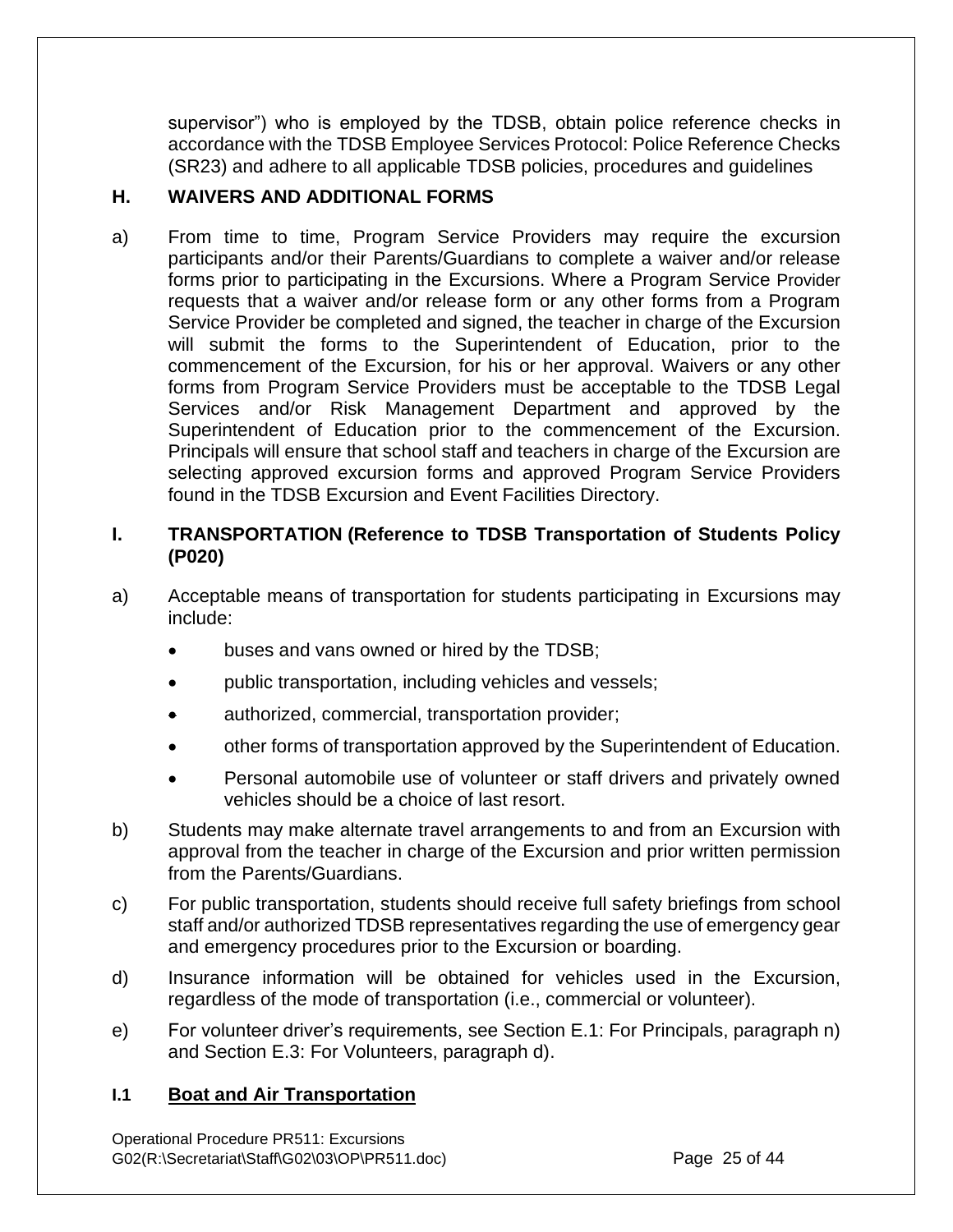- a) For public transportation, both in-country and out of country, commercial boats or ships, vessel inspections are not required. For non-public transportation boats or ships, such as one exclusively offering tours or host a school event, vessel certification is required. In Ontario, refer to the TDSB Excursion and Event Facilities Director for approved Program Service Providers. If the transportation is part of a tour, the tour operator is responsible for confirming the vessel certification and safety plans.
- b) Unless a Program Service Provider is a public transportation provider, for Excursions involving boating activities, all students will require a lifejacket.

## **I.2 Use of Buses and Vans**

- a) The preferred method of transportation for students on Excursions is by buses or vans owned and/or hired, with operator, by the TDSB.
- b) Bus carriers should be selected from the list of pre-approved carriers prepared and issued annually by the TDSB Transportation Department.
- c) A teacher from the school or teacher in charge of the Excursion will supervise students on a bus or van during all school-organized Excursions. The principal may delegate to a team coach or other responsible adult the responsibility of Supervision of students on a bus or van.
- d) In situations where a bus or vehicle owned or hired by the TDSB is used to transport students during an Excursion, the teacher in charge of the Excursion will make and carry a list of the students, along with the Student Excursion Report, on each vehicle. Where possible, the list should include the licence/identification number of each vehicle. Where the activity is an Out-of-Country Excursion, then applicable travel insurance information (including insurers' phone number) should be carried by the teacher in charge of the Excursion.
- e) When the Excursion goes beyond the GTA if travelling by bus, the teacher in charge of the Excursion will also carry a seating plan.

#### **I.3 Student Tour Companies**

a) Student Tour companies must be approved by the TDSB Purchasing Department and if the companies utilize their own carriers, they must meet the TDSB insurance requirements to be considered pre-approved carriers. Tour companies should be instructed to contact the TDSB Purchasing Department for the most recent TDSB insurance requirements.

#### **I.4 Volunteer Drivers Using Vehicles or Another Licensed Automobile**

a) Volunteer drivers are individuals, authorized by the principal, who have agreed to transport students using their own or another licensed automobile that meets the requirements of the TDSB, as outlined on the Form 511F: Principal Authorization

Operational Procedure PR511: Excursions G02(R:\Secretariat\Staff\G02\03\OP\PR511.doc) Page 26 of 44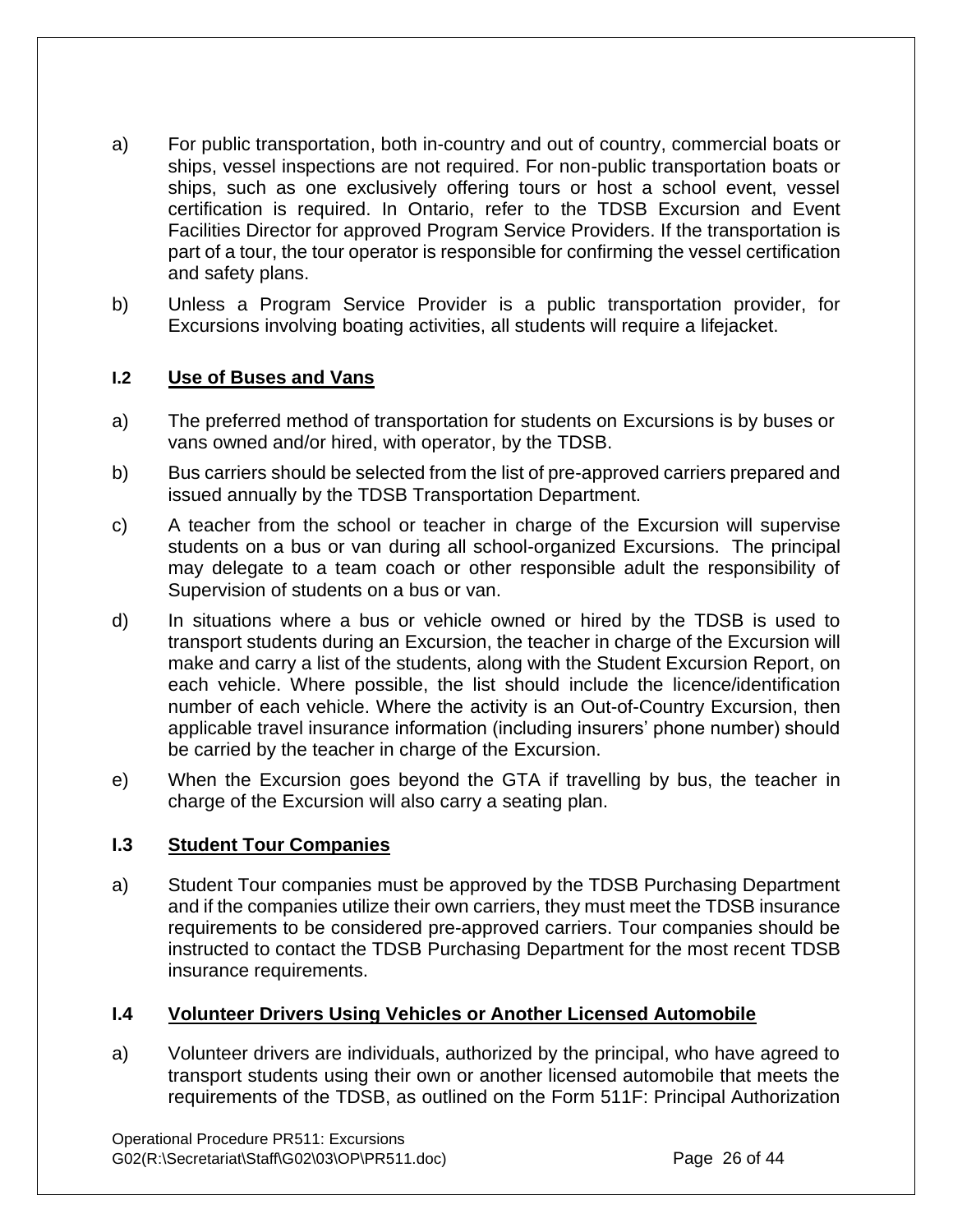for Volunteer Drivers (See Section E.1: For Principals, paragraph n) and Section E.3: For Volunteers, paragraph d). The teacher in charge of the Excursion is expected to ensure that these forms are completed by volunteer drivers and submitted to the principal for review.

## b) **Child Seating and Restraint Systems (Car Seats, Booster Seats and Seatbelts)**

- i. Child seating and restraint systems are mandatory as follows when transportation is not by public transportation:
	- Child Car Seats (forward-facing) are to be used for children weighing between 9 and 18 kg (20 to 40 lbs).
	- Booster Seats are to be used for children weighing from 18 to 36 kg (40 to 80 lbs), less than 145 cm (4 feet, 9 inches) tall and up to 8 years old. Booster seats must be used with both the lap and shoulder belt combination.
	- Seatbelts are designed for adults and older children. *Highway Traffic Act*, R.S.O. 1990, c. H.8 allows a child to use a seatbelt alone when any one of the following occurs: (1) child turns 8 years old, or (2) child weighs 36 kg (80 lb.), or (3) child is 145 cm (4 ft. 9 in.) tall or more.
- ii. Drivers can be punished for not using proper child car restraints in vehicles. The principals and drivers are responsible for ensuring passengers under age sixteen (16) are properly secured. Principals should not authorize volunteer drivers to transport students unless each student has the appropriate child seating. Where this is not possible, alternative transportation such as public transportation or school bus should be used.
- iii. The Ontario government introduced Bill 73, *Highway Traffic Statute Law Amendment Act (Child and Youth Safety) 2004*, which was passed into law on December 9, 2004 and went into effect on September 1, 2005. Bill 73 requires the mandatory and proper use of child car restraints – including car seats and booster seats. In Ontario, all drivers (including visiting drivers) must ensure that children under the age of 16 occupy a seating position and wear the seatbelt assembly, and that children under the age of 8 are properly secured in the correct child car seat or booster seat according to Ontario's requirements (Ontario Ministry of Transportation website at [http://www.mto.gov.on.ca/english/safety/choose-car-seat.shtml\)](http://www.mto.gov.on.ca/english/safety/choose-car-seat.shtml).
- c) Volunteer drivers and TDSB employees who use their personal vehicles for transporting students to Excursions and school activities should advise their insurance carrier of these uses of their vehicles. Ontario legislation makes automobile insurance compulsory in the Province of Ontario. Volunteer drivers should have the current motor vehicle liability insurance coverage, with a limited on liability of at least \$1 million on any vehicle used to transport students for the Excursion (See Section E.1: For Principals, paragraph n) and Section E.3: For Volunteers, paragraph d) for more details).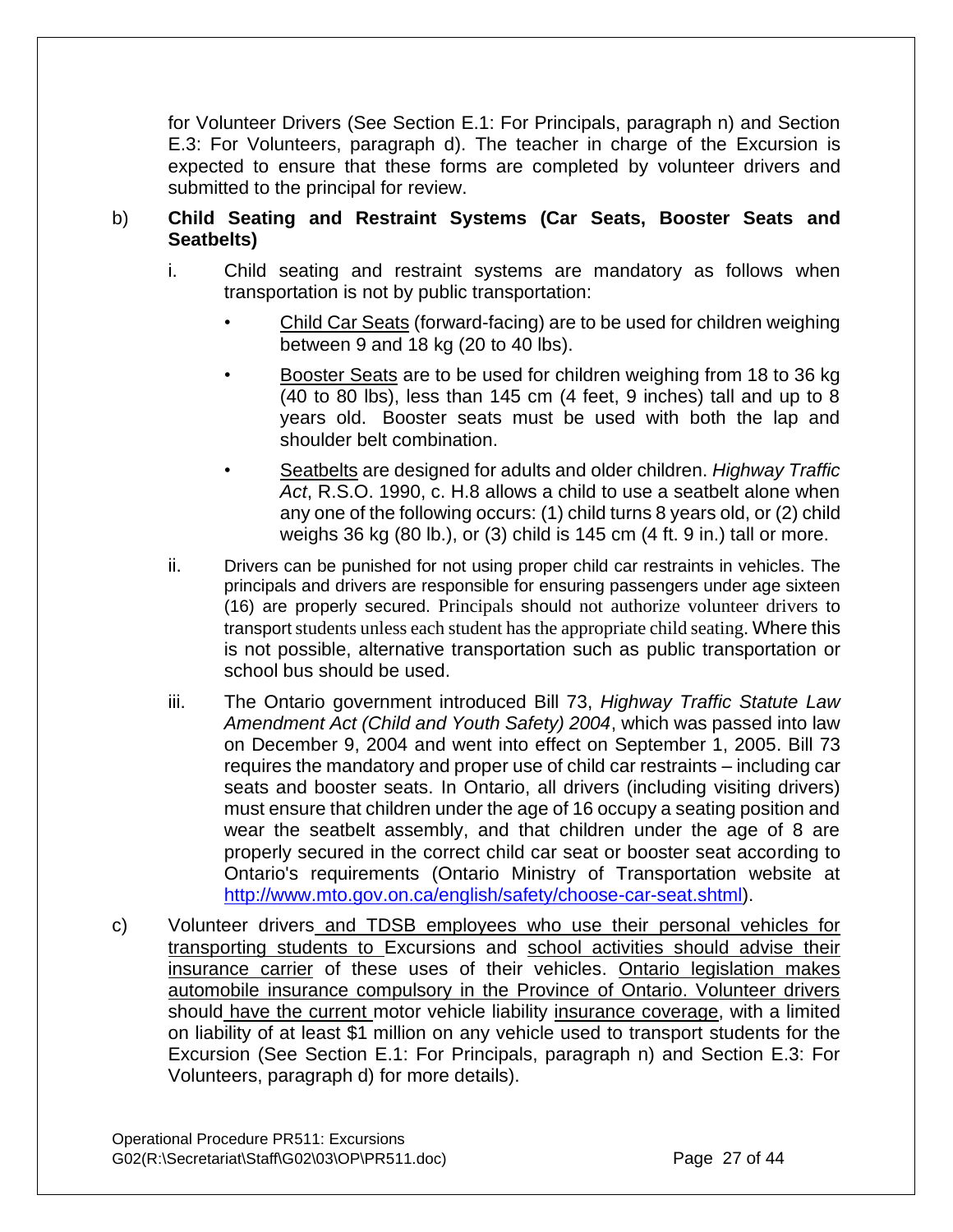- d) Ontario legislation makes the owner's insurance primary coverage in the event of an accident, in other words, the insurance carried on the vehicle responds first. If a vehicle that is not owned by TDSB is being operated by a volunteer or any other TDSB employee for approved school activities or Excursions, the TDSB nonowned automobile insurance endorsement will respond to third-party liability claims in excess of the owner's insurance limit up to a total combined limit as stated in the TDSB non-owned auto policy.
- e) There is no coverage provided by the TDSB's insurance for damage to a volunteer's or employee's vehicle while they are being operated for TDSB activities.

## **I.5 Educational Staff Renting Vehicles**

- a) Vehicles being rented by educational staff for Excursions will be rented in the name of the TDSB and only as a last resort.
- b) The full insurance coverage offered by the rental company is to be purchased, including the motor vehicle liability, with a limited on liability of at least \$2,000,000.
- c) The driver will provide proof of a licence required to operate the specified vehicle rented.
- d) Booster Seats. Section I.4 (c) above also applies to educational staff renting vehicles.

#### **I.6 Educational Staff Using TDSB Vehicles**

- a) The driver will provide proof of a licence required to operate the specified vehicle being used and have three-year automobile accident free history.
- b) Booster Seats. Section I.4 (c) above also applies to educational staff using TDSB vehicles.

#### **I.7 Student Identification for Transport**

- a) All students are expected to carry with them identification, including home, emergency, and school telephone numbers. When travelling on public transit, students in Grades K–6 should also carry the address of the excursion venue and the correct transit stop.
- b) In situations where a bus or vehicle owned or hired by the TDSB is used to transport students during an Excursion, the teacher in charge of the Excursion will make and carry a list of the students along with the Student Excursion Report on each vehicle. Where possible, the list should include the licence/identification number of each vehicle. Where the Excursion is out-of-province or includes High-Care Activities, then applicable health information (including insurers' phone number) should also be carried.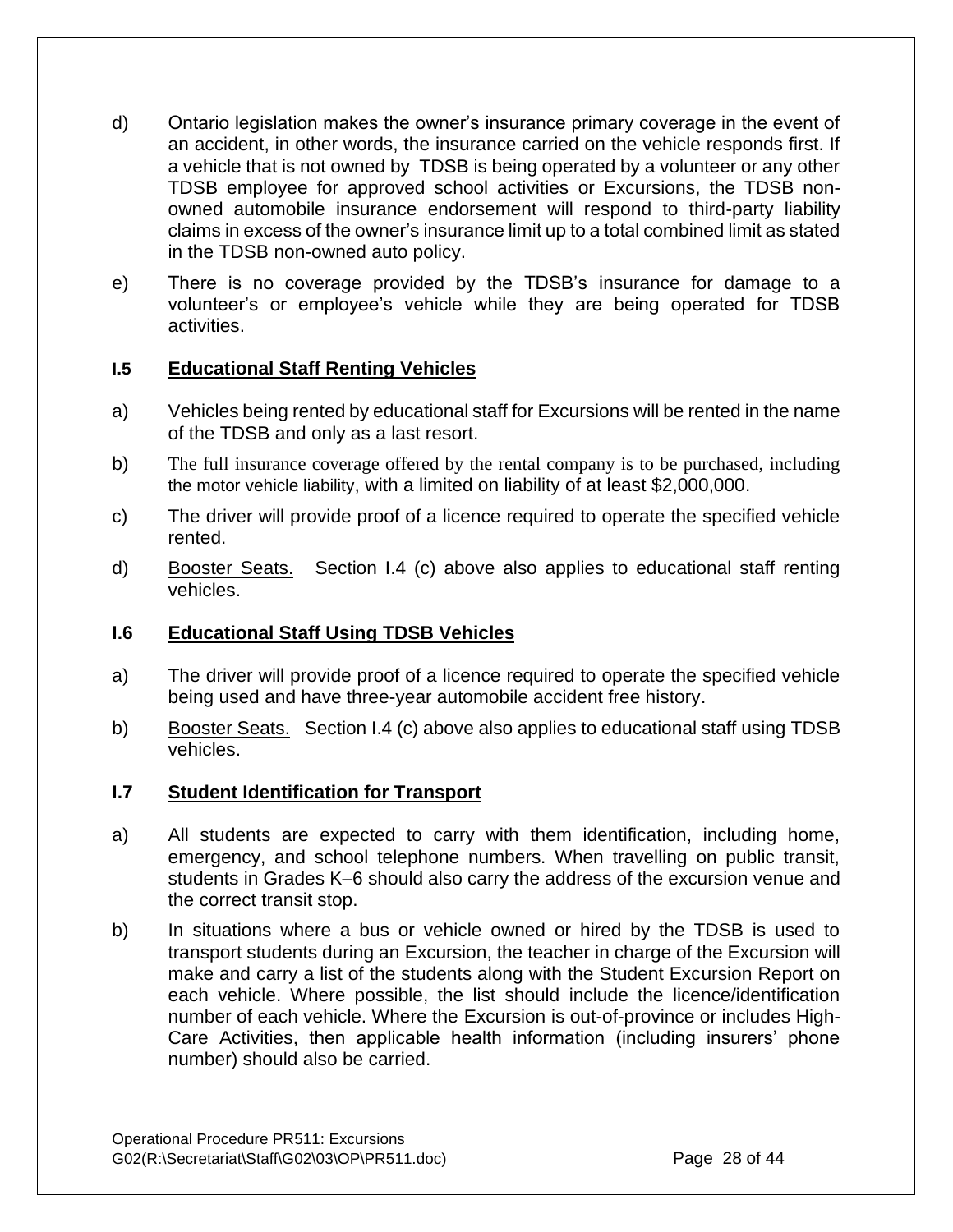- c) When the Excursion goes beyond the GTA if travelling by bus, the teacher in charge of the Excursion will also carry a seating plan.
- d) The principal will retain a copy of the above-mentioned lists as well as other related excursion forms in hard copy or in digital format in the school. The teacher in charge of the Excursion will also carry a copy of these lists. Finally, the supervisor of each bus or vehicle unit will carry a copy of these lists.

#### **I.8 Travel in Inclement Weather**

- a) From time to time, weather conditions may make travel hazardous, particularly on the highway.
- b) The principal has the ultimate responsibility for the safety of the students and will make a decision in these circumstances whether to proceed or not proceed with the Excursion.
- c) The school will cover any costs associated with the cancellation or delay of the Excursion.

#### **I.9 Transportation of Excursion-Related Equipment and Supplies**

a) The transportation of Excursion-related equipment and supplies will be done in accordance with the safety requirements of the approved carrier.

#### **I.10 Public Transportation**

- a) Public transportation may be an acceptable alternative to a TDSB bus.
- b) Student groups larger than 35–40 should stagger their travel times or make alternative travel arrangements.
- c) If the student group includes students who do not have public transportation student identification cards, the teacher in charge should contact the service provider to obtain a group identification card for the Excursion, if available.
- d) When public transportation services are used, an adult supervisor will travel with all students, K–8 inclusive, to the excursion location, and return to the school. Students in Grades 7 and 8 may be dismissed from the venue, or the appropriate public transportation stop, provided prior written informed consent from their Parents/Guardians has been obtained.
- e) When public transportation services are used, students in Grades 9-12 may travel to and from the excursion venue without adult supervision provided prior written informed consent from their Parents/Guardian has been obtained.
- f) Principals will make individual assessments of the students to ensure that travel arrangements are appropriate in any given circumstance.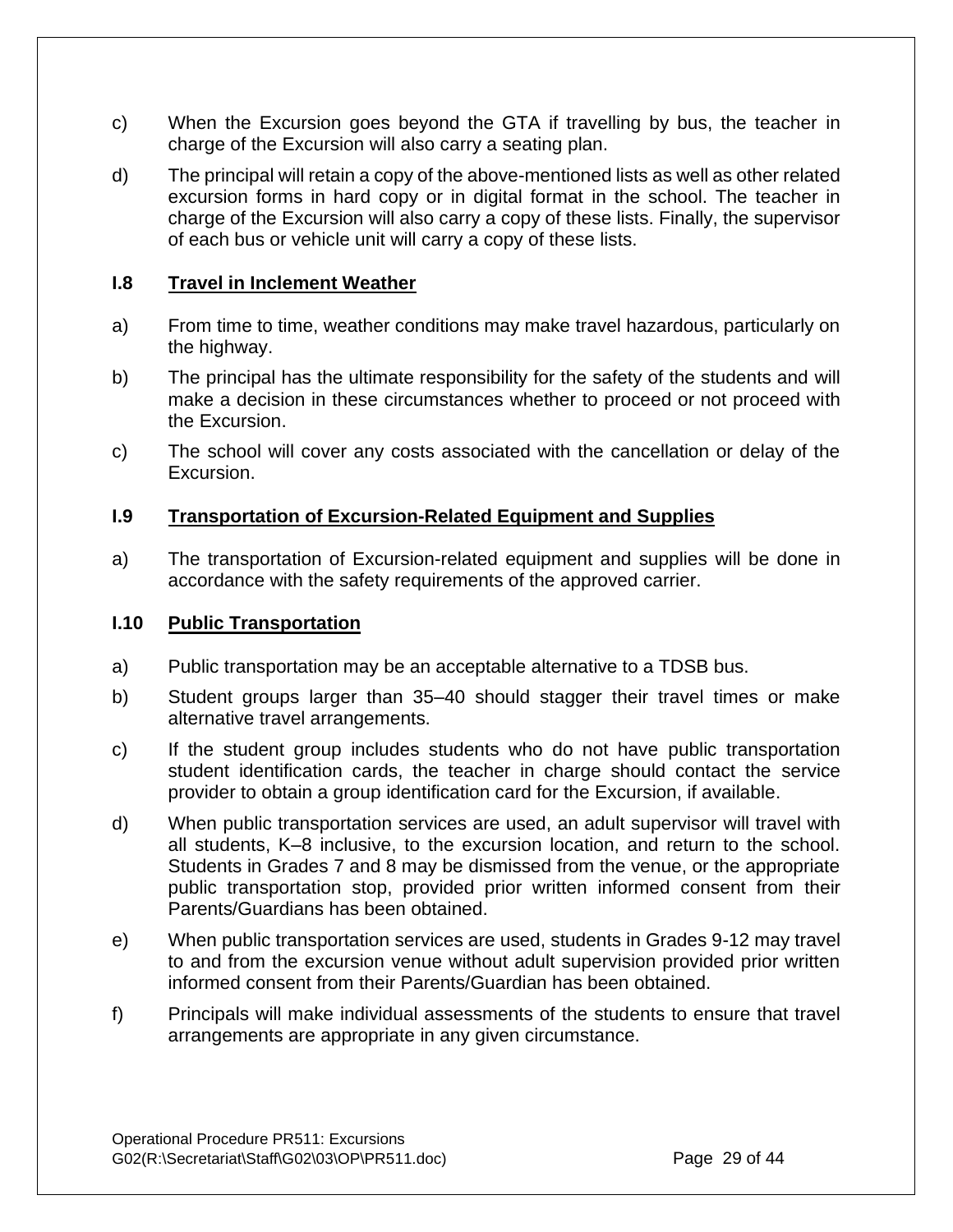## **J. EXCURSION COSTS**

- a) In accordance with principles of the Equity Policy (P037) and TDSB's commitments to equity, inclusion, fairness, diversity and acceptance, every effort will be made to ensure that excursion opportunities are communicated in multiple, accessible formats and that students are provided with equitable access to excursion opportunities.
- b) No monies for Excursions will be collected and paid to Program Service Providers before the full approval of the principal and/or approval the Superintendent of Education and the Executive Superintendent of Education, where applicable are obtained.
- c) Teachers in charge of the Excursion will inform Parents/Guardians of the cost of the Excursion and other financial arrangements in the Parent/Guardian Permission for Excursion form. For out-of-province and Out-of-Country Excursions, teachers in charge of the Excursion will also inform Parents/Guardian of detailed costs, deposits, refunds, and non-refundable costs associated with the Excursion.
- d) Principals will inform Parents/Guardians that Parents/Guardians will be responsible for any applicable losses or costs associated with their child being engaged in misconduct while on the Excursion, including damages and/or return transportation fare. Principals will also inform Parents/Guardians that Parents/Guardians will be responsible for any non-refundable deposit associated with the activity should TDSB cancel the Excursion in the interest of student safety or for any other emergency.
- e) Supervision costs may be paid by Parents/Guardians/students up to the required ratios of Supervision (See section G.2 paragraph j). Above the required ratio of supervision, additional costs will be shared by all participating staff.

## **K. RISK MANAGEMENT**

In referencing and selecting Program Service Providers from the TDSB Excursion and Event Facilities Directory, school staff will have access to approved vendors and related risk management information.

## **K.1 Contingency Planning**

The principal will ensure that contingency planning is part of every Excursion. This includes anticipated risks, potential emergencies, and response to these emergencies.

a) The principal and the teacher in charge of the Excursion will ensure that an appropriate formal contingency plan is part of every High-Care Activity or overnight Excursion (except excursions to TDSB Outdoor Education schools scheduled by the Centrally Assigned Principal of Outdoor Education, and overnight interschool athletics Excursions).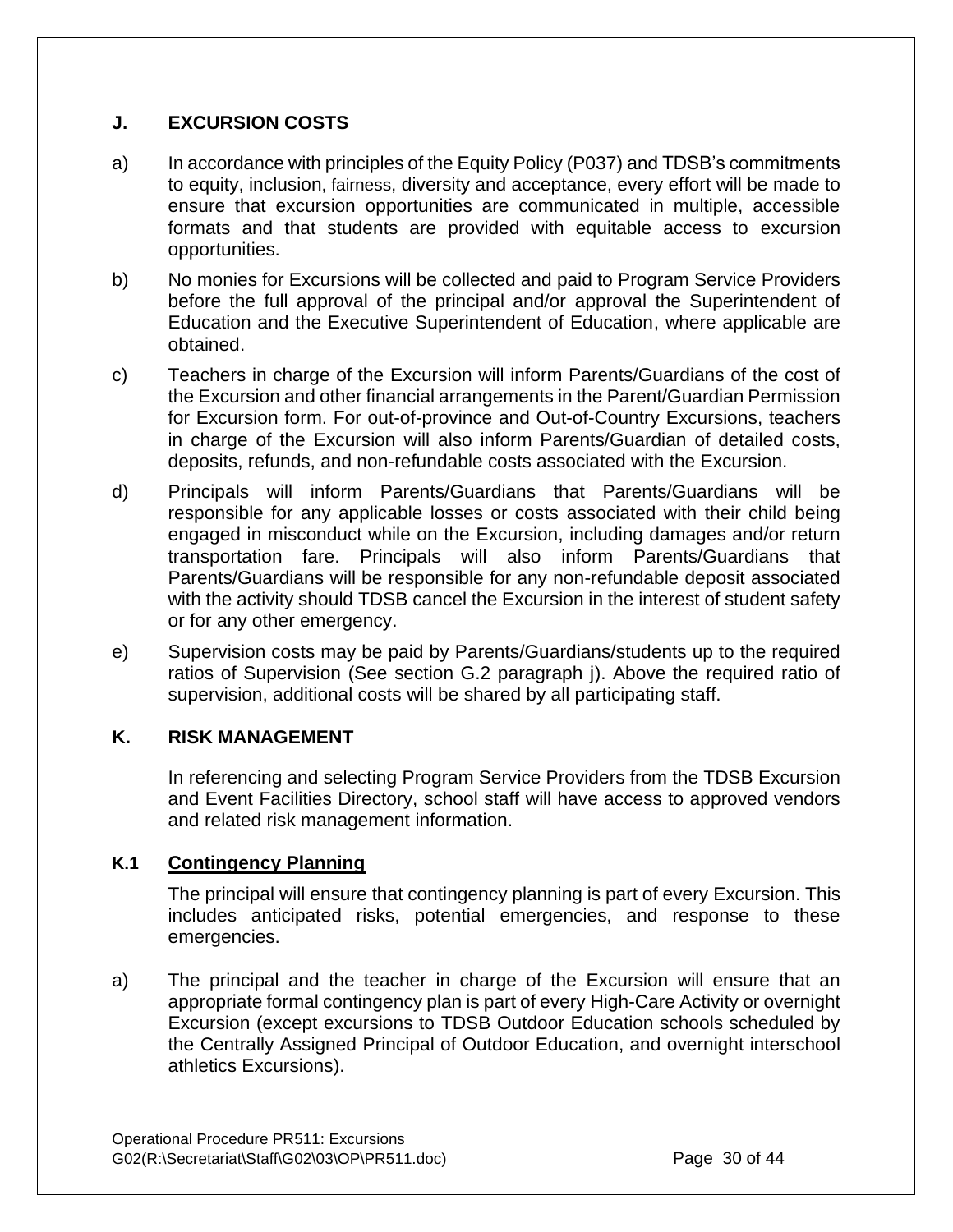- b) All excursion destinations in the Excursion and Event Facility's Directory have safety plan. Appropriate contingency plans should include the excursion destination plan as well as consider the degree of isolation of the Excursion. An appropriate contingency plan should include the recognition of potential emergencies, training and preparation, security plans for overnight accommodations, response during the emergency, and communication plans. An appropriate contingency plan should ensure that those individuals supervising the Excursion are familiar with relevant TDSB policies and procedures and other applicable policies, procedures and protocols.
- c) During an emergency, the supervisor will take care of the immediate needs of the participants involved in the incident, prevent the situation from escalating, and follow the steps below:
	- i. Assess the situation to determine if immediate medical care is required or if assistance is required.
	- ii. Account for all participants and remove participants from further danger. A supervisor will take charge of the group, provide comfort and necessary information to all involved.
	- iii. Call 911 or necessary emergency services for assistance, depending on area/location.
	- iv. Arrange for the administration of first aid or CPR as required.
	- v. Call the school emergency contact. Contingency planning should be coordinated with the school emergency coordinator.
	- vi. In life-threatening situations, call the school contingency contact after alerting emergency services.
- d) Staff member or adult supervisor should accompany injured participant to the hospital. Contact principal from hospital and update on the participant's condition.
- e) The principal will arrange a convenient meeting area for Parents/Guardians when an emergency arises, to allow for privacy, fact finding, and exchange of information.
- f) During an emergency, where possible, the teacher in charge of the Excursion will keep or arrange for an ongoing written log of events and times to be kept.

## **K.2 Medical and Emergency Procedures**

- a) At the beginning of the school year, principals will ensure that Form 511: Medical Information for Excursions has been obtained from all Parents/Guardians, authorizing the teacher in charge of the Excursion to seek and obtain medical care, if necessary, for the student (See Section E.5 For Parents/Guardians, paragraph e) for more details).
- b) Students may attend school and school-based Excursions, even if they do not have health coverage. Principals should consider the following in terms of health coverage requirements:

Operational Procedure PR511: Excursions G02(R:\Secretariat\Staff\G02\03\OP\PR511.doc) Page 31 of 44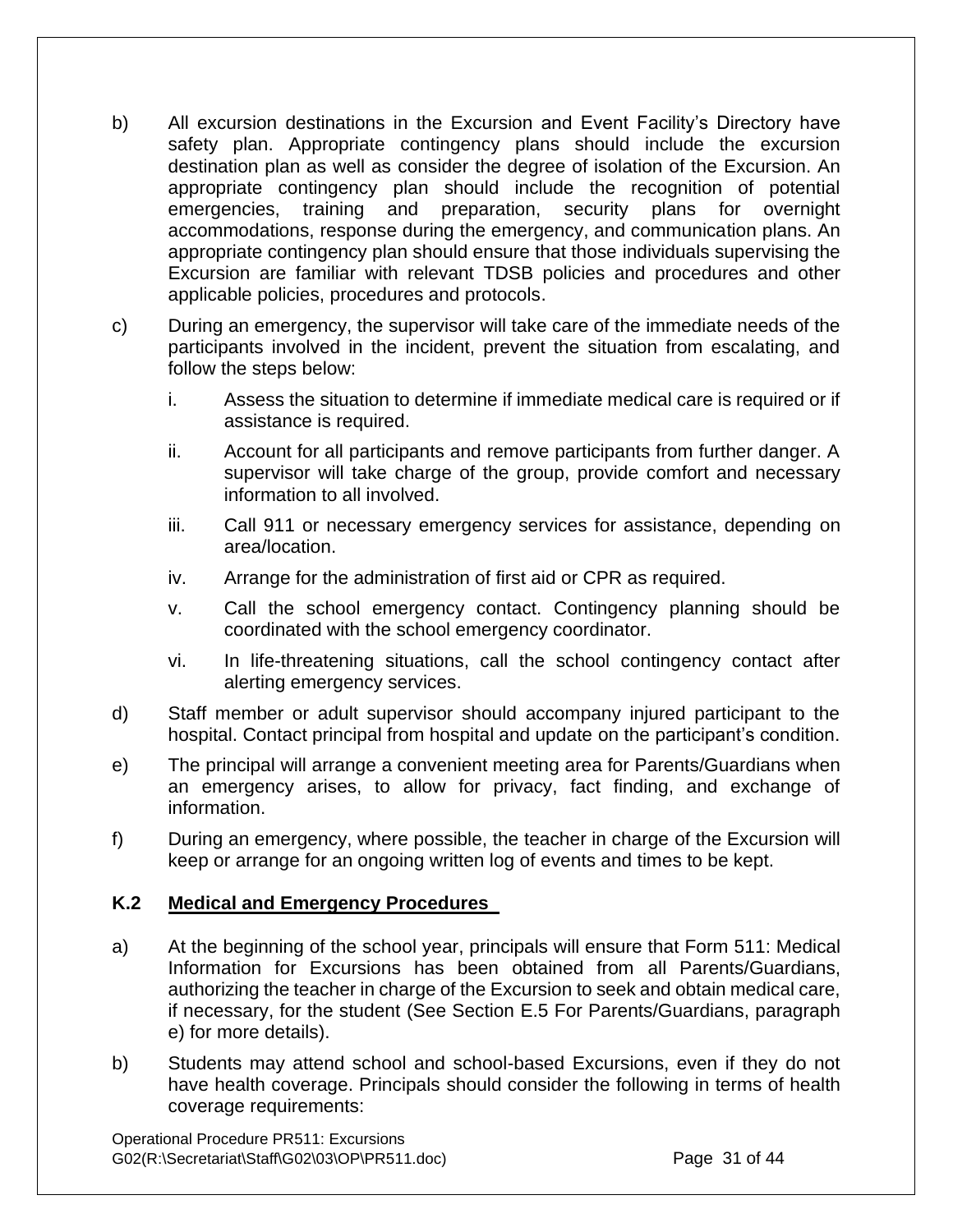- i. Individuals who were born in Canada and reside in Ontario have universal access to the Ontario Health Insurance Plan (OHIP).
- ii. Permanent residents (formerly referred to as landed immigrants) obtain OHIP coverage beginning 90 days after entry to Canada.
- iii. Refugee claimants who are in possession of the Immigration, Refugees and Citizenship Canada Form IMM1442 (Determination of Eligibility for refugee status or Refugee Protection Claimant Document), are provided with the Federal Health Insurance Plan.
- iv. Temporary residents such as diplomats or guest workers do not have access to health coverage. Private health insurance must be purchased in order to have medical coverage.
- v. Where students do not have health coverage and an incident happens at school, Ontario School Boards' Insurance Exchange (OSBIE) will reimburse Parents/Guardians for ambulance costs and the first day of emergency care at a hospital. Parents/Guardians must present a paid invoice for these services to the principal. The invoice and copy of the incident report are forwarded to OSBIE.
- vi. Visa students have private health coverage as part of their tuition fee to the TDSB.
- vii. For families who remain in Canada after their refugee claim is rejected, or families who have been in the country without status, do not have health insurance. Private health insurance would be the only form of coverage that they can access.
- c) All students may purchase student accident insurance, provided they are covered under OHIP. Principals are advised to ensure that:
	- i. a Plan of Care has been developed and shared and reviewed with staff and supervisors of the Excursion when required.
	- ii. Parents/Guardians or students aged 18 or over are advised to purchase private health care insurance if they are not covered by OHIP.
- d) For Out-of-Country Excursions, all students must purchase travel insurance, including cancellation and medical coverage. All Supervisors , except if working for the Board, must purchase travel insurance, including cancellation and medical coverage. Board staff should purchase cancellation coverage at the time of booking. will have hospital and medical insurance coverage for outside Canada during the Excursion.
- e) Teacher(s) in charge of the Excursion and adult supervisors will carry the Student Excursion Report on every Excursion.

#### **K.3 Emergency Communications**

a) In advance of the Excursion, the teacher in charge of the Excursion will leave an itinerary of the Excursion in the school office, including contact information so that

Operational Procedure PR511: Excursions G02(R:\Secretariat\Staff\G02\03\OP\PR511.doc) Page 32 of 44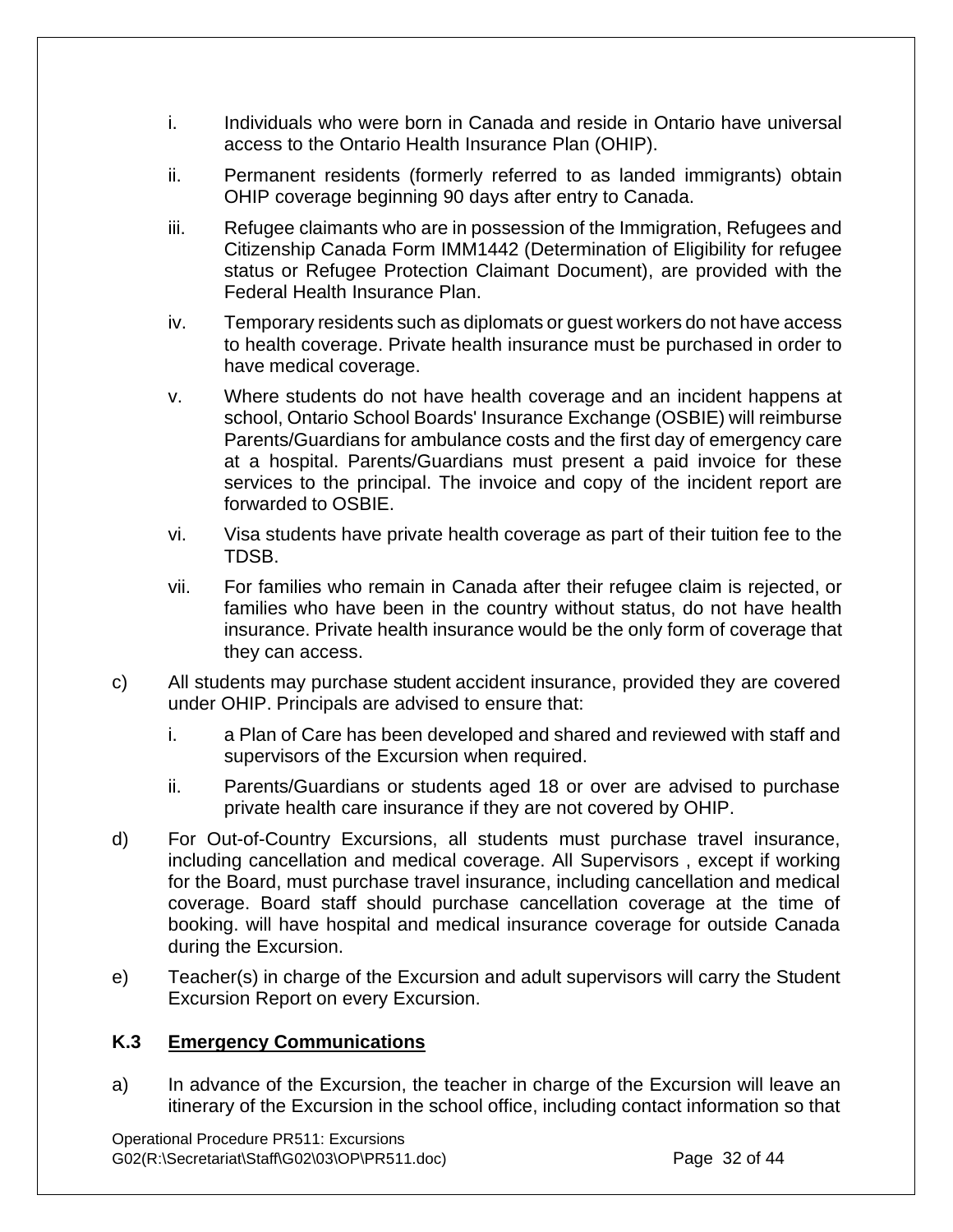the Principal or designate may contact the teacher in charge of the Excursion if an emergency arises.

- b) The principal or his/her designate identified to the teacher(s) in charge of the Excursion will be available by telephone, cellular telephone, or other wireless means of communication to teacher(s) in charge of the Excursion in case an emergency arises at any time during the Excursion, or if a return is delayed, or any other matters that require the principal's assistance.
- c) Wherever possible, Supervisors will carry cellphones and/or two-way radios. Where cellphones and/or two-way radios are the property of the school, the principal will make such items available to Supervisors. Supervisors must ensure that cellphones and/or two-way radios are in good working condition, and any batteries are fully charged prior to the Excursion.

#### **K.4 Early Termination of Excursions**

a) In the event that the principal or teacher in charge of the Excursion determines that a student or students should return home prior to the end of the Excursion, the principal or teacher in charge of the Excursion will inform the Parents/Guardians and make suitable and safe arrangements for the return of the student(s).

#### **K.5 Requirements of Program Service Providers**

- a) When utilizing a Program Service Provider, the teacher in charge of the Excursion will determine that the Program Service Provider carries general liability insurance by obtaining a copy of the policy or certificate of insurance.
- b) The teacher in charge will ensure that Program Service Providers have qualified and/or certified instructors, where necessary. Specific qualification and certification requirements for certain activities are set out the OPHEA in the OPASSE.

## **7. EVALUATION**

This procedure will be reviewed as required, but at a minimum every four (4) years after the effective date.

#### **8. APPENDICES**

Appendix A: EMA Workflow Summary Appendix B: Emergency Procedures Checklist: Accident Appendix C: Emergency Procedures Checklist: Missing Student Appendix D: 511F: Volunteer Driver Form Appendix E: 511H: Walking Excursion – Immediate Community

## **9. REFERENCE DOCUMENTS**

#### **TDSB Policies:**

Operational Procedure PR511: Excursions G02(R:\Secretariat\Staff\G02\03\OP\PR511.doc) Page 33 of 44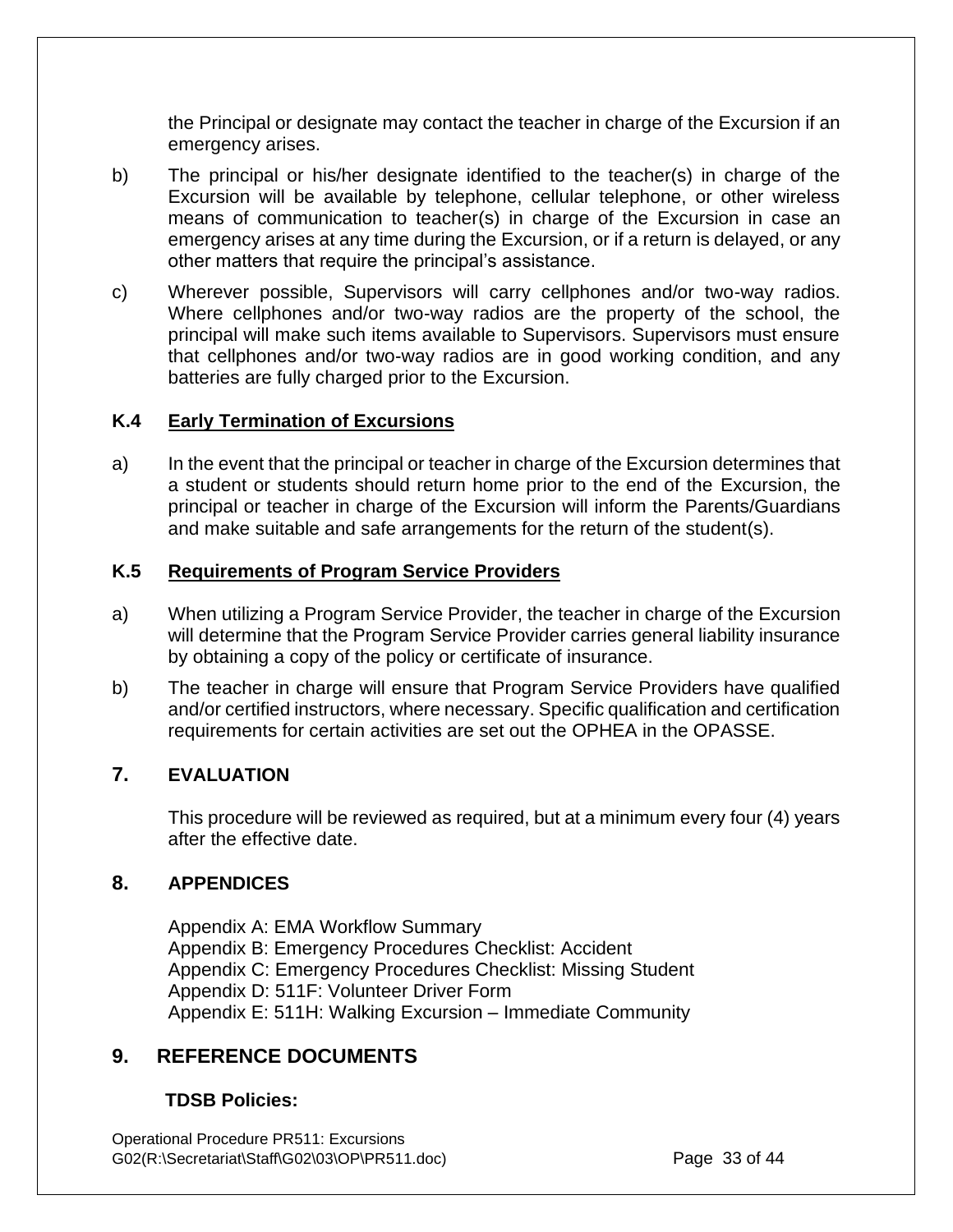- Equity Policy (P037)
- Excursions Policy (P033)
- Restrictions on Alcohol, Drug and Tobacco Use Policy (P095)
- Student Health Support Policy (P092)
- Transportation of Students Policy (P020)
- Caring and Safe Schools Policy (P051)

## **TDSB Operational Procedures:**

- Anaphylaxis in Schools Procedure (PR563)
- Asthma Management Procedure (PR714)
- Board Code of Conduct (PR585)
- Concussions Management Procedure (PR712)
- Diabetes Management Procedure (PR607)
- Medication Procedure (PR536)
- Transportation of Students Procedure (PR504)

## **Legislative Acts, Regulations and Government Policies:**

- *Education Act*, R.S.O. 1990, c. E.2
- *Regulation 298: Operation of Schools under Education Act, R.S.O. 1990, c. E.2*
- *Municipal Freedom of Information and Protection of Privacy Act*, R.S.O. 1990, Chapter M.56.
- *Personal Health Information Protection Act*, 2004, S.O. 2004, Chapter 3, Schedule A.
- *Child, Youth and Family Services Act*, S.O. 2017, Chapter 14, Sched.1.
- Policy/Program Memorandum No. 161: Supporting Children and Students with Prevalent Medical Conditions (Anaphylaxis, Diabetes, and/or Epilepsy) in Schools (Ontario Ministry of Education).

#### **Other Related Documents:**

- Ontario Health and Physical Education Association: Ontario Physical Activity Safety Standards in Education
- Growing Success: Assessment, Evaluation, and Reporting in Ontario Schools – First Edition (Covering Grades 1 to 12), 2010 (Ontario Ministry of Education)
- Growing Success The Kindergarten Addendum: Assessment, Evaluation, and Reporting in Ontario Schools, 2016 (Ontario Ministry of Education)
- TDSB Excursion and Event Facility Directory
- TDSB Guidelines and Procedures for the Accommodation of Religious Requirements, Practices, and Observances, 2010.
- TDSB Employee Services Protocol: Police Reference Checks (SR23).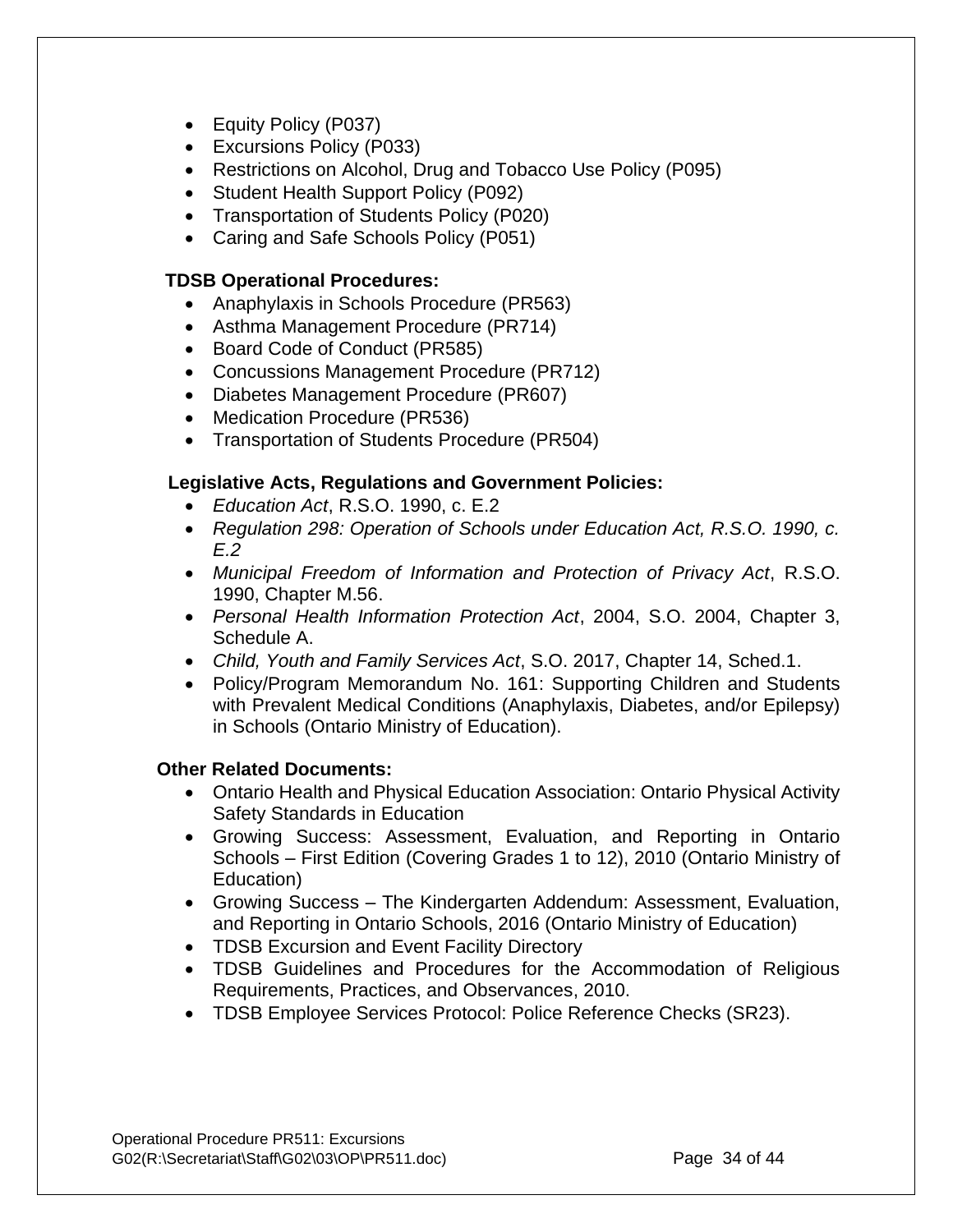#### Appendix A



## **Excursion Management Application (EMA) Workflow**

Operational Procedure PR511: Excursions G02(R:\Secretariat\Staff\G02\03\OP\PR511.doc) Page 35 of 44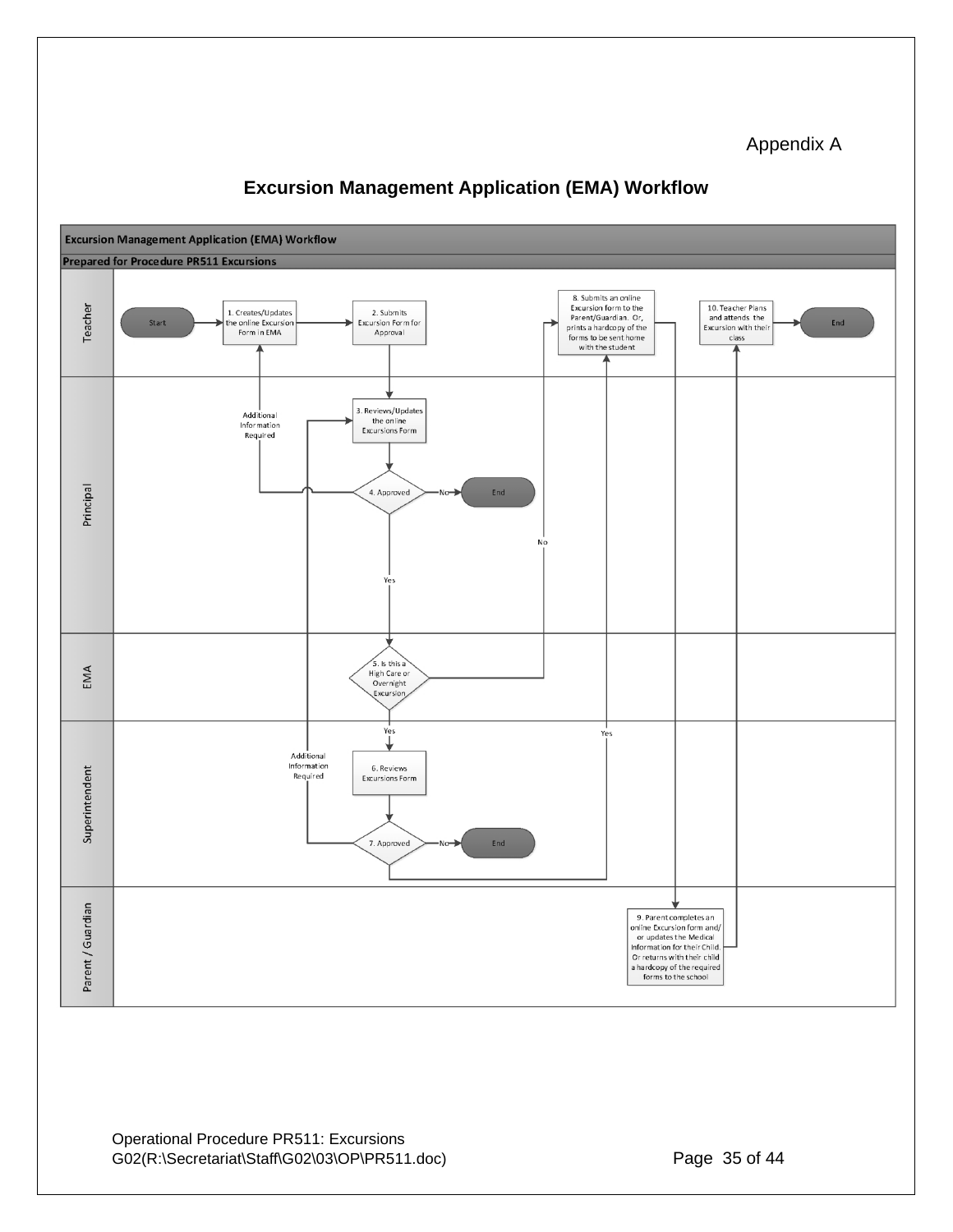Appendix B

## **EMERGENCY PROCEDURES CHECKLIST ACCIDENT**

| <b>SEQUENCE</b> | <b>ACTION PLAN</b>                                                                                                                                           | <b>RESPONSIBILITY</b>                    | <b>PLANNING</b><br><b>NOTES</b> |
|-----------------|--------------------------------------------------------------------------------------------------------------------------------------------------------------|------------------------------------------|---------------------------------|
| 1               | Account for all participants.<br>Remove<br>participants from further the Excursion<br>danger.<br>Provide<br>comfort<br>maintain<br>and<br>Supervision        | Teacher in charge of                     |                                 |
| $\overline{2}$  | Assess the situation.<br>Determine if immediate medical care the Excursion<br>or assistance is required.                                                     | Teacher in charge of                     |                                 |
| $\overline{3}$  | Call 911.<br>Administer first aid or CPR as<br>required.<br>Do not move victim if:<br>• unconscious<br>• neck or back injury<br>· significant loss of blood  | Teacher in charge of<br>the Excursion    |                                 |
| 4               | Call school emergency contact.<br>Review contingency plan.                                                                                                   | Teacher in charge of<br>the Excursion    |                                 |
| 5               | Inform Parent(s)/Guardian(s).                                                                                                                                | Principal                                |                                 |
| 6               | Transport injured participant(s)<br>medical care as quickly as possible                                                                                      | to Teacher in charge of<br>the Excursion |                                 |
| $\overline{7}$  | Send staff member or adult supervisor Teacher in charge of<br>to hospital with injured participant(s).<br>Contact principal from hospital with an<br>update. | the Excursion                            |                                 |
| 8               | Update principal.                                                                                                                                            | Teacher in charge of<br>the Excursion    |                                 |
| 9               | Keep ongoing written log of events and Teacher in charge<br>times when possible.                                                                             | <b>of</b><br>the Excursion               |                                 |

\*Teacher in charge of the Excursion can delegate tasks 2, 6, 7, and 9 to the supervisor(s)

## **Considerations in reporting an emergency:**

- State name of school/site.
- State name of caller.
- Describe the nature of the problem.

Operational Procedure PR511: Excursions G02(R:\Secretariat\Staff\G02\03\OP\PR511.doc) Page 36 of 44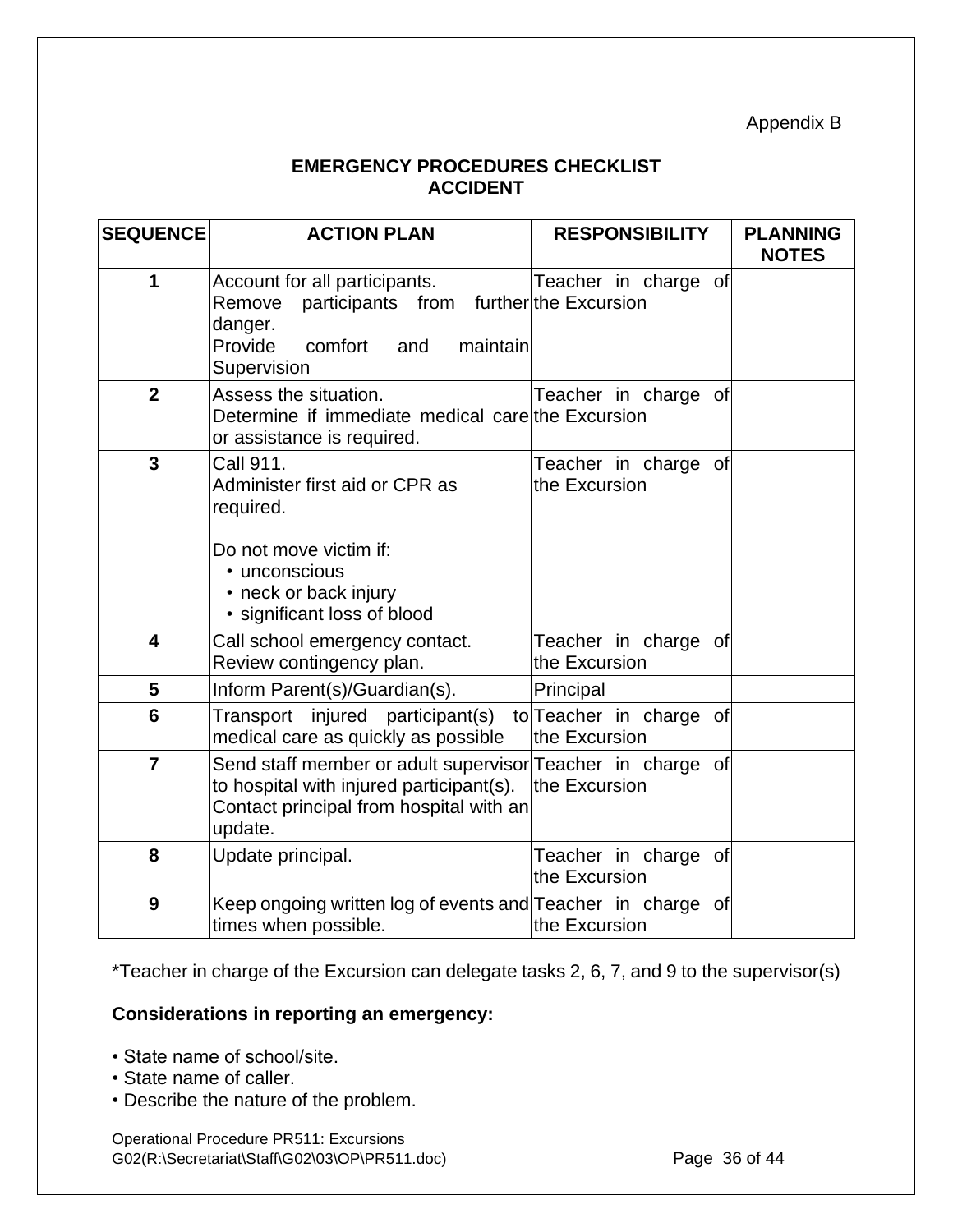- Give telephone number where emergency is.
- Describe type and extent of injury(ies).
- How many participants are injured.
- Describe the action(s) and steps taken.
- Specify needs (i.e., medical, transportation, supervision).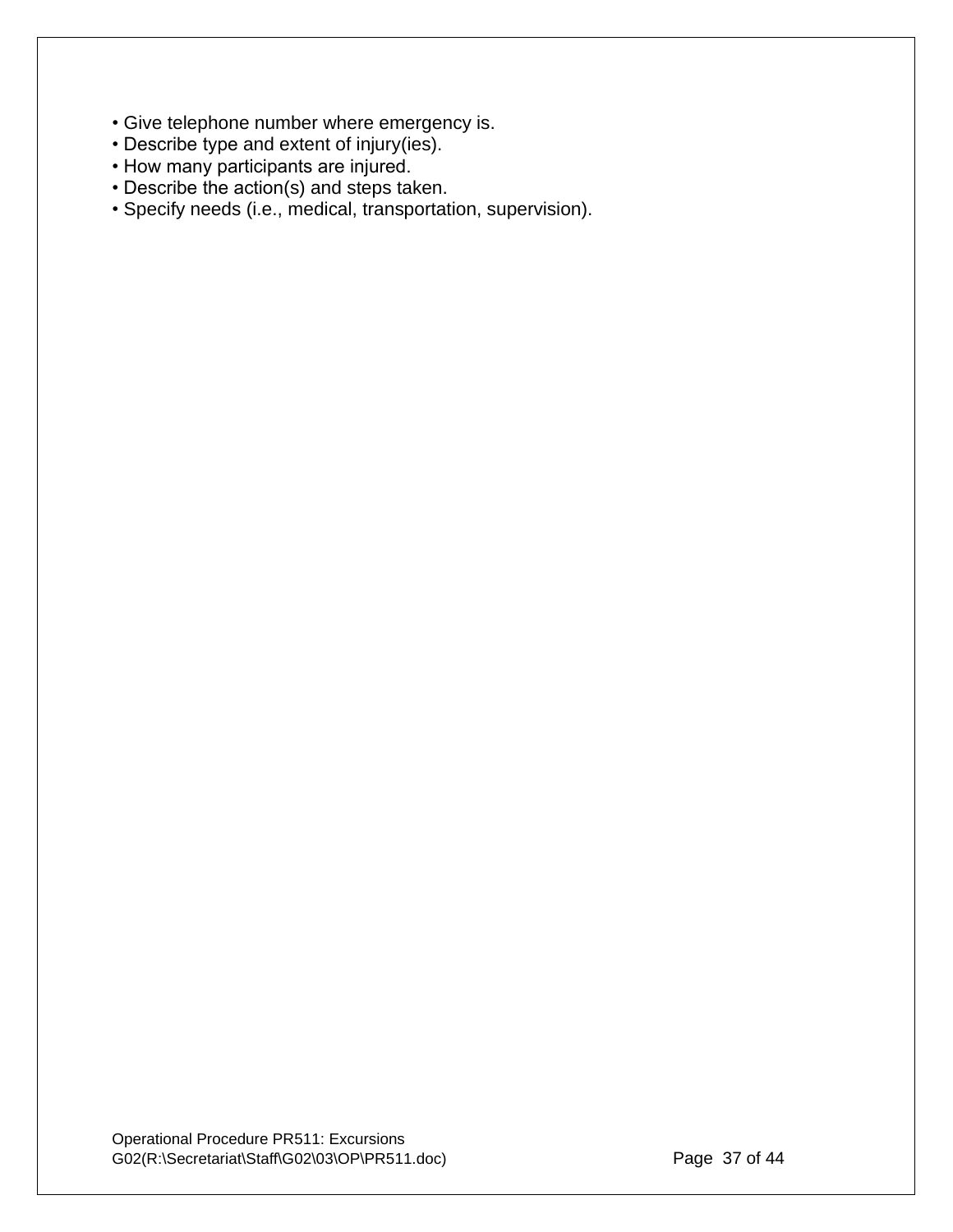Appendix C

## **EMERGENCY PROCEDURES CHECKLIST MISSING STUDENT**

| <b>SEQUENCE</b> | <b>ACTION PLAN</b>                                                                                                                                                                                       | <b>RESPONSIBILITY</b>                 | <b>PLANNING</b><br><b>NOTES</b> |
|-----------------|----------------------------------------------------------------------------------------------------------------------------------------------------------------------------------------------------------|---------------------------------------|---------------------------------|
| 1               | Inform the teacher in charge of the Other supervisor<br>Excursion immediately.                                                                                                                           |                                       |                                 |
| $\overline{2}$  | Initiate search using only known adults. Teacher in charge<br>leave<br>other<br>Do<br>not<br>unsupervised.                                                                                               | students of the Excursion             |                                 |
| 3               | Inform the principal (or his/her designate) Teacher in charge<br>if student not found within 30 minutes of of the Excursion<br>reported missing. Keep the principal<br>informed of any new developments. |                                       |                                 |
| $\overline{4}$  | Inform local police.                                                                                                                                                                                     | Teacher in charge<br>of the Excursion |                                 |
| 5               | Await arrival of police before arranging Teacher in charge<br>the return of other students to school (or of the Excursion<br>residence/dormitory).                                                       |                                       |                                 |
| 6               | Inform Parent/Guardian.                                                                                                                                                                                  | Principal                             |                                 |
| $\overline{7}$  | officer<br>Inform<br>supervisory<br>(e.g.<br>Superintendent of Education).                                                                                                                               | Principal                             |                                 |
| 8               | Deal with media.                                                                                                                                                                                         | Principal                             |                                 |
| 9               | Other students must be returned to pre- Principal<br>arranged location within one hour of<br>designated return time.                                                                                     |                                       |                                 |
| 10              | Teacher in charge of the Excursion must Teacher in charge<br>remain to provide information when of the Excursion<br>police arrive.                                                                       |                                       |                                 |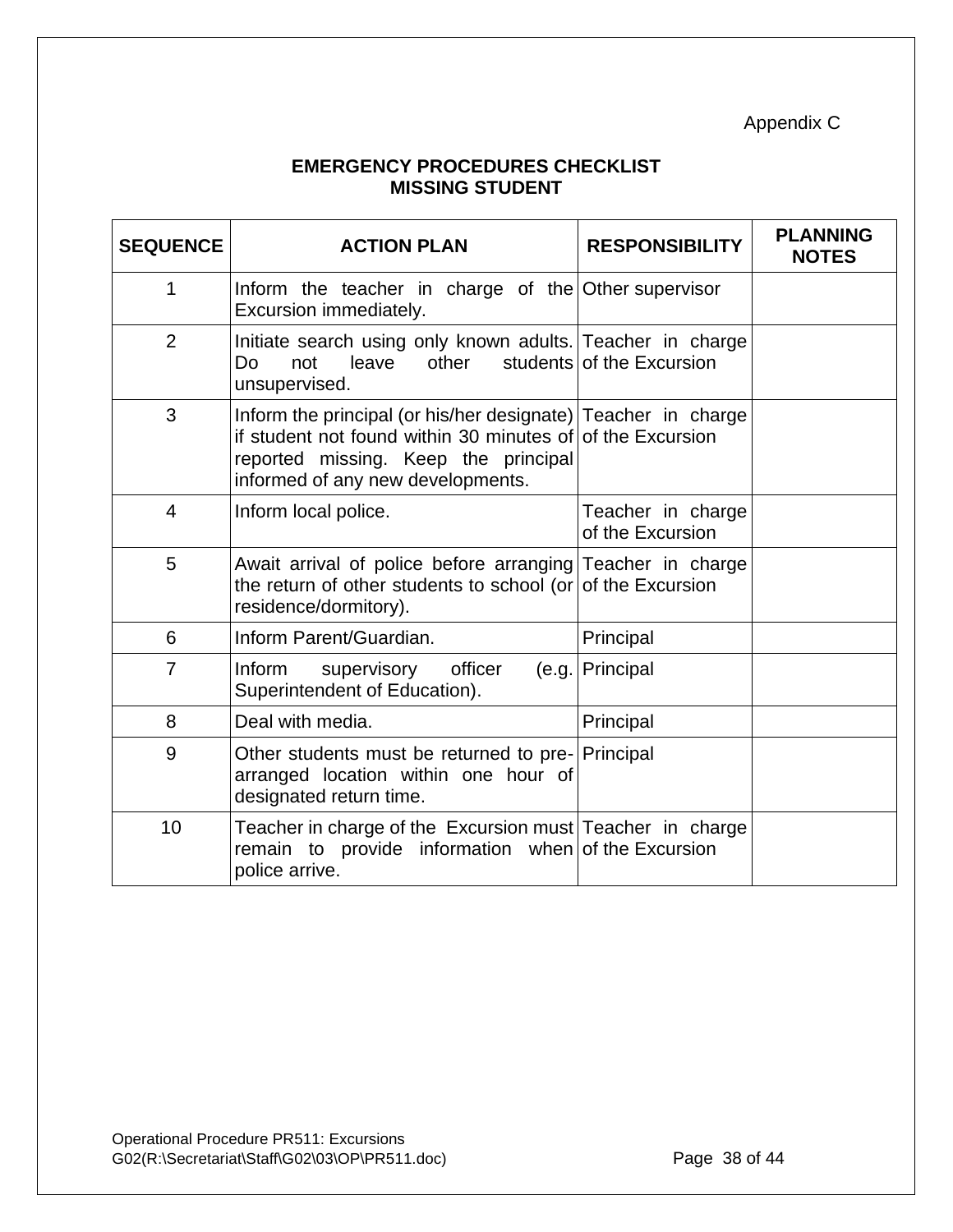# Appendix D

## **511F: VOLUNTEER DRIVER FORM**

| Toronto<br>District<br>School                                                                                                                                                                                                                                                                                                                                                                                                                                                                             |                                                                                                                                                                                                                                                                   | Form 511F<br>May 9, 2005<br>Page 1 of 2 |
|-----------------------------------------------------------------------------------------------------------------------------------------------------------------------------------------------------------------------------------------------------------------------------------------------------------------------------------------------------------------------------------------------------------------------------------------------------------------------------------------------------------|-------------------------------------------------------------------------------------------------------------------------------------------------------------------------------------------------------------------------------------------------------------------|-----------------------------------------|
| $_{\rm Board}$                                                                                                                                                                                                                                                                                                                                                                                                                                                                                            | <b>Principal Authorization for Volunteer Drivers</b><br>The collection and retention of the information requested on this form is authorized and governed<br>by the Ontario Education Act and the Municipal Freedom of Information and Protection of Privacy Act. |                                         |
|                                                                                                                                                                                                                                                                                                                                                                                                                                                                                                           |                                                                                                                                                                                                                                                                   |                                         |
| (Name of teacher or other volunteer driver)                                                                                                                                                                                                                                                                                                                                                                                                                                                               |                                                                                                                                                                                                                                                                   |                                         |
| to transport students participating in the following school excursion:                                                                                                                                                                                                                                                                                                                                                                                                                                    |                                                                                                                                                                                                                                                                   |                                         |
| <b>Driver Authorization</b>                                                                                                                                                                                                                                                                                                                                                                                                                                                                               |                                                                                                                                                                                                                                                                   |                                         |
| This form must be signed both by the owner of the vehicle and by the driver.                                                                                                                                                                                                                                                                                                                                                                                                                              |                                                                                                                                                                                                                                                                   |                                         |
| 1. Declaration to be signed by the owner of the vehicle                                                                                                                                                                                                                                                                                                                                                                                                                                                   |                                                                                                                                                                                                                                                                   |                                         |
|                                                                                                                                                                                                                                                                                                                                                                                                                                                                                                           |                                                                                                                                                                                                                                                                   |                                         |
| Class G2 or better driver's licence and is licensed to drive in Ontario, and is insured as an operator under<br>a valid automobile liability insurance policy as required by Ontario law.<br>I declare that the vehicle described above is mechanically fit, there are seat belts in working condition<br>for all passengers, and that the appropriate car/booster seats are used.<br>I agree to inform the school of any changes in the vehicle or driver information.                                   |                                                                                                                                                                                                                                                                   |                                         |
|                                                                                                                                                                                                                                                                                                                                                                                                                                                                                                           |                                                                                                                                                                                                                                                                   |                                         |
| 2. Declaration to be signed by driver<br>I declare that I hold an unrestricted driver's Class G2 or better licence and am licensed to drive in<br>Ontario, and that my vehicle is insured by a valid automobile liability insurance policy as required by<br>Ontario law.<br>I agree to inform the school of any changes in the vehicle or driver information.                                                                                                                                            |                                                                                                                                                                                                                                                                   |                                         |
|                                                                                                                                                                                                                                                                                                                                                                                                                                                                                                           |                                                                                                                                                                                                                                                                   |                                         |
| 3. Declaration to be signed by parent( $s$ )/guardian( $s$ ), if driver is a student<br>I declare that my daughter/son has my permission to be a volunteer driver for students participating in<br>the school excursion(s) listed on this form. I further declare that my daughter/son holds an unrestricted<br>Class G2 or better driver's licence and is licensed to drive in Ontario, and is insured as an operator under<br>a valid automobile liability insurance policy as required by Ontario law. |                                                                                                                                                                                                                                                                   |                                         |
|                                                                                                                                                                                                                                                                                                                                                                                                                                                                                                           |                                                                                                                                                                                                                                                                   |                                         |
| G02(C:\Users\090960\Desktop\Excursion Documents\511F.doc)sec.1530                                                                                                                                                                                                                                                                                                                                                                                                                                         |                                                                                                                                                                                                                                                                   |                                         |
|                                                                                                                                                                                                                                                                                                                                                                                                                                                                                                           |                                                                                                                                                                                                                                                                   |                                         |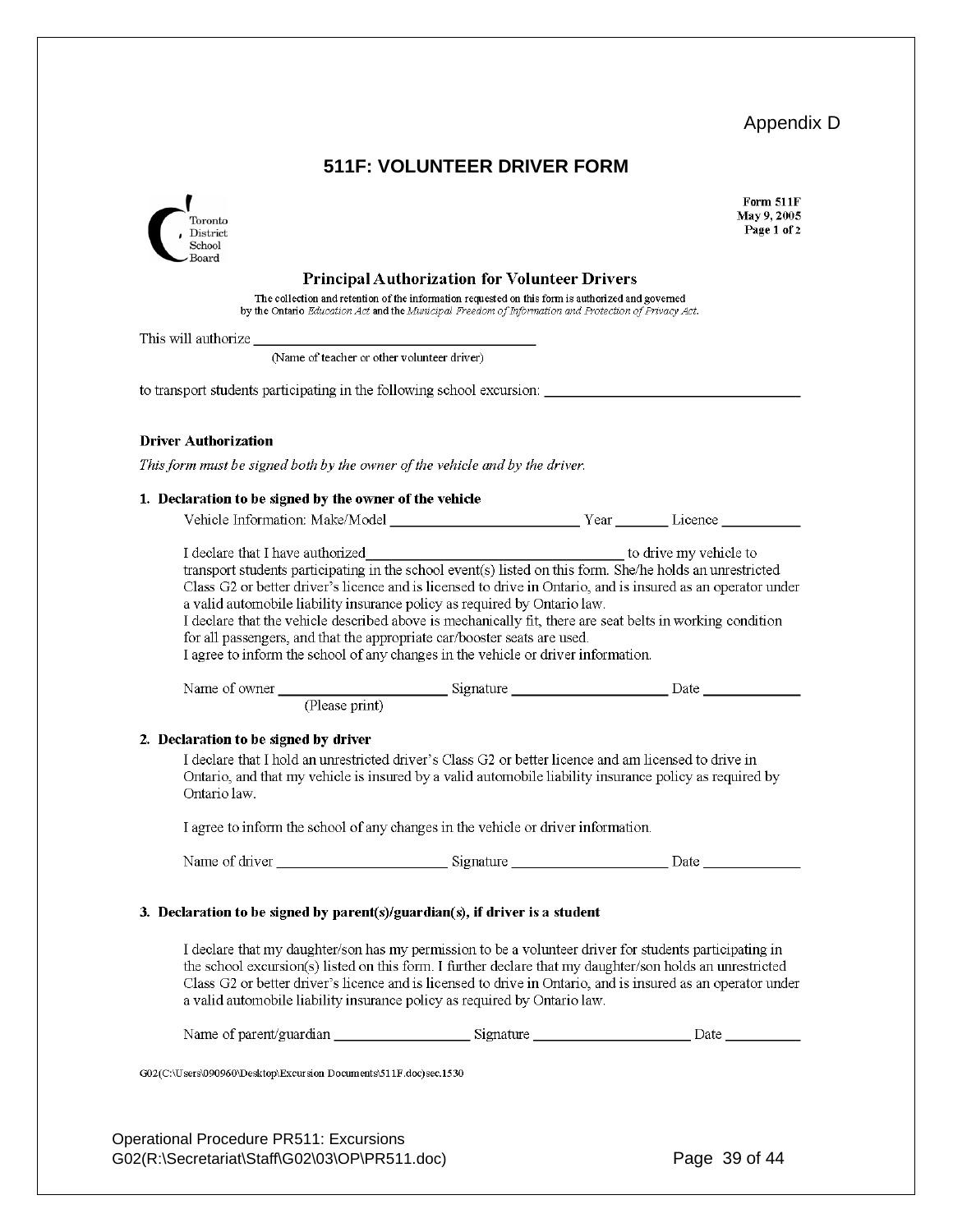**Form 511F** May 9, 2005 Page 2 of 2



#### **Principal Authorization**

The Principal shall request to see original documents where possession of such documents is to be shown.

All "Trip Drivers," including volunteer drivers, are advised that, in order to bring into effect the Toronto District School Board's (TDSB) Excess Liability Insurance, they must:

- $\Box$  have a booster seat for each child under the age of 8 or between 18-36 Kg and a standing height less than 145 cm;
- $\Box$ use a licensed automobile that carries valid automobile third-party liability insurance as required under Ontario legislation;
- $\Box$  provide the TDSB with prompt written notice, with particulars, of any accident arising out of the use of a licensed automobile during an excursion on TDSB-related business;
- $\Box$  be aware that the TDSB's Excess Automobile Liability insurance comes into effect only after the vehicle owner's insurance has been exhausted;
- $\Box$  be aware that any damage to the volunteer's vehicle, the cost of any insurance deductible, or premium adjustment as the result of an accident while the vehicle is being used on Board-related business, is NOT covered by the TDSB's Excess Automobile Liability insurance;
- $\Box$ carry a minimum of \$1 million of third-party automobile liability insurance (as recommended by the Board).

Note: A "Trip Driver" is defined as any person authorized by the TDSB who has agreed to be a driver for a certain excursion while he/she is driving their own or another licensed automobile, to include trustees, employees, teachers, students, parents, volunteers and officials of the TDSB.

Date and the set of the set of the set of the set of the set of the set of the set of the set of the set of the set of the set of the set of the set of the set of the set of the set of the set of the set of the set of the

School Name

\*For office use only Distribution (after final approval): Driver

Principal

G02(C:\Users\090960\Desktop\Excursion Documents\511F.doc)sec.1530

Operational Procedure PR511: Excursions G02(R:\Secretariat\Staff\G02\03\OP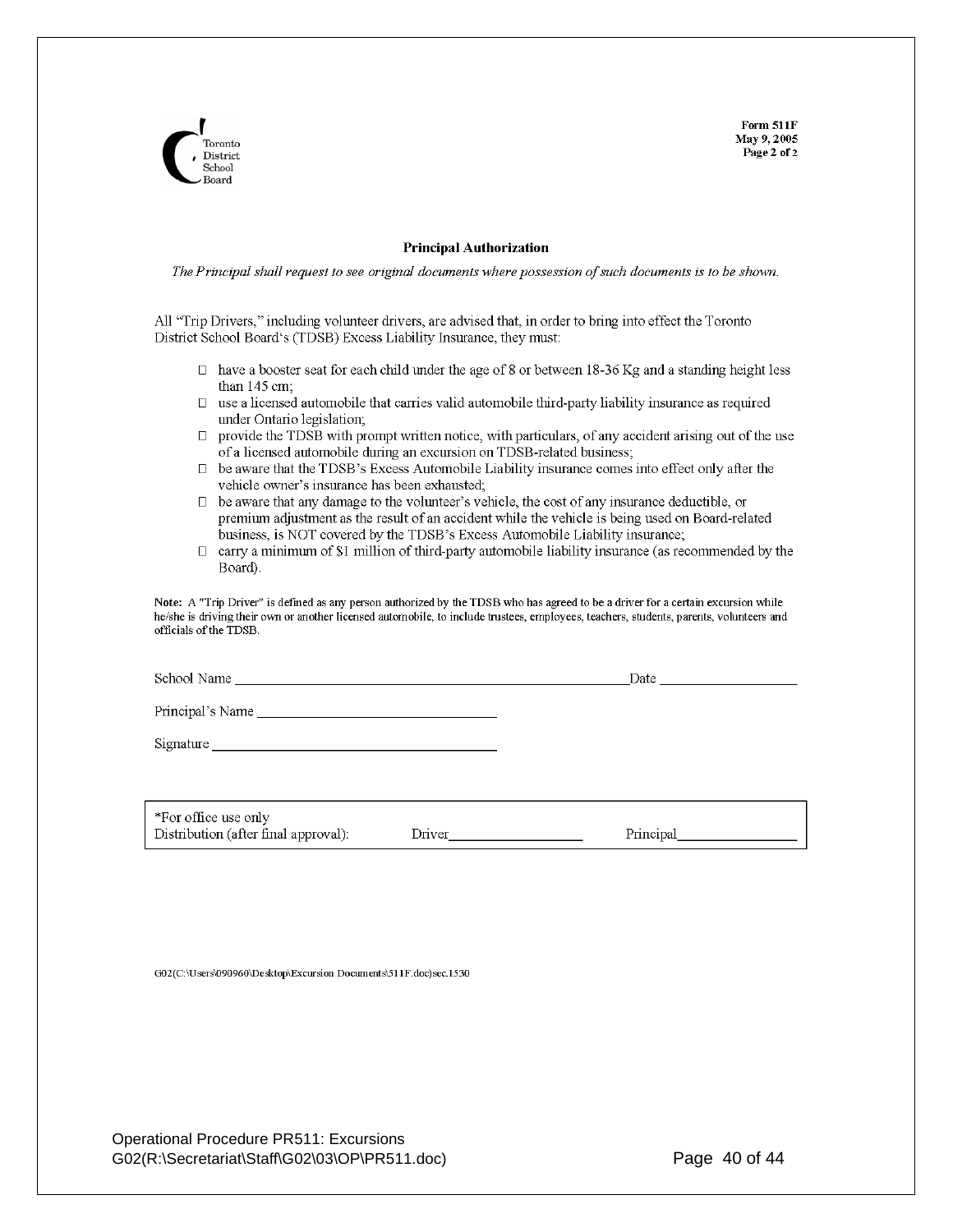Appendix E

# **511H: WALKING EXCURSION – IMMEDIATE COMMUNITY**

| Toronto<br>District<br>School                                                                                                                                                                                                  | Form 511H<br>Aug. 30, 2004<br>Page 1 of 1                                                                                                                                                                                 |
|--------------------------------------------------------------------------------------------------------------------------------------------------------------------------------------------------------------------------------|---------------------------------------------------------------------------------------------------------------------------------------------------------------------------------------------------------------------------|
| Board                                                                                                                                                                                                                          | <b>Walking Excursion Form - Immediate Community</b>                                                                                                                                                                       |
|                                                                                                                                                                                                                                |                                                                                                                                                                                                                           |
|                                                                                                                                                                                                                                |                                                                                                                                                                                                                           |
| Dear Parent/Guardian:                                                                                                                                                                                                          |                                                                                                                                                                                                                           |
| are walking to the library, the local park, and the local store.                                                                                                                                                               | From time to time, students are engaged in non-high-care curricular activities that occur off school property<br>in the immediate community, but within walking distance of the school. Some examples of these activities |
| <b>School-Specific Activities:</b>                                                                                                                                                                                             |                                                                                                                                                                                                                           |
|                                                                                                                                                                                                                                |                                                                                                                                                                                                                           |
|                                                                                                                                                                                                                                |                                                                                                                                                                                                                           |
|                                                                                                                                                                                                                                |                                                                                                                                                                                                                           |
|                                                                                                                                                                                                                                | The principal will approve these excursions, and teacher supervision will be provided at all times.                                                                                                                       |
| school newsletter.<br>$\bullet$<br>class newsletter,<br>a note in the student planner/agenda,                                                                                                                                  | Whenever possible, parents/guardians will be notified in advance by one or more of the following methods:                                                                                                                 |
| the school Web site.<br>٠                                                                                                                                                                                                      |                                                                                                                                                                                                                           |
|                                                                                                                                                                                                                                | Please sign and return the bottom section of the page.                                                                                                                                                                    |
|                                                                                                                                                                                                                                | --------------------                                                                                                                                                                                                      |
|                                                                                                                                                                                                                                | PERMISSION FOR WALKING EXCURSION - IMMEDIATE COMMUNITY                                                                                                                                                                    |
|                                                                                                                                                                                                                                |                                                                                                                                                                                                                           |
| Teacher: The contract of the contract of the contract of the contract of the contract of the contract of the contract of the contract of the contract of the contract of the contract of the contract of the contract of the c |                                                                                                                                                                                                                           |
| In signing this form, I give permission for my child, ___________________________                                                                                                                                              |                                                                                                                                                                                                                           |
| community and within walking distance of the school.                                                                                                                                                                           | to participate in those school-specific curricular activities that occur off school property in the immediate                                                                                                             |
|                                                                                                                                                                                                                                |                                                                                                                                                                                                                           |
|                                                                                                                                                                                                                                |                                                                                                                                                                                                                           |

Operational Procedure PR511: Excursions G02(R:\Secretariat\Staff\G02\03\OP\PR511.doc) Page 41 of 44

. .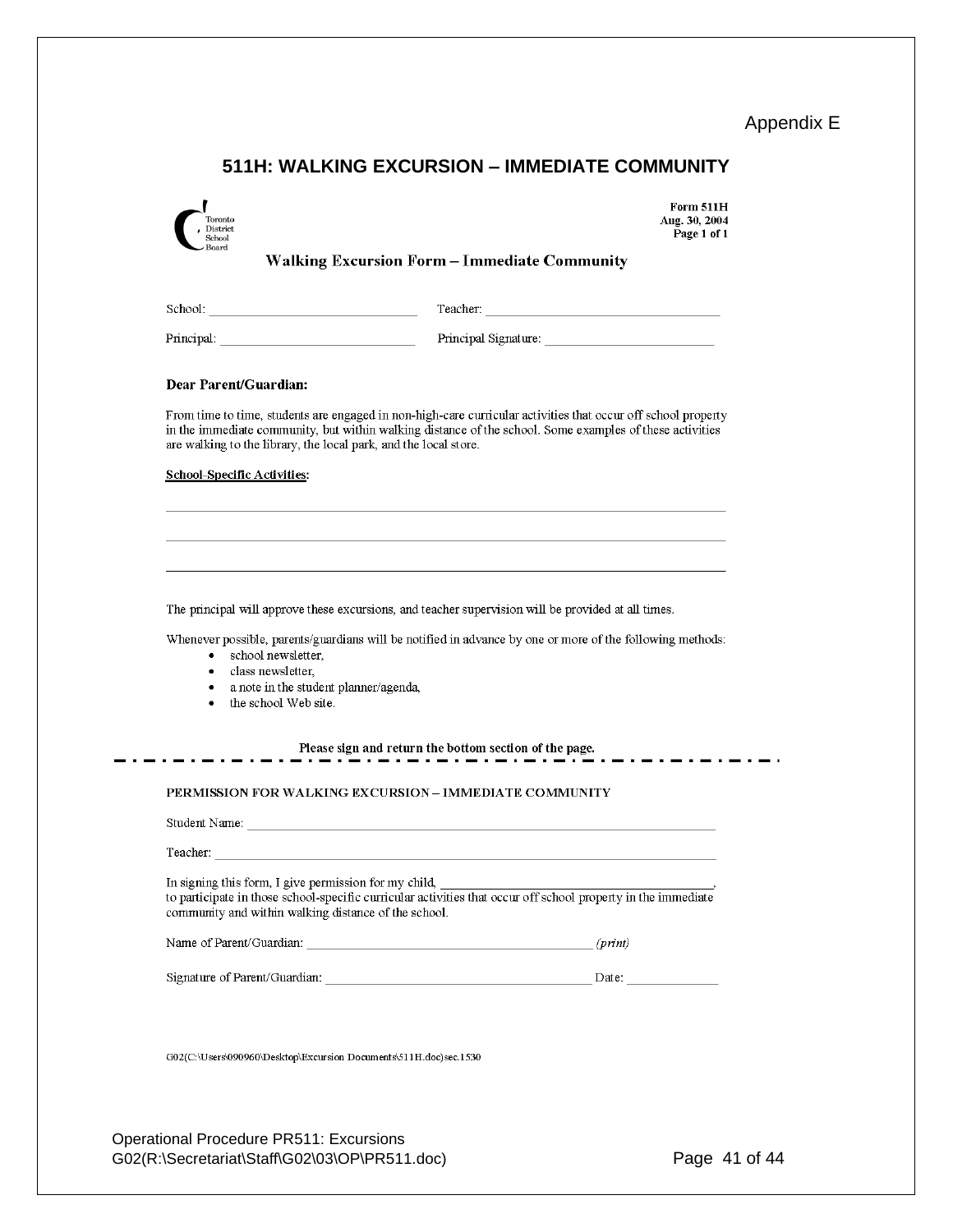## **Appendix B**

#### **Ministry of Education Final Report Review and Assessment of Ontario School Board Policies and Procedures on Outdoor Ed/Excursions involving Water-Related Activities**

| <b>Ministry of Education</b>                             | Ministère de l'Éducation                                                                                                                                      |         |
|----------------------------------------------------------|---------------------------------------------------------------------------------------------------------------------------------------------------------------|---------|
| <b>Deputy Minister</b>                                   | Sous-ministre                                                                                                                                                 |         |
| <b>Mowat Block</b><br>Queen's Park<br>Toronto ON M7A 1L2 | <b>Edifice Mowat</b><br>Queen's Park<br>Toronto ON M7A 1L2                                                                                                    | Ontario |
| <b>Memorandum To:</b>                                    | Directors of Education                                                                                                                                        |         |
|                                                          | Supervisory Officers of School Authorities                                                                                                                    |         |
|                                                          | Executive Director, Provincial and Demonstration Schools<br><b>Branch</b>                                                                                     |         |
| From:                                                    | <b>Bruce Rodrigues</b><br><b>Deputy Minister</b>                                                                                                              |         |
| Date:                                                    | May 1, 2018                                                                                                                                                   |         |
| Subject:                                                 | Final Report - Review and assessment of Ontario school<br>board policies and procedures on outdoor<br>education/excursions involving water-related activities |         |

I am writing to update you on the third party review of school board policies and procedures for safety during outdoor education excursions involving water-related activities. Thank you for your participation in the review. Deloitte Inc. (Deloitte) relayed that they encountered overwhelming support from you and your staff during their data collection, and that the passion and dedication of school board staff for delivering safe outdoor education opportunities to students was evident throughout the review process.

Deloitte has completed its work for the ministry and has submitted a final report. The Executive Summary of this report and a presentation on the findings and recommendations are attached. The full report will be sent to you once it has been translated by the end of May.

As you know, this review was initiated in response to the tragic death of a student during an excursion in Algonquin Park in July 2017. The purpose of the review was to determine:

- whether school boards have policies and procedures in place that meet the minimum standards for risk management during outdoor education/excursions with water-related activities; and
- how school boards monitor implementation and ensure compliance with existing policies and procedures.

 $...12$ 

Operational Procedure PR511: Excursions G02(R:\Secretariat\Staff\G02\03\OP\PR511.doc) Page 42 of 44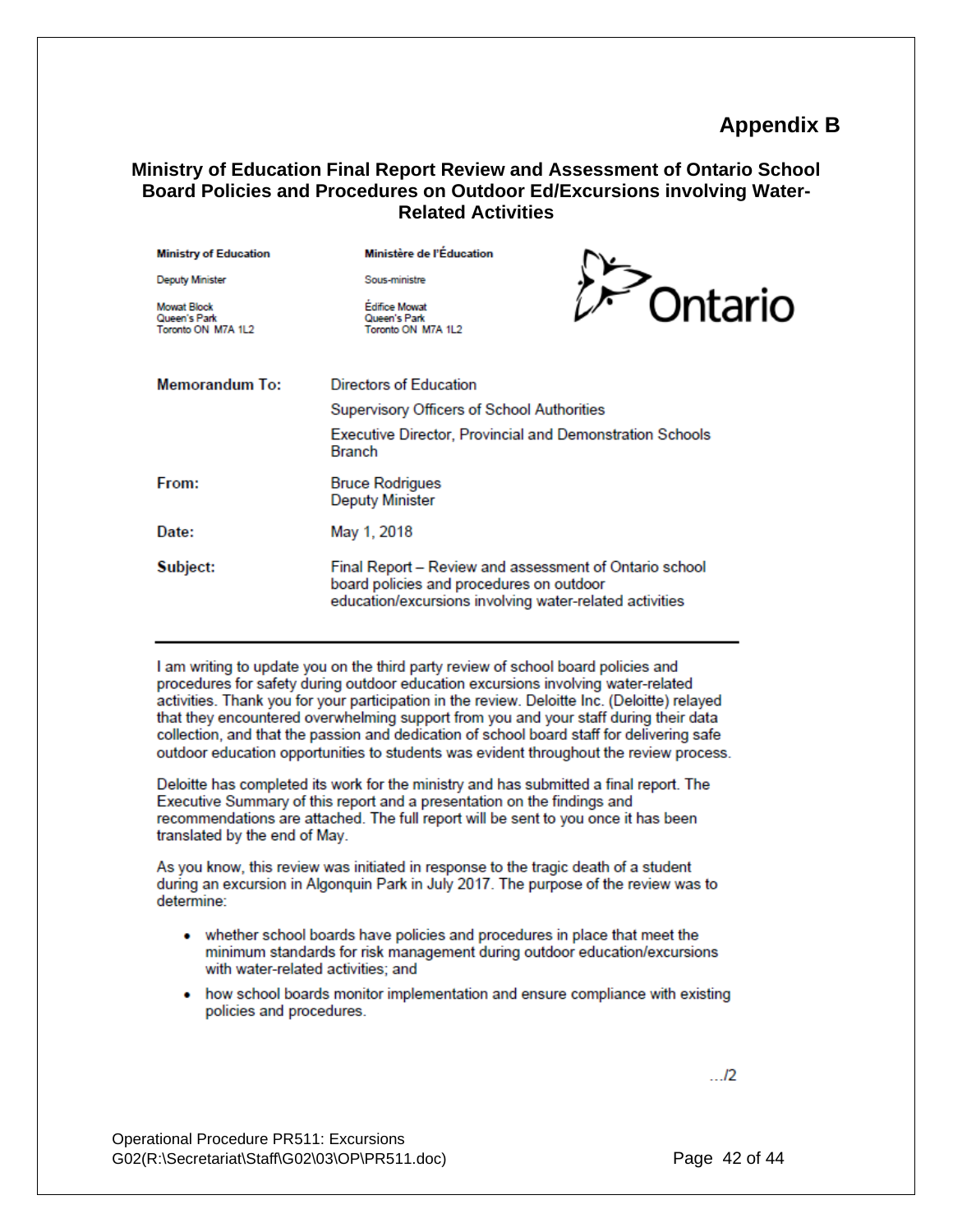The report outlines that the majority of school boards that responded to Deloitte's online survey have policies and/or procedures in place. I would like to emphasize that the ministry's expectation is for all school boards to ensure that they have outdoor education/excursion policies and/or procedures in place that meet or exceed the minimum standards laid out in the Ontario Physical Education Safety Guidelines managed by Ophea.

We also expect that boards are reviewing and updating these policies and/or procedures regularly. I urge you to review your existing policies and procedures in light of this report and consider whether any enhancements are needed, for example to include considerations related to the diversity of your board's student population.

As a critical part of this review, please consider opportunities to further support board and school staff with the implementation of policies and/or procedures, including the need to strengthen monitoring and compliance activities.

#### **Next Steps**

The Ministry of Education accepts the recommendations in the Deloitte report and is committed to addressing them collaboratively with our school boards and other partners. For instance, the report's findings indicate there is a desire for greater training, quidance, and resources for school boards and schools. In response, the ministry will develop or enhance training modules related to safety during outdoor education/excursions, explore opportunities for more centralized online hosting of resources related to outdoor education/excursions, and facilitate a community of practice to support ongoing information sharing between school boards. We will engage with school boards in the coming months to further discuss a detailed plan to respond to the recommendations

We recognize the need for cooperation across the sector as we work to address these recommendations and prioritize student safety during all curriculum-linked learning experiences, including outdoor excursions. Where possible, we will leverage existing opportunities and align efforts related to student injury prevention to enhance a culture of safety-mindedness for everyone in the school environment. Further actions may be identified when the Ontario Provincial Police and Coroner investigations into the incident last summer are complete.

#### Webinar

As an immediate step, the Safe and Healthy Schools, Program Implementation, and French-Language Teaching and Learning branches are offering a series of webinars to discuss the funding model and reporting tool for outdoor education. We will also solicit initial feedback to help us prioritize the types of resources and/or training modules related to safety during outdoor education/excursions that would be most useful for boards

 $\Box$ 3